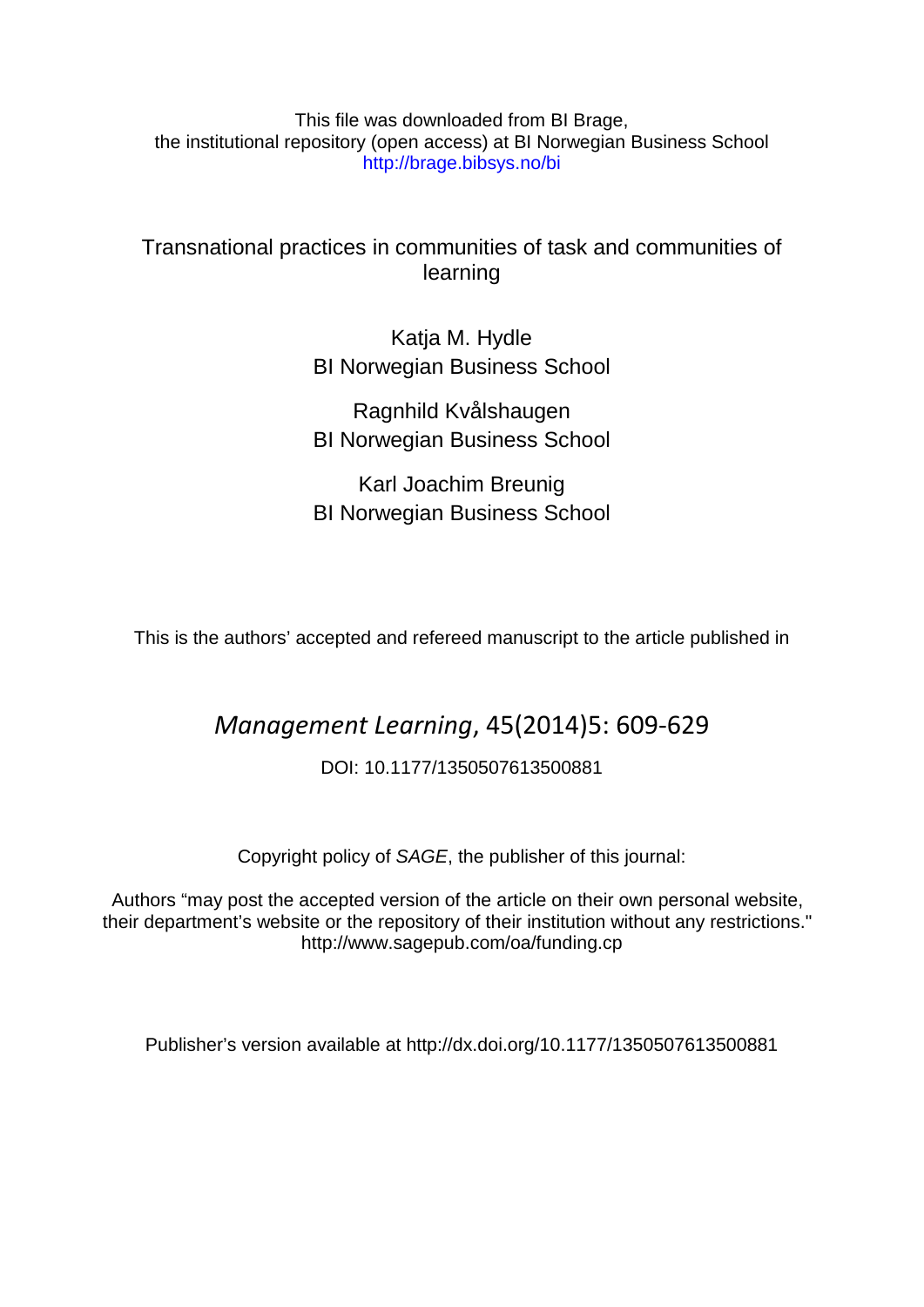# **Transnational practices in communities of task**

**and communities of learning**

Katja Maria Hydle Ragnhild Kvålshaugen Karl Joachim Breunig

BI Norwegian Business School

0442 Oslo, Norway

Email: katja.hydle@bi.n[o](mailto:ragnhild.kvalshaugen@bi.no)

We would like to acknowledge the kind sponsorship of the Research Council of Norway. We also acknowledge the contribution and involvement of the industry partner; their openness throughout the research project has been an exemplary basis for research collaboration. Helpful comments on the article were provided by Randi Lunnan, Silja Korhonen-Sande, Jonas Söderlund and two anonymous reviewers.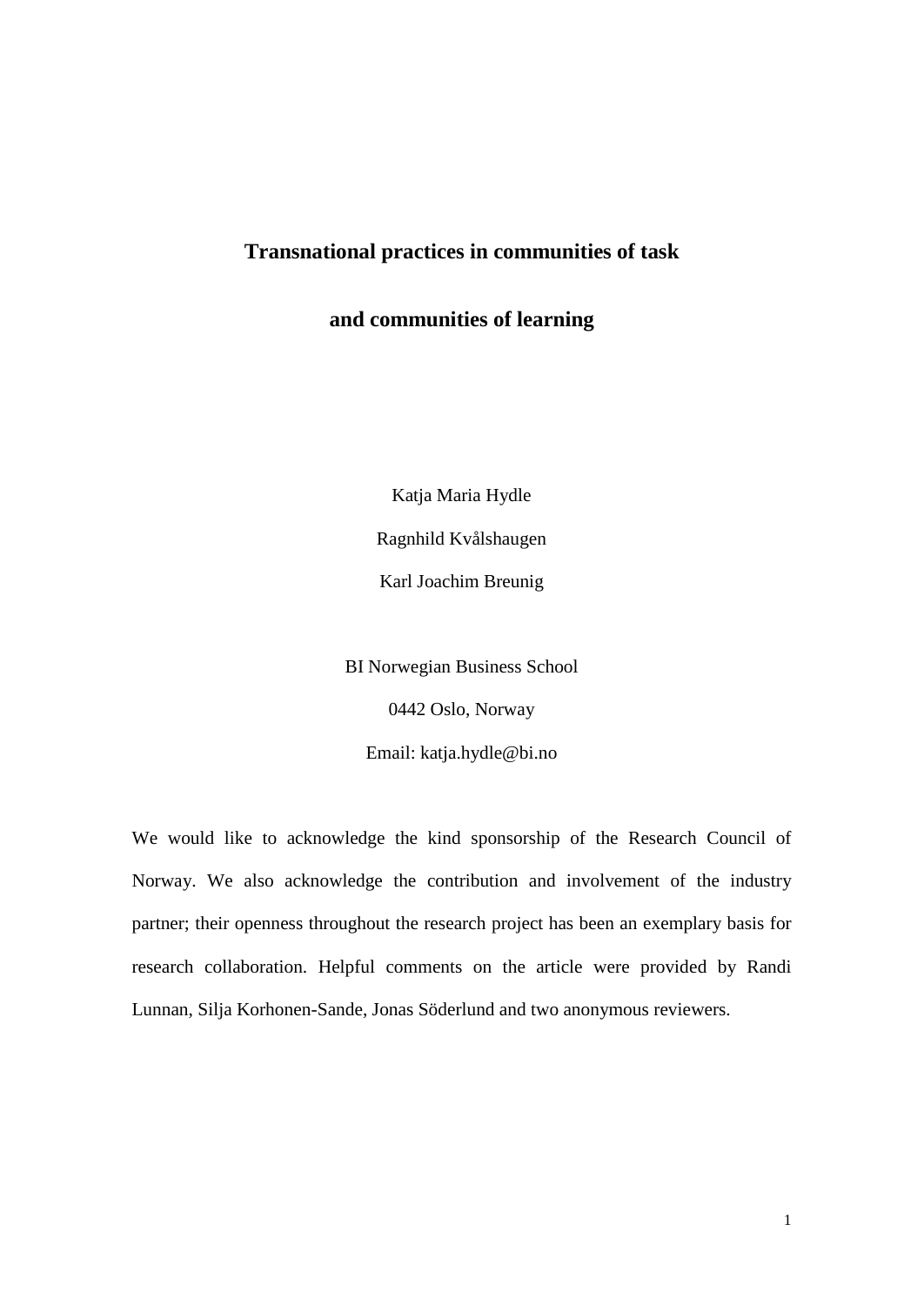# **Introduction**

This study identifies situated practices in communities that provide professional services across borders. The practices are situated in transnational professional service firms (TPSFs), in which distributed experts collaborate to provide services to customers [\(Faulconbridge, 2007,](#page-38-0) [2008;](#page-38-1) [Greenwood, Morris, Fairclough and Boussebaa, 2010\)](#page-39-0). The multiplex TPSFs are integrated through communities of professionals, which may overlap in terms of specialisation, industry, service lines, client teams, etc. [\(Greenwood](#page-39-0)  [et al., 2010\)](#page-39-0). One way in which TPSFs overcome spatiality and become connected is through transnational communities [\(Jones, 2005\)](#page-39-1). Lave and Wenger (1991: 98) define a *community of practice* (CoP) as "a system of relationships [among] people, activities, and the world; developing with time and in relation to other tangential and overlapping communities of practice." The engagement of professionals with and their participation in several communities can be explained through the CoP perspective [\(Wenger, 1998\)](#page-42-0).

Since the seminal works on CoP were initially published [\(Lave and Wenger, 1991;](#page-40-0) [Wenger, 2000;](#page-42-1) [Wenger, 1998\)](#page-42-0), this idea has been developed into an umbrella concept, although with some missing specifications [\(Amin and Roberts, 2008;](#page-37-0) [Storberg-Walker,](#page-41-0)  [2008\)](#page-41-0). For instance, the CoP literature is somewhat insensitive to the context in which situated practices actually occur [\(Amin and Roberts, 2008;](#page-37-0) [Handley, Sturdy, Fincham](#page-39-2)  [and Clark, 2006;](#page-39-2) [Roberts, 2006\)](#page-41-1). Amin and Roberts [\(2008\)](#page-37-0) indicate that spatial and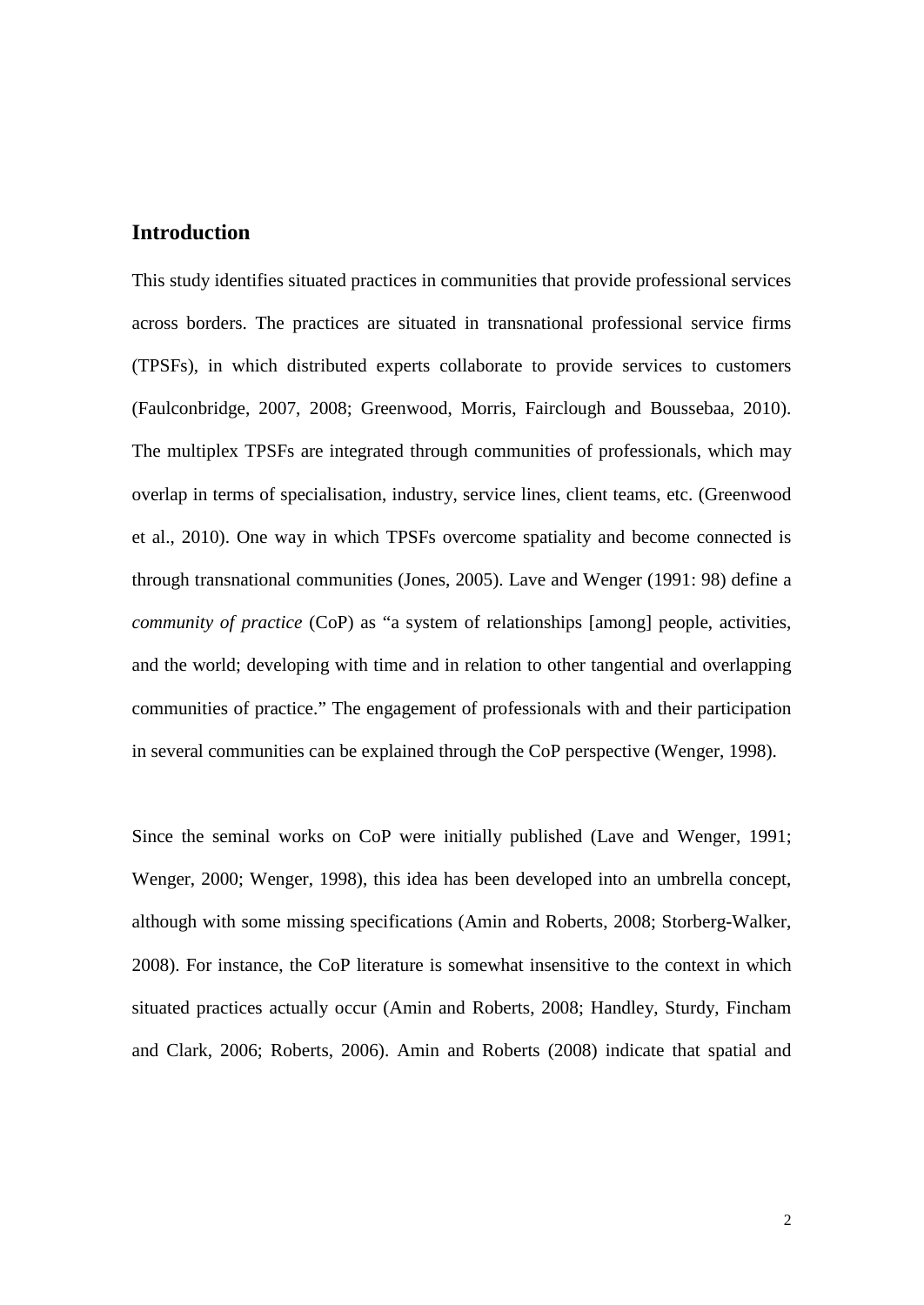relational proximity cannot be reduced to co-location and face-to-face interactions; knowing in action can occur between geographically dispersed members. They identify four types of activities of knowing in action: three involve social interactions through primarily face-to-face activities, and one involves social interactions through technology (i.e., face-to-screen). Information and communication technologies (ICT) affect organisational learning [\(Argote, 2011\)](#page-37-1) and foster virtual learning communities [\(Allan,](#page-37-2)  [2007\)](#page-37-2) and virtual collaboration [\(Boisot, 2011\)](#page-37-3). Amin and Roberts [\(2008\)](#page-37-0) argue that the use of the term CoP is unhelpful and indicate a need for a more heterogeneous understanding of the different types of situated practices. CoP drive learning and knowledge-reinforcing local ties. Thus, a view of CoP that extends beyond the local understanding to consider relational ties in terms of spatial and relational proximity is needed.

In light of this literature gap, we explore situated practices in communities where the participant experts are geographically dispersed, questioning the implications for knowledge and learning. We explore these situated practices in the context of professional service firms, which are extreme cases of knowledge intensity [\(Greenwood](#page-39-0)  [et al., 2010\)](#page-39-0) in which learning and knowledge are keys to enhancing value creation [\(Greenwood, Li, Prakash and Deephouse, 2005;](#page-39-3) [Løwendahl, 2005;](#page-40-1) [Løwendahl, Revang](#page-40-2)  [and Fosstenløkken, 2001;](#page-40-2) [Swart, van den Hooff and van Baalen, 2011\)](#page-41-2). TPSFs have an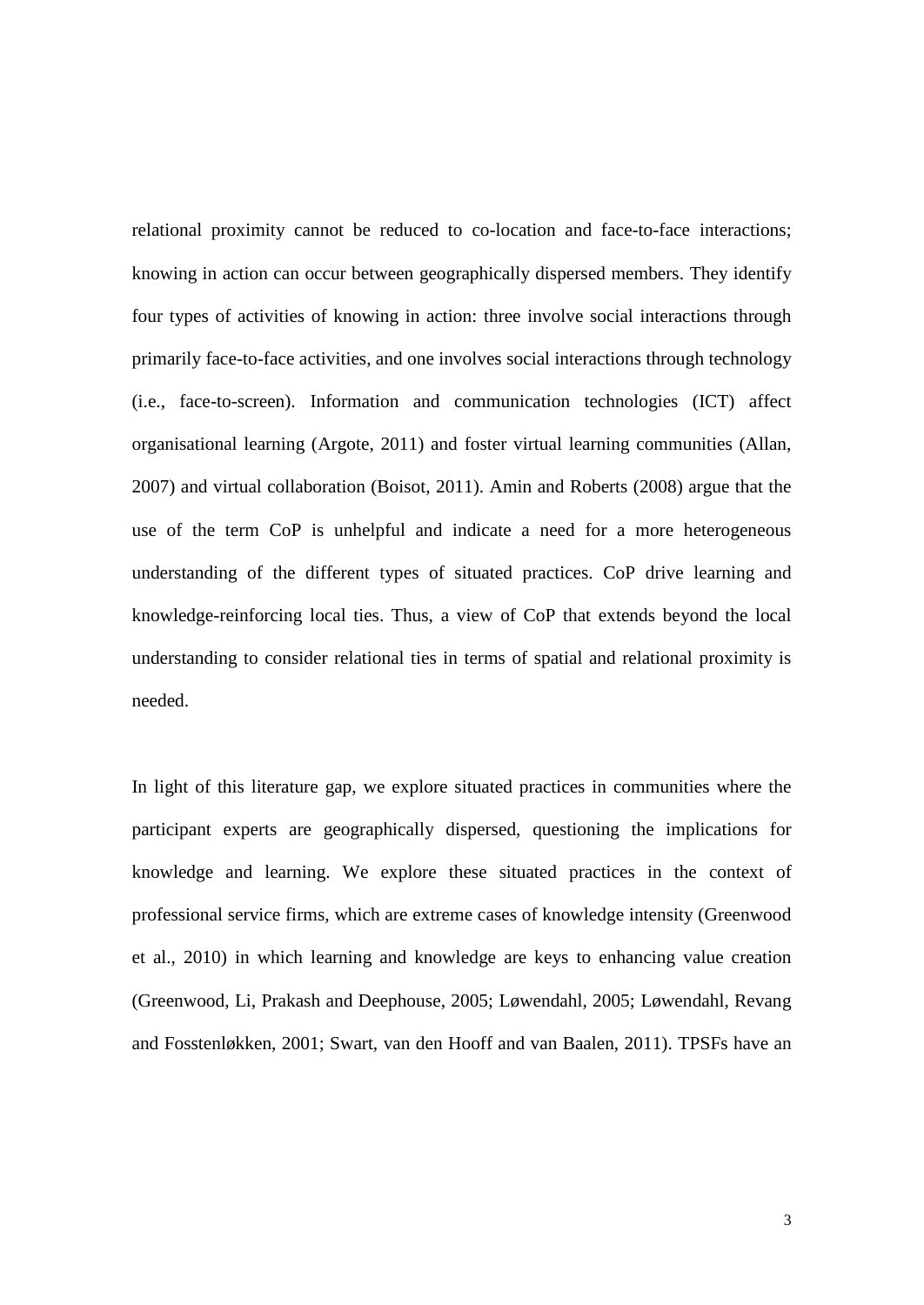additional layer of complexity for knowing and learning, due to distance, virtual communication, and local incentive systems [\(Boussebaa, 2009;](#page-37-4) [Boussebaa, Morgan and](#page-37-5)  [Sturdy, 2012\)](#page-37-5). According to Bartlett and Ghoshal [\(1998\)](#page-37-6), transnational companies must be locally responsive to achieve flexibility in operations. This flexibility results in complex configurations of distributed and specialised assets and capabilities. In the transnational model, knowledge is developed jointly and shared worldwide. The strategic capabilities of transnational companies include global competitiveness, multinational flexibility, and worldwide learning [\(Bartlett and Ghoshal, 1998\)](#page-37-6).

The transnational solution is well-described at the firm level. In this study, we explore how the transnational solution is handled at the activity and practice levels for service provision [\(Orlikowski, 2002;](#page-40-3) [Schatzki, Knorr Cetina and von Savigny, 2001\)](#page-41-3). The ambition of the paper is to generate theory regarding situated practices of knowing and learning in a transnational setting. Hence, we ask: How is the provision of transnational services enabled through practices, and what are the characteristics of situated practices in communities that provide transnational services?

This paper considers the provision of transnational services by locally situated professionals collaborating across different sites. We identify two types of CoP for transnational service provision in TPSFs: *communities of task* (*CoT*) and *communities of*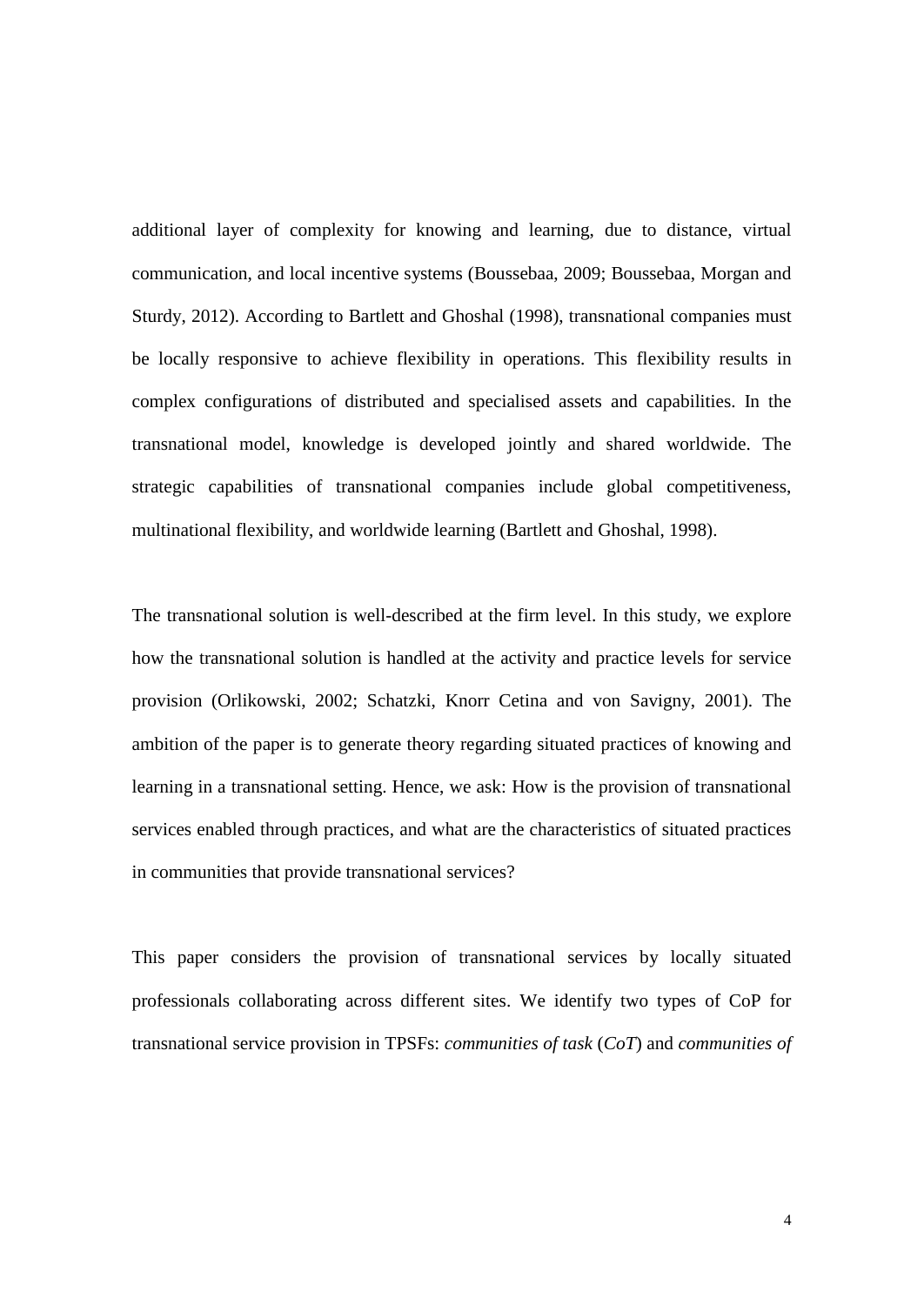*learning* (*CoL*). CoT are characterised by service relays, in which different people work on one leg of a project and send the work forward to the next leg and person. CoT encompass employees involved in particular work tasks and activities, as well as how those activities are distributed among people and locations. In contrast, CoL are characterised by virtual servicing, whereby people share and create knowledge across geographic locations and time.

## **Transnational communities and practices**

In a transnational context, the CoP characteristics such as knowing, learning a sense of joint enterprise, mutual engagement, and a shared repertoire of communal resources [\(Wenger, 2000;](#page-42-1) [Wenger, 1998\)](#page-42-0) pose some challenges. There are challenges in developing a 'joint enterprise' and being involved in 'mutual engagement' when faceto-face interaction is replaced by interaction across different locations and time zones, as in TPSFs [\(Jones, 2005,](#page-39-1) [2007\)](#page-39-4). Another challenge involves bringing in and engaging the right expert when employees do not necessarily know each other, have not met, or are not located together. The provision of professional services requires deep and reflexive communication between the people involved in face-to-face interactions. This provision becomes difficult when the experts are not co-located [\(Jones, 2007;](#page-39-4) [Løwendahl, 2000;](#page-40-4) [Løwendahl, 2005\)](#page-40-1). Other challenges include building commitment to a joint enterprise when the employees are dispersed in different locations, developing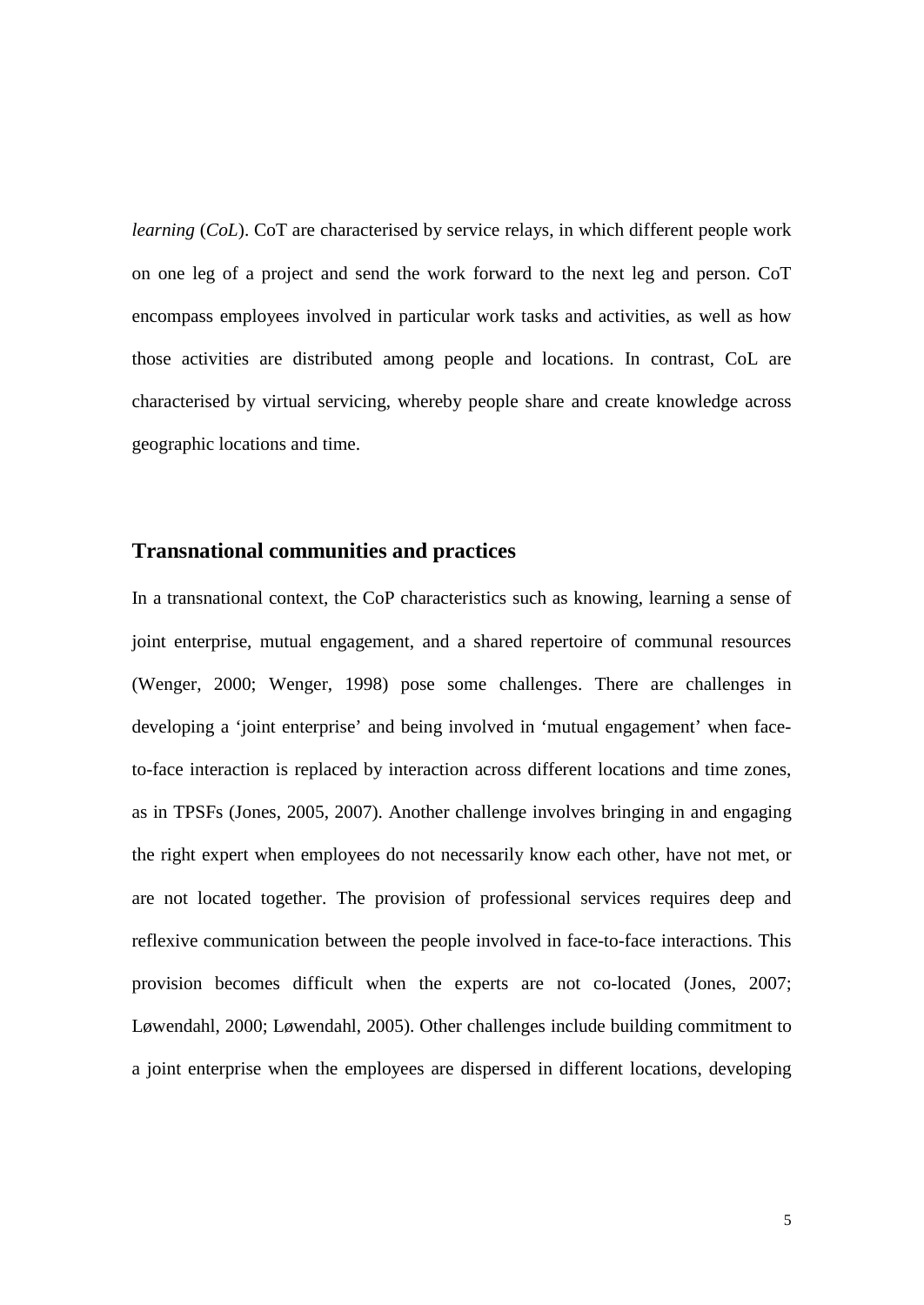trust and understanding across cultural differences, avoiding internal power struggles and internal competition, among others [\(Fong and Kwok, 2009;](#page-38-2) [Heizmann, 2011;](#page-39-5) [Mørk,](#page-40-5)  [Hoholm, Ellingsen, Edwin and Aanestad, 2010\)](#page-40-5).

Lindkvist [\(2005\)](#page-40-6) argues that the original understanding of CoP [\(Lave and Wenger,](#page-40-0)  [1991\)](#page-40-0) does not directly apply to cases in which the work is temporarily organised in projects, knowledge is highly distributed, or there is limited time and space for knowledge sharing. He identifies two types of distributed and concerted actions in project-based organisations: knowledge collectivities involving learning through socialisation, and knowledge communities involving learning through problem solving. However, he does not elaborate on the relationship among these types or how they evolve, which we intend to do in the present study.

In organisation theory, the understanding of knowledge and learning has moved from a theoretical analysis of these concepts as organisational assets to an understanding of practice-specific knowing [\(Gherardi, 2000,](#page-38-3) [2001,](#page-38-4) [2009b;](#page-38-5) [Gherardi, Nicolini and Strati,](#page-38-6)  [2007;](#page-38-6) [Orlikowski, 2002,](#page-40-3) [2010;](#page-40-7) [Sandberg and Tsoukas, 2011;](#page-41-4) [Tsoukas, 2000,](#page-41-5) [2009\)](#page-42-2). According to Schatzki, a practice is "an open-ended, spatially-temporally dispersed nexus of doings and sayings" [\(2012: 2\)](#page-41-6). Practice theorists understand practices as "embodied, materially mediated arrays of human activity centrally organised around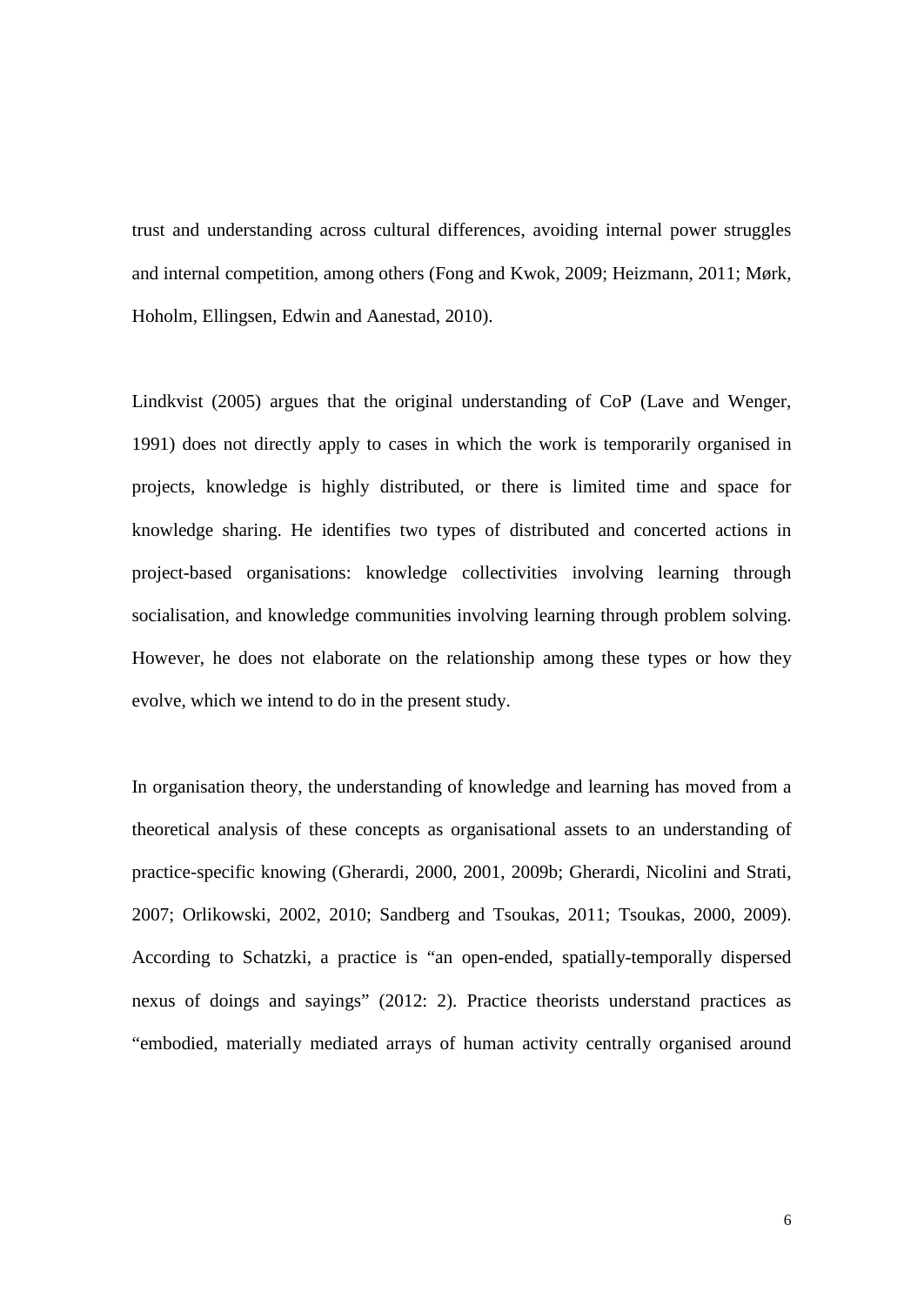shared practical understanding" [\(Schatzki et al., 2001: 2\)](#page-41-3). Transnational service practices are service provisions that rely on interdependent and specialised activities, a nexus of activities, commonly understood and performed by the actors involved, which are dispersed across locations and time and are often mediated through technology.

In the CoP literature, the underlying premise is that actors learn while doing [\(Lave and](#page-40-0)  [Wenger, 1991;](#page-40-0) [Wenger, 2000;](#page-42-1) [Wenger, McDermott and Snyder, 2002;](#page-42-3) [Wenger, 1998;](#page-42-0) [Wenger and Snyder, 2000\)](#page-42-4). However, in recent CoP research there has been a theoretical shift from focusing on the community and learning to focusing on actual practices [\(Brown and Duguid, 1991;](#page-37-7) [Gherardi, 2009a;](#page-38-7) [Gherardi, 2009b;](#page-38-5) [Handley et al.,](#page-39-2)  [2006;](#page-39-2) [Roberts, 2006;](#page-41-1) [Swan, Scarbrough and Robertson, 2002\)](#page-41-7). Scholars suggest that the concept of CoP be reversed into practices of the community by placing practices at the centre stage [\(Brown and Duguid, 1991;](#page-37-7) [Gherardi, 2009a;](#page-38-7) [Roberts, 2006\)](#page-41-1). Rather than focusing on communities as a context for learning, this shift motivates researchers to view situated and repeated activities from the contexts of how people learn and the social relationships among people and between people and the material [\(Gherardi,](#page-38-7)  [2009a\)](#page-38-7). A primary focus on practices and a practice-based approach require us to understand what people do in their everyday work and how different people's activities are organised [\(Orlikowski, 2002,](#page-40-3) [2010;](#page-40-7) [Schatzki, 2012\)](#page-41-6). In our cases, everyday work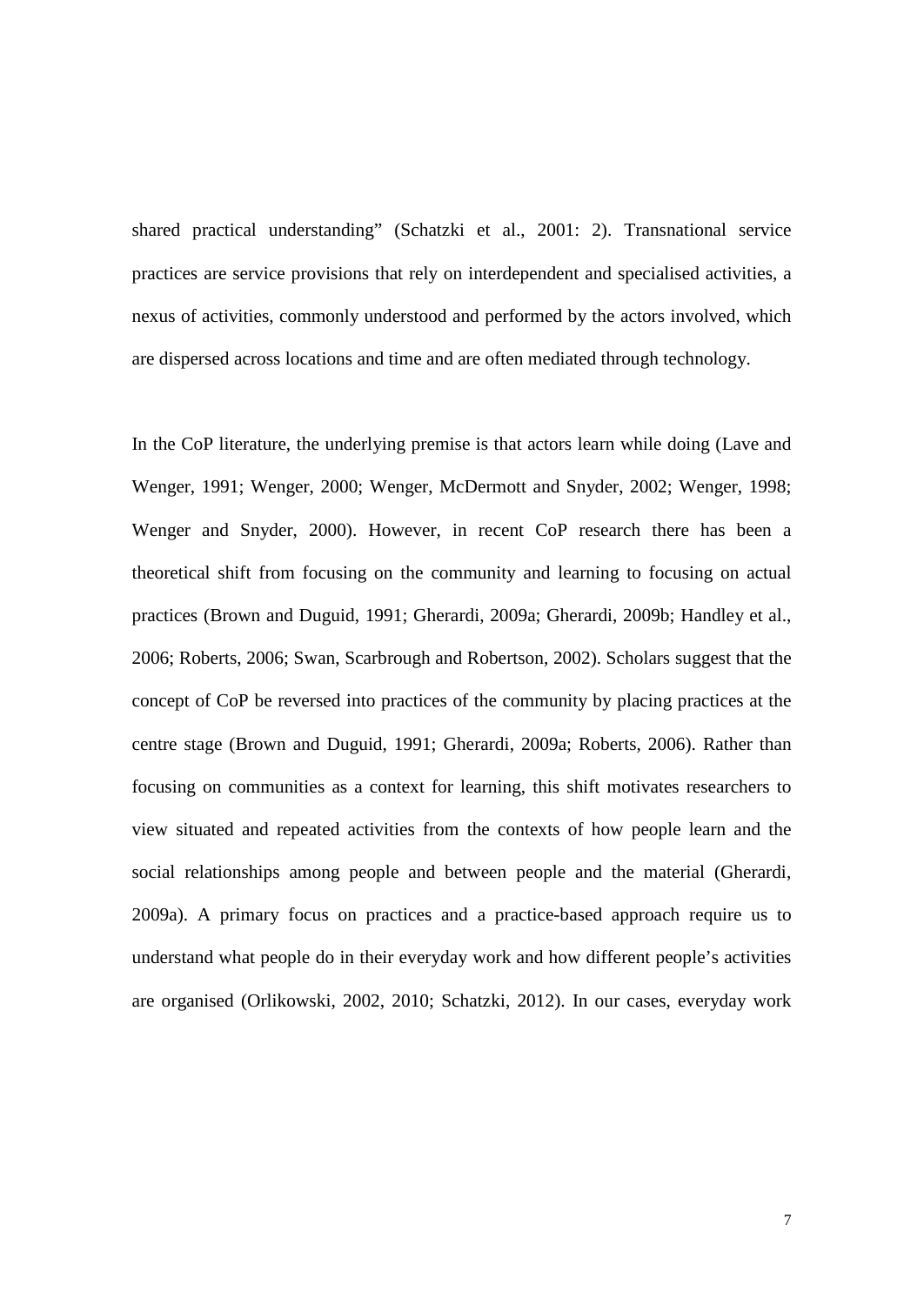consists of providing services across time and at different locations, both asynchronously and virtually [\(Orlikowski, 2002: 257\)](#page-40-3).

## **Research design**

The paper aims to understand how the provision of transnational services is enabled through practices. Qualitative data are useful for generating theory when the existing theory contains inherent contradictions [\(Graebner, Martin and Roundy, 2012\)](#page-38-8), as is the case with CoP with a focus on local ties instead of spatial and relational proximity [\(Amin and Roberts, 2008;](#page-37-0) [Lindkvist, 2005\)](#page-40-6).

We purposefully selected cases in which we could observe the situated practice of communities that are dispersed across locations and communities that face the temporary organisation of work in projects [\(Handley et al., 2006;](#page-39-2) [Lindkvist, 2005;](#page-40-6) [Roberts, 2006\)](#page-41-1). For the empirical investigations, we aimed to uncover how the provision of transnational services was enabled through practices in the two case firms [\(Eisenhardt, 1989;](#page-37-8) [Yin, 1994\)](#page-42-5). Multiple cases enable more robust theory building [\(Eisenhardt and Graebner, 2007\)](#page-37-9).

The case firms, Verco and Newit, deliver expert engineering and technical services with a high degree of professional norms of conduct in an international context [\(Greenwood,](#page-39-6)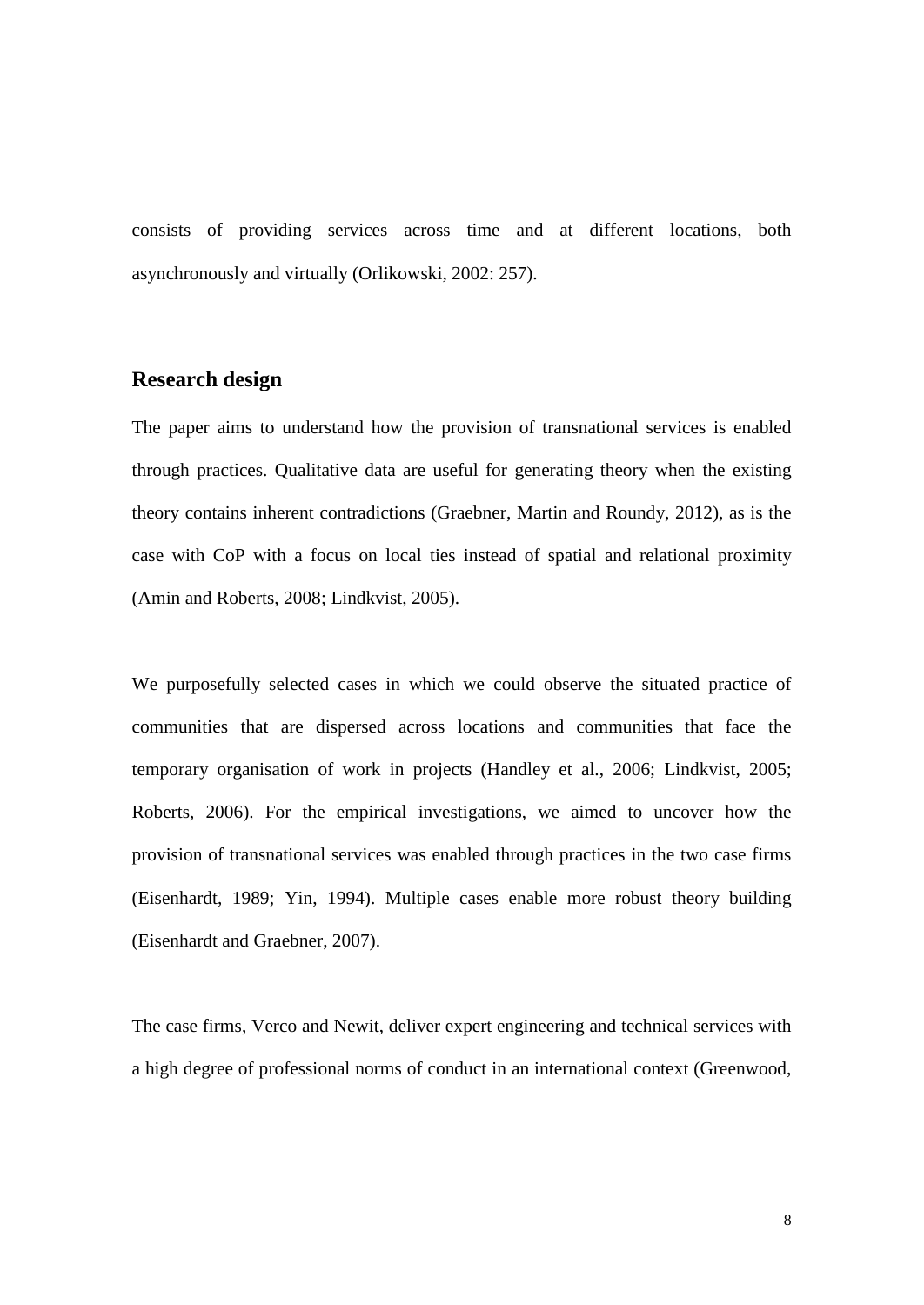[Li and Prakash, 2005;](#page-39-6) [Løwendahl, 2005;](#page-40-1) [Starbuck, 1992;](#page-41-8) [von Nordenflycht, 2010\)](#page-42-6). They often require collaboration between experts situated at different places to provide services to customers, and their work is organised in projects. Therefore, we considered these firms to be appropriate cases for investigating the research questions.

Verco has 300 offices in 100 different countries, with over 8000 employees representing about 90 nationalities. Their main objective is to provide expert services of consistent quality worldwide. Verco has international customers in multiple locations, such as the oil and gas industries, as well as customers in mobile industries, such as the shipping industry. Their customers require expert services with a high standard of quality wherever the customer is located or moving to geographically. Verco has developed several tailor-made ICT systems, has introduced systems to ensure equal quality worldwide, and has established common processes in all of its offices. We followed the internal information technology department (ITD), which supports all of the ICT systems and applications in the 300 offices. 'Customers' of the ITD are the employees of Verco, who, in turn, rely heavily on the applications to provide services to Verco's international customers. Although they provide internal services to internal customers, the internal customers pay fees for the services. Verco's customer information and each customer's service requirements can be found in computer desktop applications;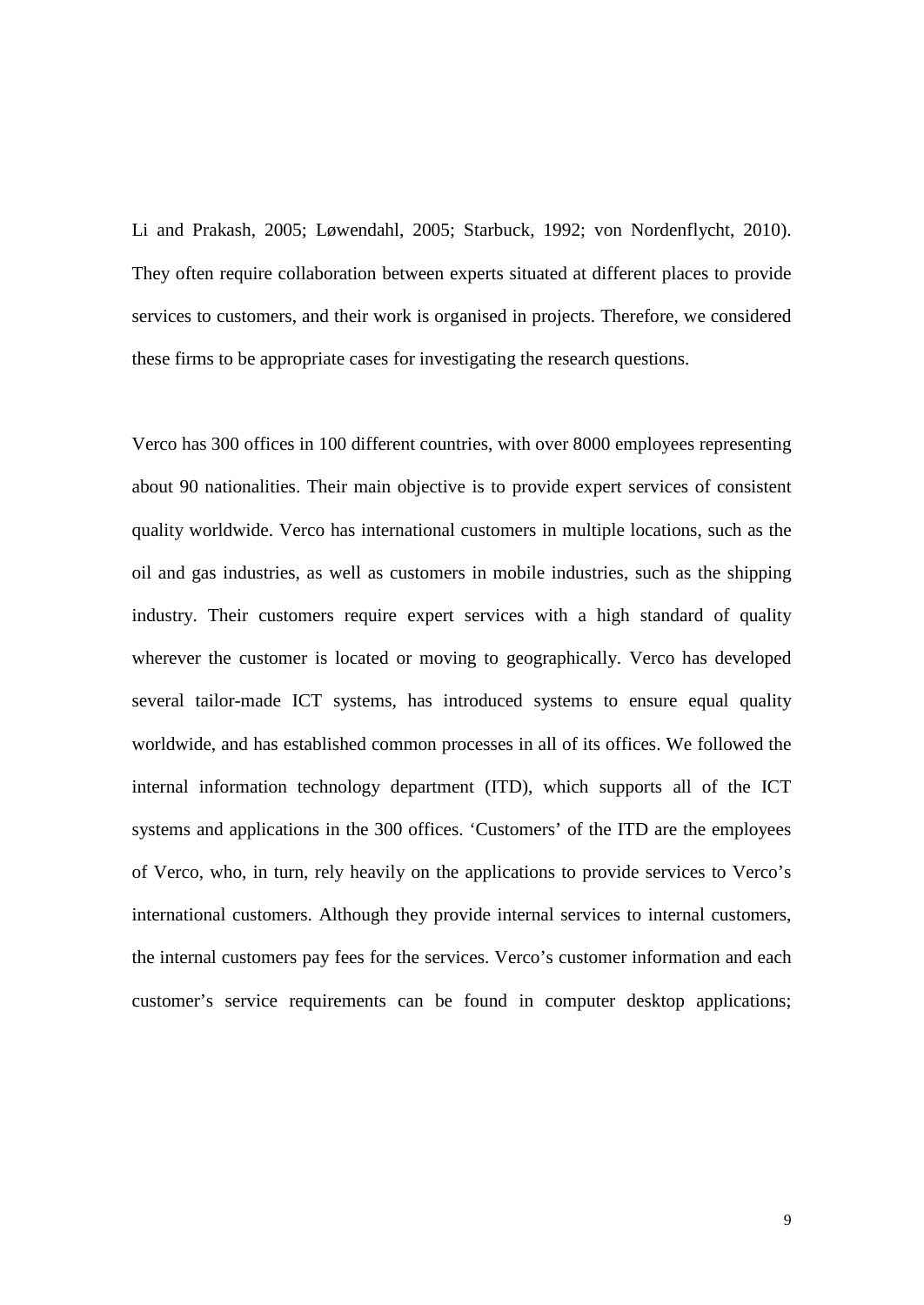however, the information was retrieved from IT servers physically located in Oslo, Norway.

Newit has 21 offices in 14 different countries with 500 employees. A single service delivery to one customer may be undertaken from various places by different experts, depending on their knowledge and experience. Newit has local and international customers with global ambitions for their products. Due to its provision of testing and certification services for electronic devices, its customers need its expertise whenever there is a new product that will be launched on a national or international market. Products ranging from small electrical appliances to larger equipment have integrated electronic equipment that must be tested and certified for safety and electromagnetic compatibility. According to the national or regional market in which the product will be launched, there are different official standards and requirements with which the products must comply. Expertise related to different local standards and requirements is, to some extent, distributed among the different locations of Newit, although most of the Notified Body accreditations are held by the headquarters. Because the expertise is distributed in this way, contact is often required between the different offices at Newit when testing and certification services are delivered to a customer.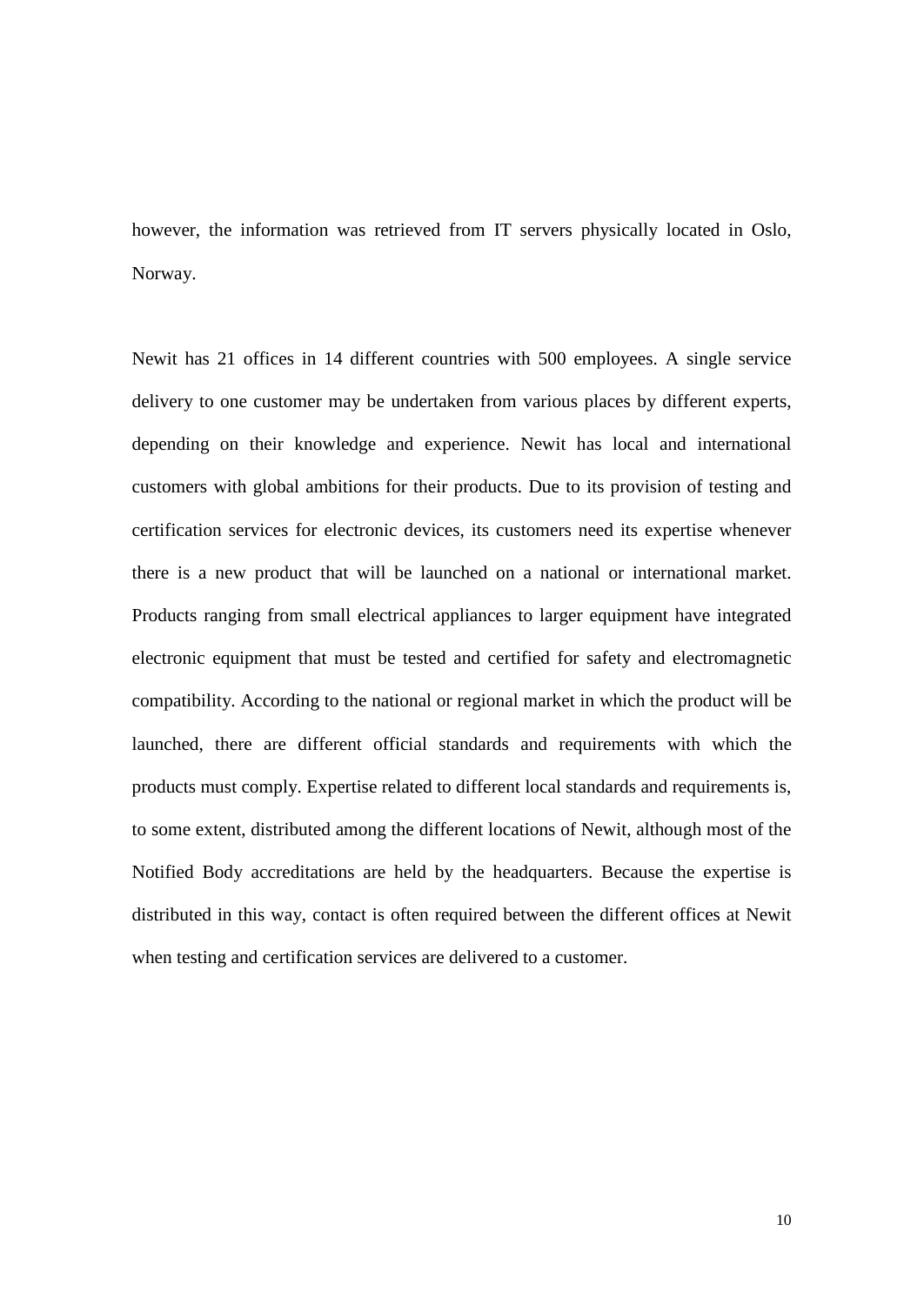#### *Data collection*

Data were collected from 2003 to 2006. Data included the observation and analysis of written material and 104 semi-structured interviews of the two firms at sites in Oslo, Milan, Glasgow, London, Shanghai, Hong Kong, Shenzhen, Ottawa, and Dallas (Table 1). This multisite approach enabled us to uncover practices and understand their connections [\(Nicolini, 2009\)](#page-40-8). The interviews were taped and transcribed. Our understanding of the interview information was supplemented with archival company documents, observations made during visits to different locations and laboratories, participation in company meetings, and other secondary data sources (e.g., company surveys). These data were imported into the NVivo program for coding.

-----------------

Insert Table 1 approximately here

----------------

#### *Coding and analysis*

The data analysis progressed in several stages and involved a blend of inductive and deductive processes [\(Graebner et al., 2012\)](#page-38-8). First, we wrote case stories every 6 months. The aim was to employ the thick description mode of analysis [\(Geertz, 1973\)](#page-38-9). The data were presented to the top management and different groups at Verco and Newit, to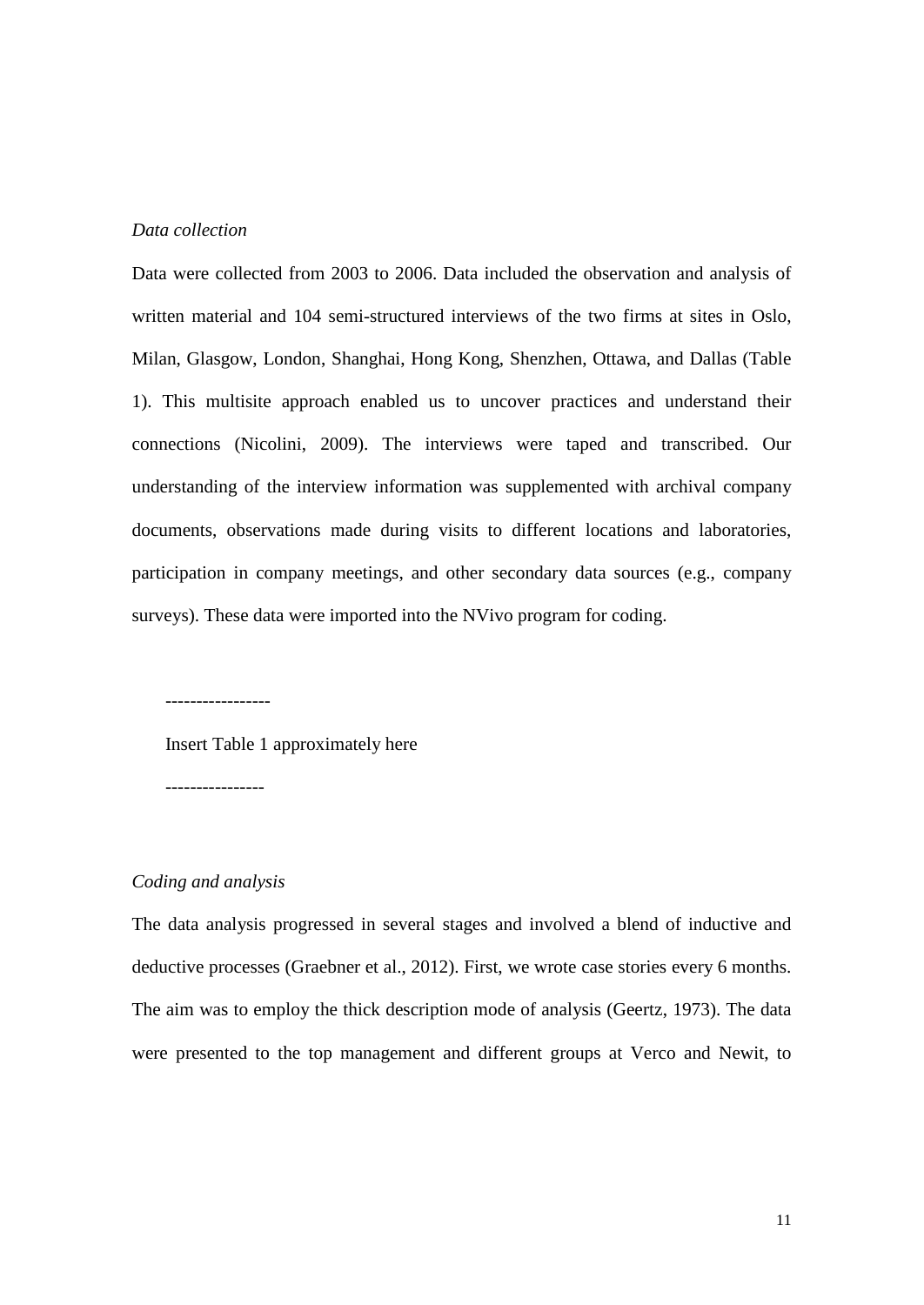validate the veracity of the data and to enhance the trustworthiness of the analysis [\(Lincoln and Guba, 1985\)](#page-40-9). Second, we examined the data in light of the research questions, specifically considering how service work was provided by the two firms. Third, we coded the collected material according to countries, units, and functions in the firms, work challenges as well as the service processes of initiation, provision, and delivery, as described by the informants. Fourth, we revised our coding scheme based on how employees differentiated between being involved in collaboration locally or across locations. Fifth, we considered extant literature on CoP [\(Brown and Duguid,](#page-37-7)  [1991;](#page-37-7) [Wenger, 2000;](#page-42-1) [Wenger, 1998\)](#page-42-0) and used the CoP characteristics of knowing, learning, mutual engagement, joint enterprise and shared repertoire in a more deductive analytical approach. Using our empirical material and these five characteristics of CoP, we found variations within each characteristic as follows (and as illustrated with quotes in Table 2):

- **Knowing** in different areas of expertise versus within the same area of expertise: when experts providing transnational services required assistance, they approached either experts with different areas of expertise or colleagues with more experience in the same field.
- **Learning** by doing versus learning from colleagues: during service provision, experts learned tasks by doing and experimenting; when they exchanged experiences, they learned from each other and through collective reflection.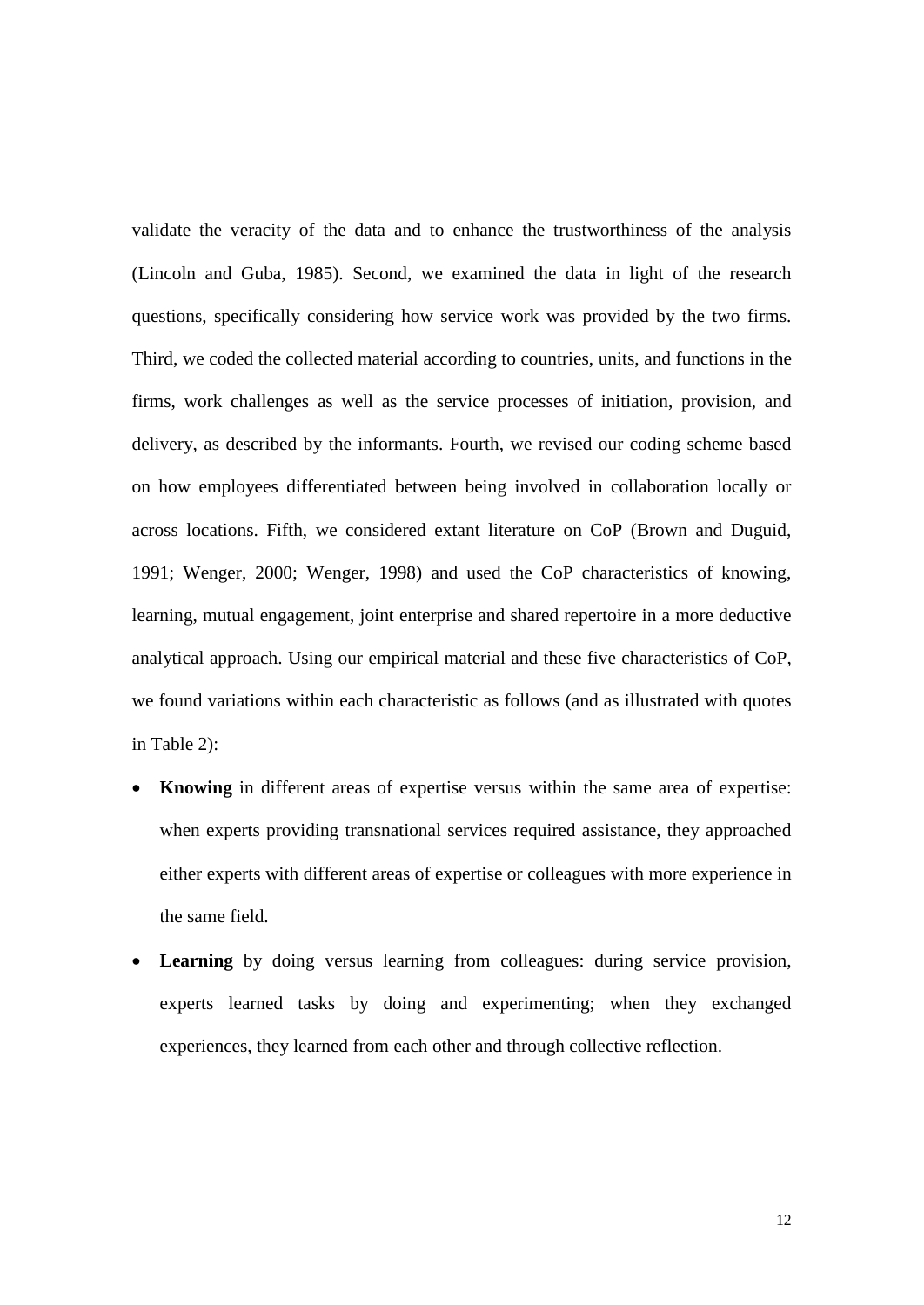- **Mutual engagement** in a planned versus emergent way: during service deliveries, social collaboration was planned; when exchanging knowledge, collaboration was usually task-dependent and emergent.
- **Joint enterprise** in a formal versus informal manner: for transnational service provision, formal routines and processes were used and followed; when exchanging information, the contact was informal and more personal.
- **Shared repertoire** using customised versus standardised tools: transnational service delivery work was performed with customised ICT workflow systems; knowledge sharing occurred by standard ICT to communicate and facilitate interaction.

Through the conceptualisation of these five elements of CoP in TPSFs, we found that the situated practices used two opposing dimensions to deliver transnational services: namely, work-sharing and knowledge-sharing practices. Finally, we turned to social practice theory [\(Schatzki et al., 2001;](#page-41-3) [Schatzki, 2012\)](#page-41-6) which helped in understanding these two practices of work-sharing and knowledge-sharing. Comparing the findings from the two case firms [\(Eisenhardt and Graebner, 2007\)](#page-37-9), we found that work-sharing was performed in both firms, while knowledge-sharing was regularly performed at different levels in Verco, but only to a limited extent in Newit. There was a significant variation in terms of formality, where participation in work-sharing was mainly formally assigned, while for knowledge-sharing the participants were mainly informally asked. Hence, participation in Verco was both formal and informal, while in Newit it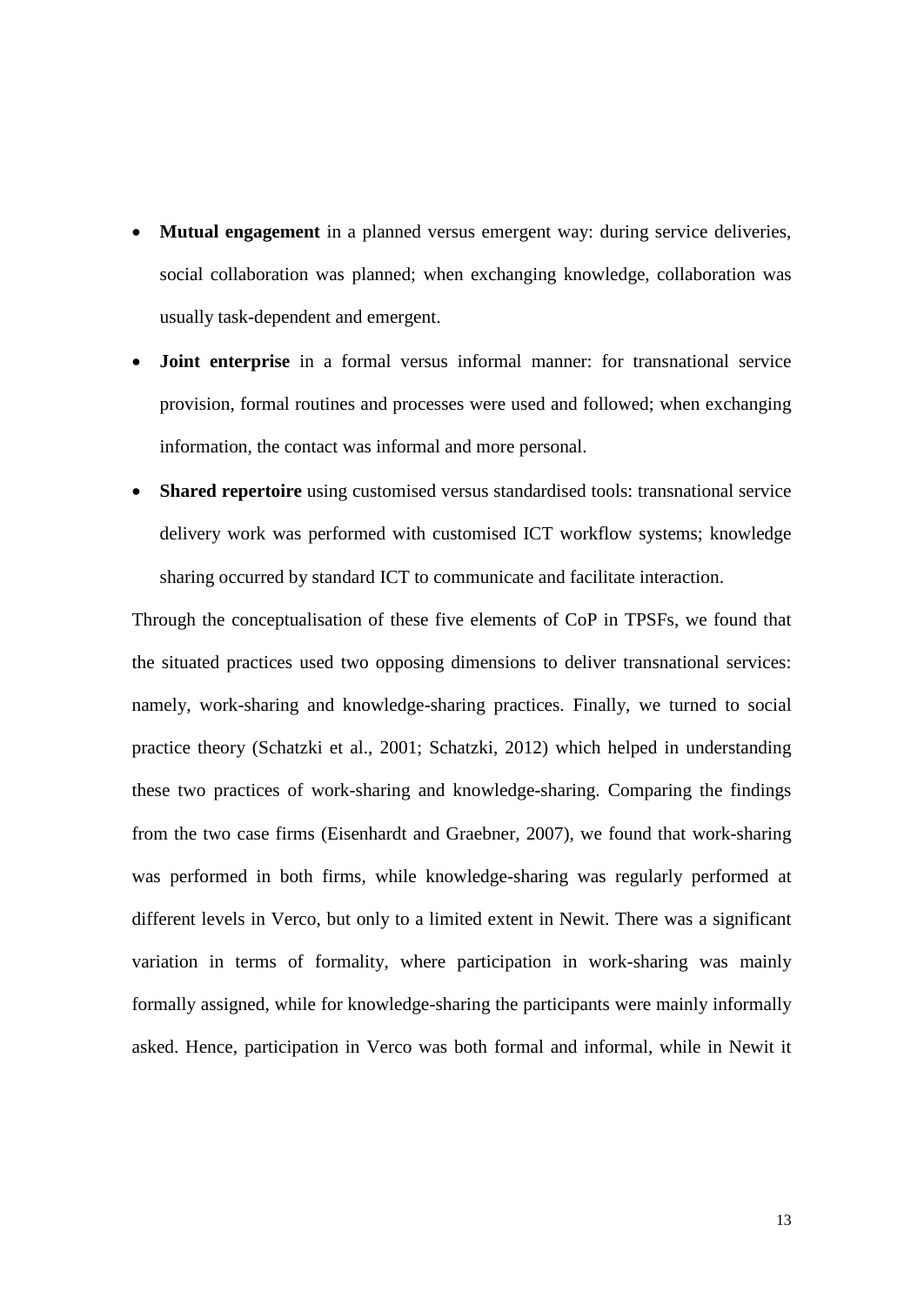was mainly formal and linked to work-sharing. These concepts and findings will be described in the next section.

## **Findings**

The observed practices of transnational service provision are elaborated below. Some representative quotes from the data related to the five categories are given in Table 2. We first present the work-sharing practices in the two case firms, followed by the knowledge-sharing practices.

Insert Table 2 approximately here

#### *Communities of tasks (CoT)*

-----------------

----------------

In Verco, the ITD included expert groups for the different applications situated in Oslo; the global help desks (GHDs) situated in Oslo, Houston, and Shanghai; and the local help desks (LHDs) located in 21 different places to cover various time zones and languages. The LHDs support everyday ICT use by employees located at every location. Whenever there were advanced-level questions or application-related problems, the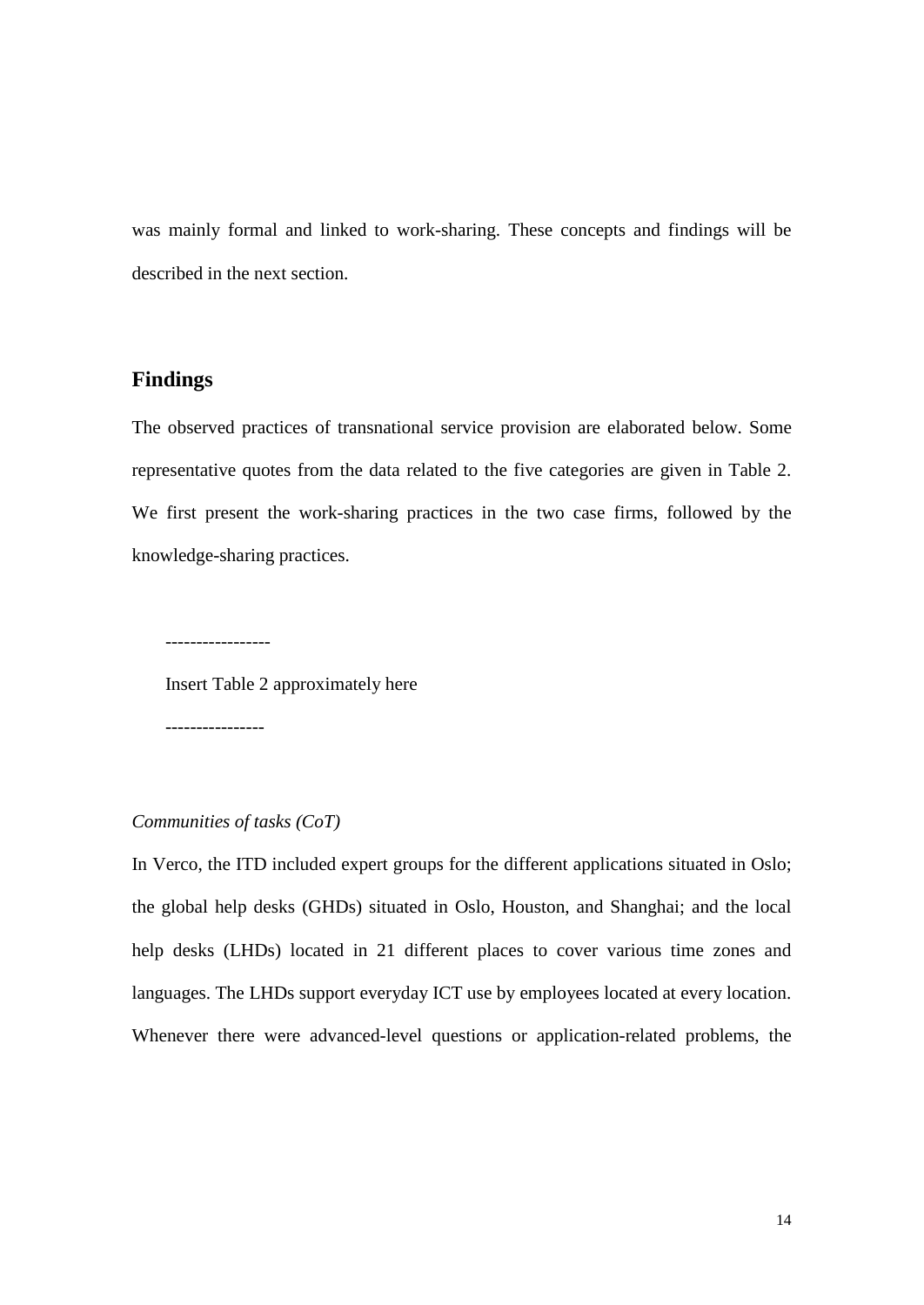question was forwarded to the GHDs and, potentially, to particular expert groups. About 80% of all questions were solved by the LHDs. The GHDs generally received about 150 requests every 24 hours, of which 20% were forwarded to the expert groups. In 20% to 50% of these cases, the tasks were so difficult that more than two persons from the expert group were needed to solve the issue. We provide a typical example of this situation.

 $Singh<sup>1</sup>$  $Singh<sup>1</sup>$  $Singh<sup>1</sup>$  an employee stationed in Calcutta, could not open a customer information file and also needed specific checklists to follow for an international customer who required local engineering services. When Singh tried to access two different applications using database servers located in Norway, the applications and the PC froze. He called an LHD employee, Ralph, for help. Ralph looked at the specific tasks and provided assistance to help Singh prevent the PC from freezing. For the remaining problem, Ralph sent the incident to the Shanghai GHD. Yin in Shanghai closed the customer file that another employee had left open, so that Singh could access the information. The checklist problem was forwarded to an expert team in Oslo, because the problem was related to different modules and servers. Two experts, Solveig and Arne, solved the problem, and Singh was notified by email that the entire problem had been solved.

<span id="page-15-0"></span> $<sup>1</sup>$  Pseudonyms have been used throughout to protect individuals' privacy.</sup>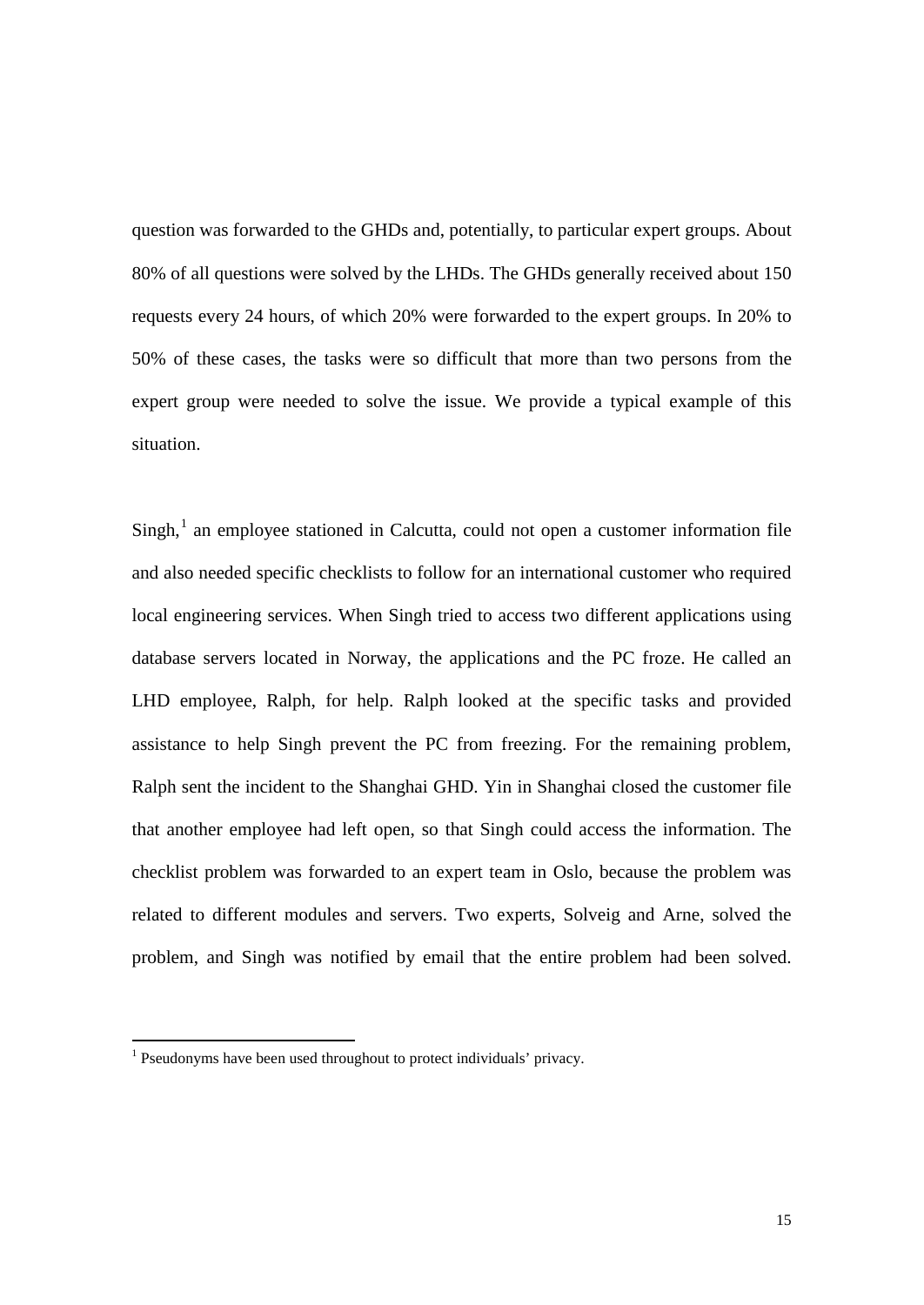Singh only had direct contact with Ralph, but he received an automated email from Solveig and Arne indicating that the problem had been solved.

In this case, the LHD, GHD, and expert team were contacted, and the problems or tasks were forwarded through the specialised ICT system, Solvol, for IT support. By using Solvol, Ralph, Yin, Solveig, and Arne followed the formal service delivery process and forwarded the tasks to the appropriate level of expertise. Together, the employees performed the common practice of delivering the service, wherein each actor performed tasks that were part of the service. Each member had his or her own function and expertise and knew what to do. The various tasks were handled via a so-called *service relay*, in which each task was handed stepwise to the appropriate expert for resolution. The experts did not share knowledge but shared tasks and, thereby, formed a community for delivering tasks.

Another example of CoT was identified at Newit, which had four different levels of expertise with associated tasks and standards within one product range. These levels were: testing with assistance; testing independently; verifying others' testing; and certifying others' verifications. Offices differed regarding their levels of expertise and capabilities with respect to performing the various steps. Newit had the capacity to perform the first and second levels of testing at all of its offices. The third level of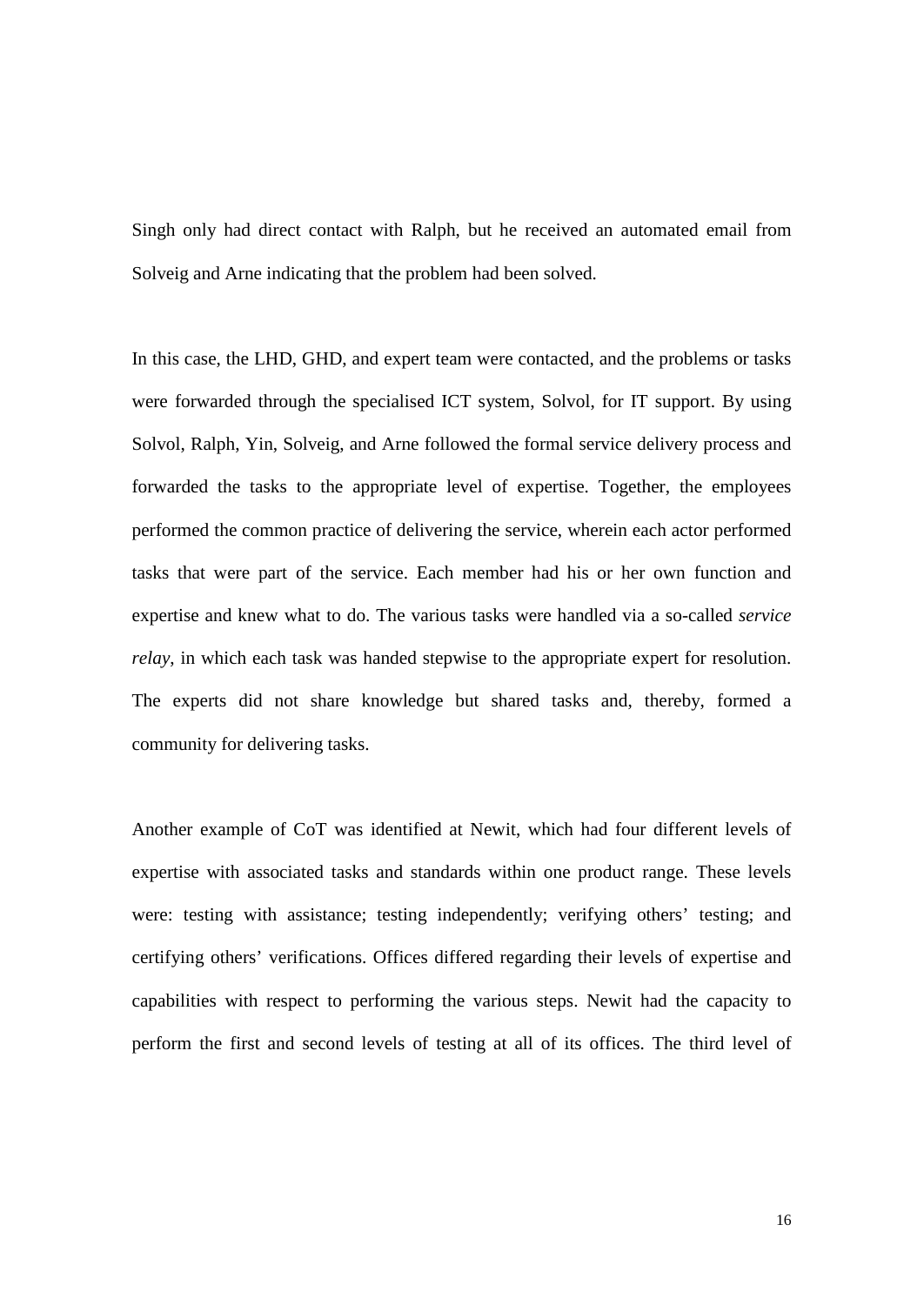testing (verification for the differing standards) was available at several offices. The fourth level (certification) was only available in Oslo and Ottawa.

In a typical certification process, a customer contacted a salesperson, who then provided the details to a test engineer. The test engineer performed the testing, and a more experienced engineer verified the testing results. The results of the verification were sent for certification, and certification papers were issued. From the point of service initiation to the final delivery, the customer was only in direct contact with one salesperson. The service delivery, however, was performed by five experts who did the testing, verification, and certification. All of these experts were supported by the customised workflow system, Express, which was partially made available to customers by extranet. The service execution was divided into different tasks, with one expert assigned to each task. The experts themselves did not necessarily communicate with each other, except through the Express system. Occasionally, there was communication between the tester and the verifier when the test results were verified.

The service work practices were very similar at Verco and Newit. Different sets of tasks were performed as a service relay, forming CoT among all of the actors involved. The experts were members of the CoT due to their functions in the firm. To become a member of the CoT, they must have expertise related to the task at hand and a formal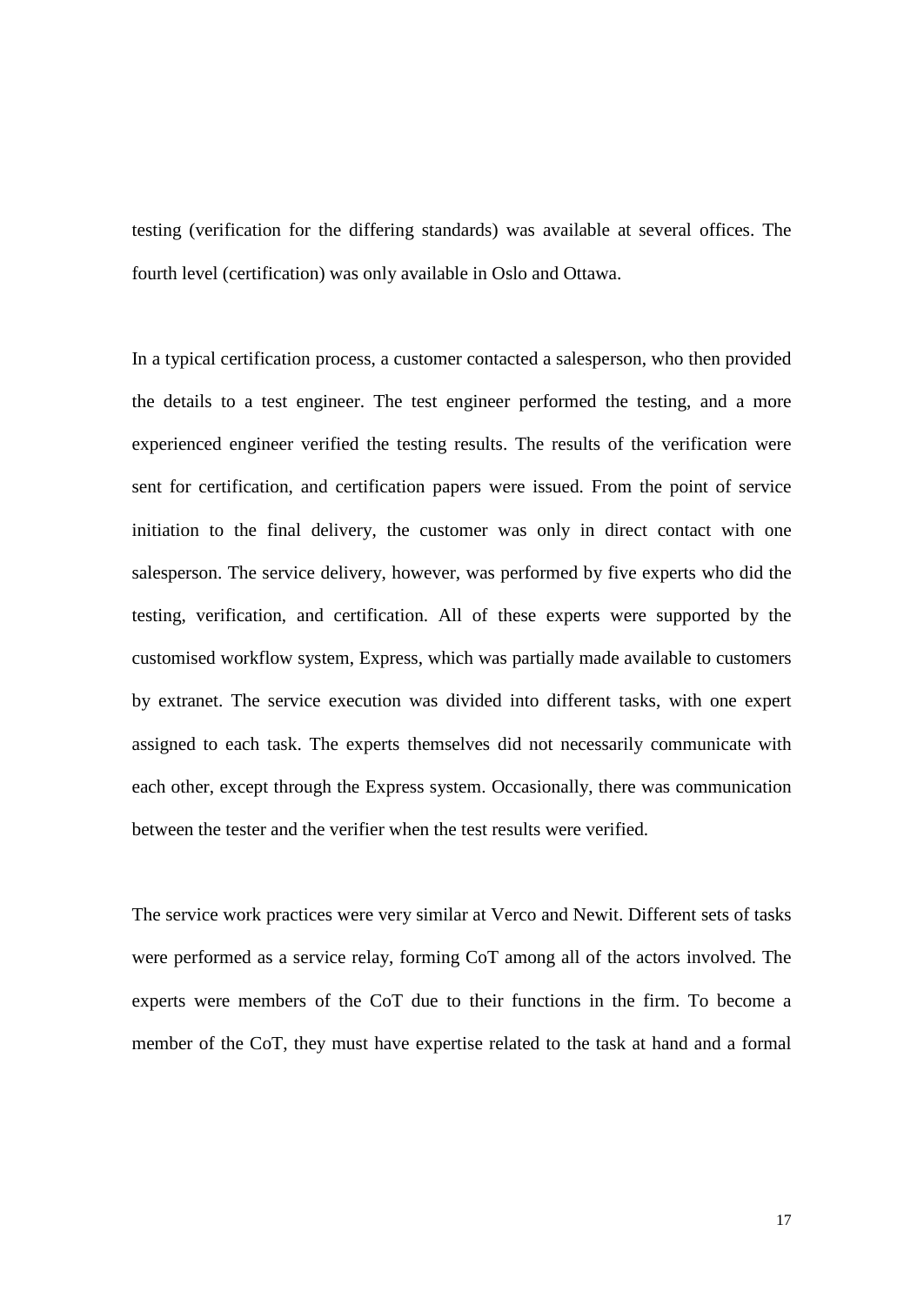function related to their expertise; employ the formal process of work provision; and have available time or be in the appropriate time zone. Joint enterprise involved sending the service to the next function. Mutual engagement consisted of sharing the work. Each expert sent the remaining part of the service to the next expert by using the tailor-made ICT system, which was the shared repertoire. One of the actors in the service delivery process had direct customer contact, but most of the experts delivering the service did not necessarily talk to or meet the customer.

#### *Service relays*

The above-mentioned service deliveries illustrate the work practices that were followed and enabled service relays of tasks. The transnational service delivery functioned as a service relay: each leg of the relay was performed by a local actor, and the next relay may be performed somewhere and sometime else. Each leg was performed by experts with different functions, with one leg of the relay per needed expertise. At Verco, depending on the complexity of the ICT solution needed and the urgency of the business application, the service relay may have moved faster or there may have been more than two legs. At the LHDs, the experts comprised an outer core that received tasks that were local or related to functionally or regionally dependent expertise. The expertise came from in-depth ICT knowledge and was brought to the specialised business application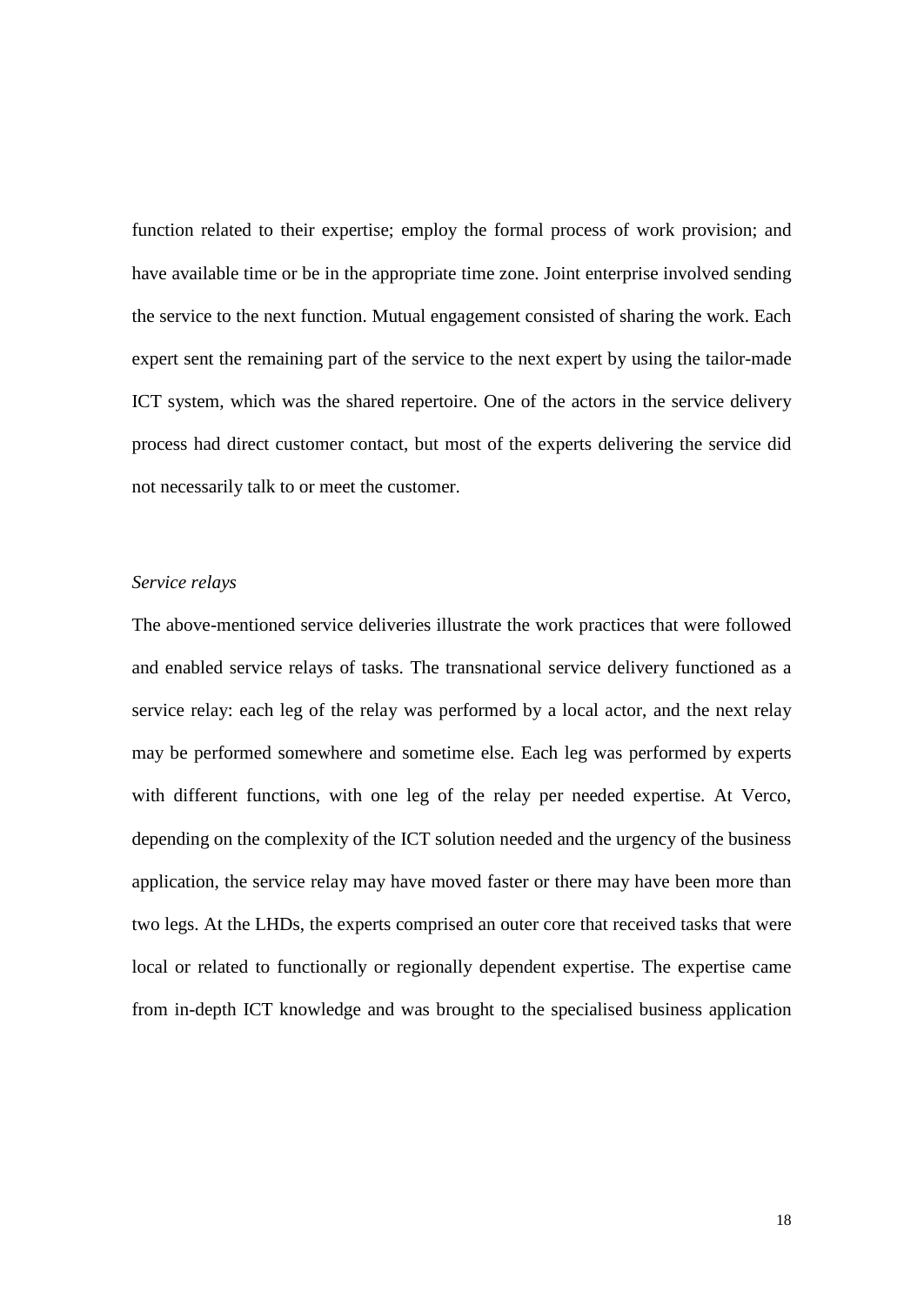within the company. An inner core was composed of expert groups that were situated in one place and received tasks from the entire global organisation.

At Newit, as a customer sought to access more markets with an electronic product, more testing and certificates were needed. Each locally situated expert performed the same work, regardless of the source of the task. An outer core of expertise was comprised of different locally situated testers, who considered national, regional, and international standards and regulations. An inner core of experts consisted of certifiers.

The use of distributed cores of experts at the two firms ensured delivery of highly specialised services. The distribution of activities and tasks was related to where the experts were situated. Service relays involved providing special functions and expertise, sharing work, sending the service to the next function, using the tailor-made ICT system for service deliveries, and learning through task provision. Table 3 summarises the characteristics of the CoT and gives representative quotes from the data.

-----------------

Insert Table 3 approximately here

----------------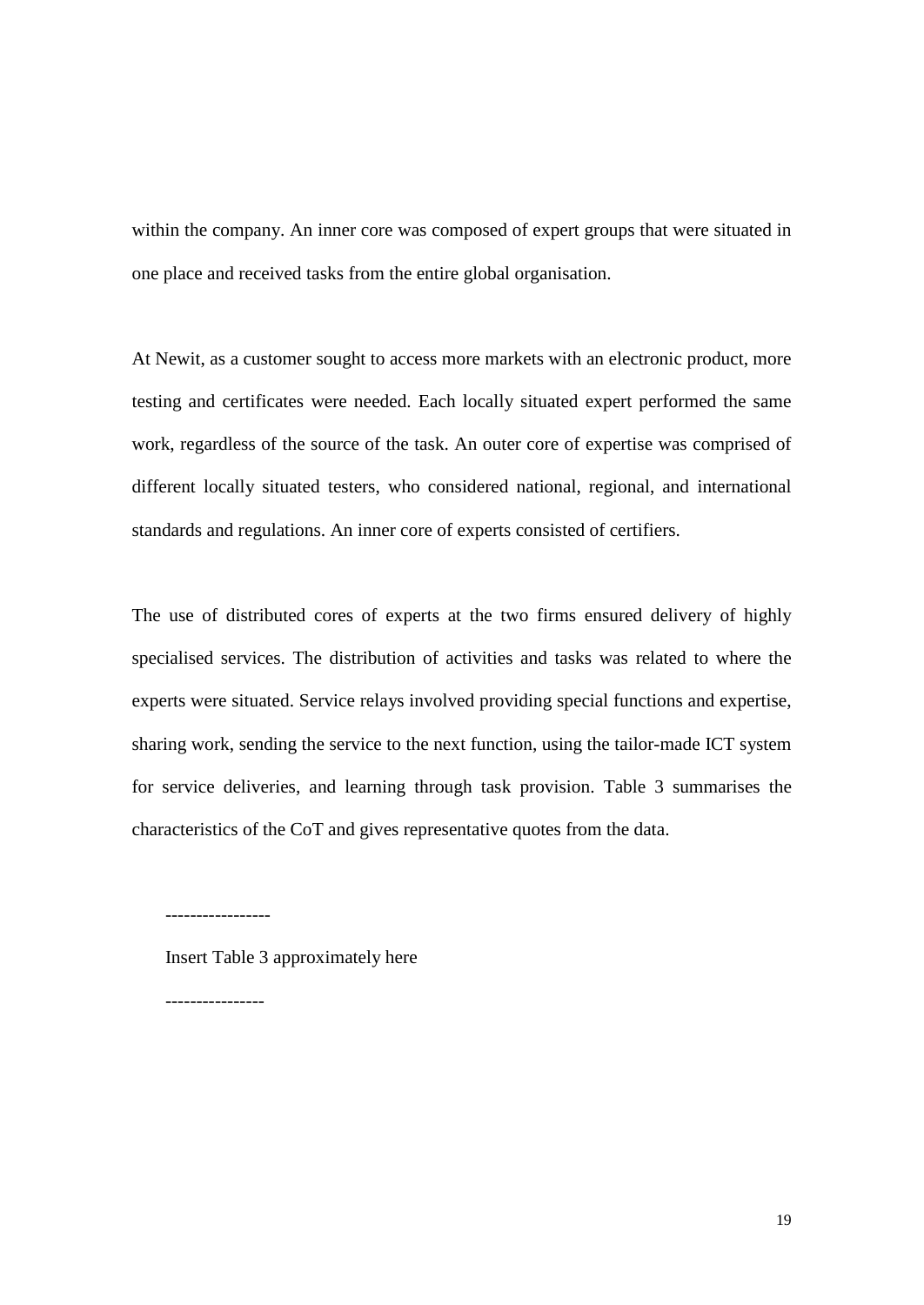In the next section, we present the knowledge-sharing practices observed and analyse their implications for service-work practices in a transnational setting.

#### *Communities of learning (CoL)*

We observed several knowledge-sharing practices in service provisions. At Verco, employees working at the GHDs in Shanghai, Houston, and Oslo knew each other well. They had daily transfers of responsibility for global help services, whereby phones, email, and other forms of communication were switched from one of the three to the next. The changes were made at 4 p.m. in one place to 8 a.m. in the next place. Experts from all three offices shared knowledge and experiences through descriptions distributed by email. They met occasionally at the training headquarters, such as when applications were changed or new systems were introduced. Experts working at the GHDs performed the same function within different time zones and engaged in informal exchanges of information and knowledge.

The IT 'super users' comprised a second type of knowledge-sharing community at Verco. Super users were regular employees with a high level of IT knowledge. For instance, a super user in London was known in Dubai, Oslo, Milan, Houston, and Barcelona to be the most knowledgeable person about specific sets of problems and was contacted whenever needed. Super users were especially busy during the initial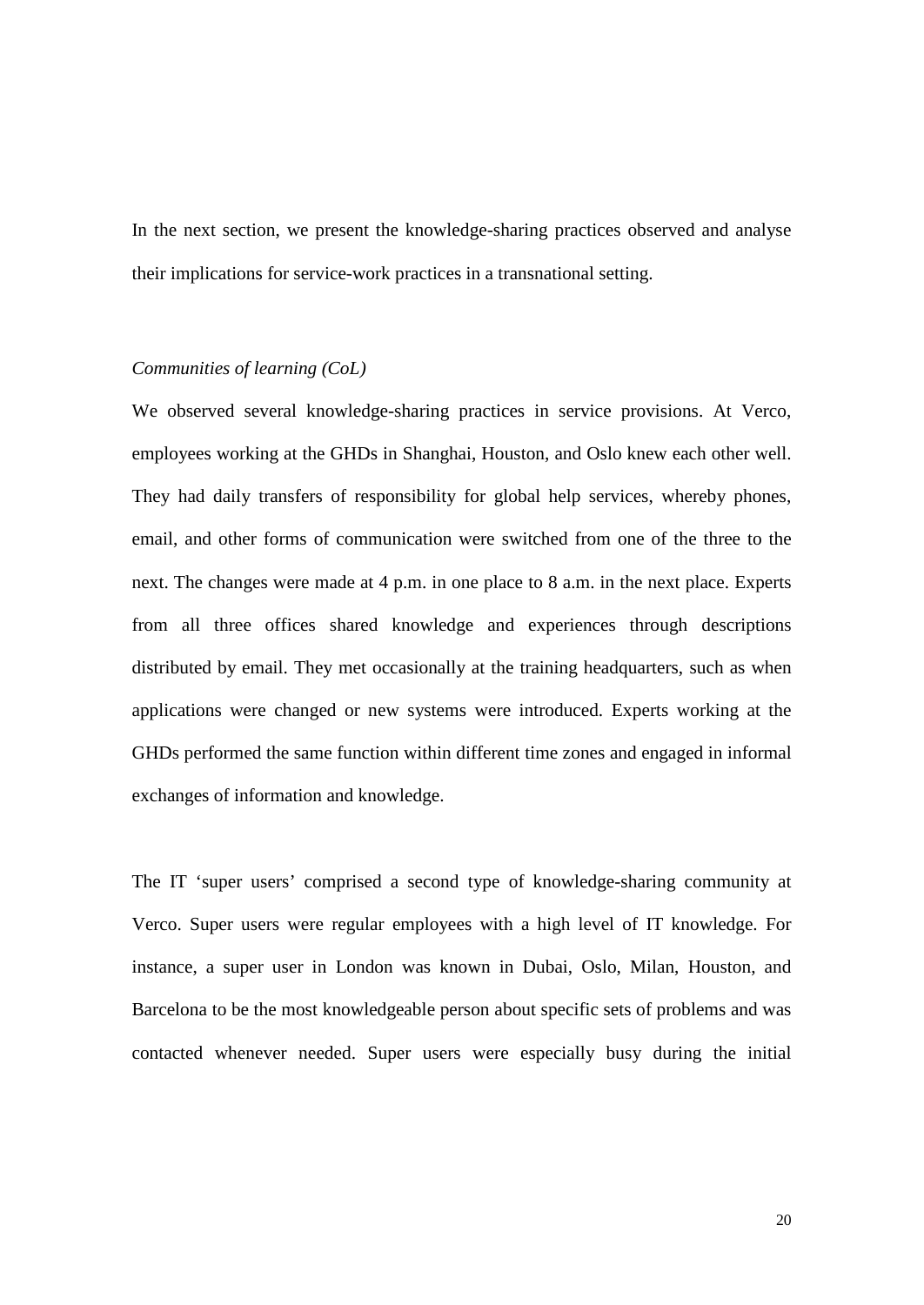introduction or update of an application. This type of dynamic community was able to function across time and location.

Another community in Verco that had different knowledge-sharing practices was formed by the LHD employees. "We have experience exchange seminars, every year. One region invites and we have cases showing different ways of doing things," explained Antonio, a LHD engineer in Milan. Specifically, the Asian LHD workers were in daily contact with each other through email and instant messaging to exchange knowledge, although they did not share work tasks as they did with the GHD.

These communities served as outlets for the knowledge-sharing practices at Verco. People participating in these communities had initially met physically during formally initiated gatherings, training sessions, and physical meetings. Verco's management stressed that both formal and informal organisations were necessary to deliver transnational services successfully, by involving the right expertise without delays, and for the organisation to run smoothly across borders. Managers actively and passively supported different knowledge-sharing communities, by holding formal gatherings of people from different locations who performed the same function; introducing incentive systems for sharing knowledge; and initiating formal training between people at different locations. The communities at Verco were all composed of people in the same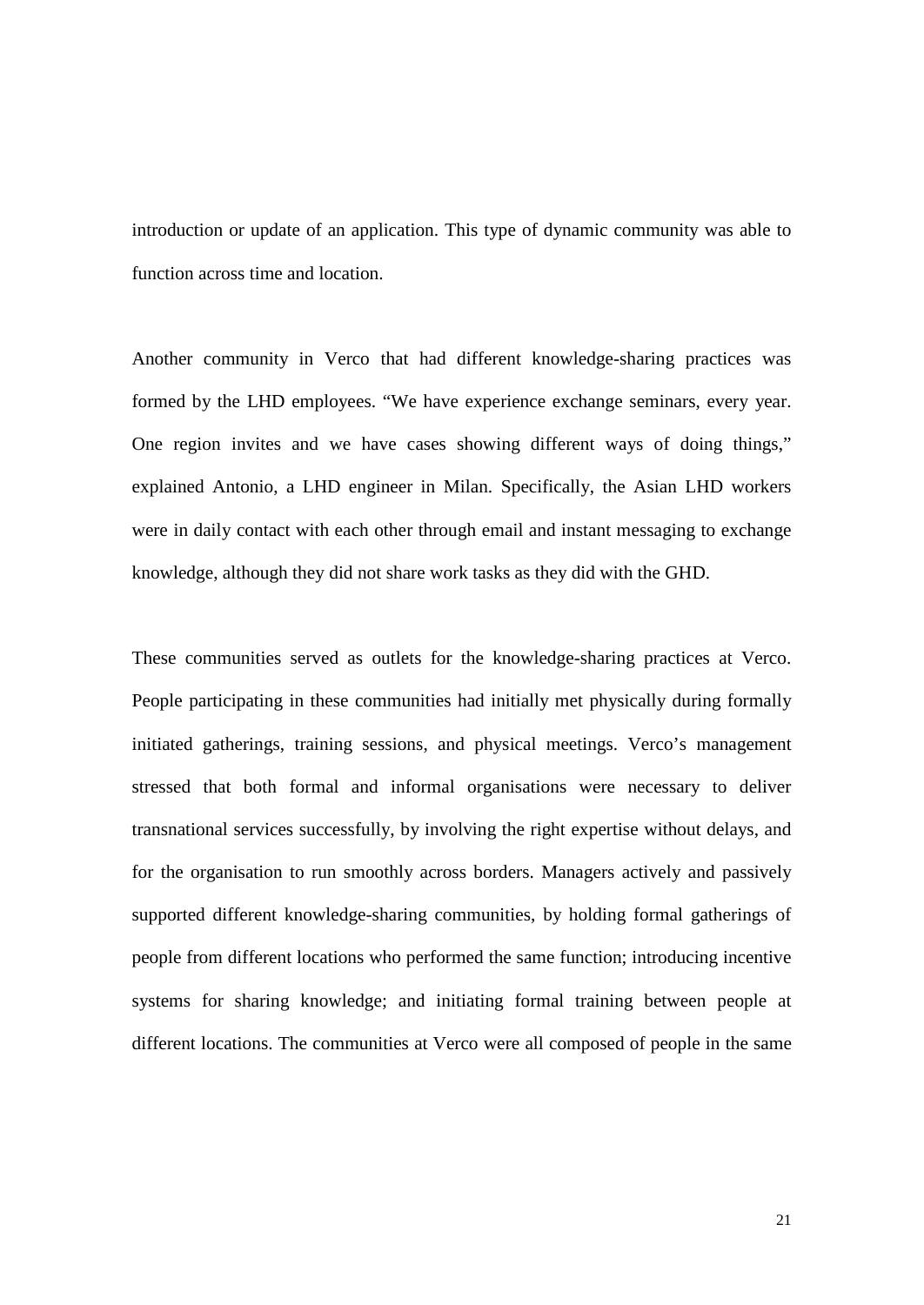function at different locations who needed to share information and knowledge with colleagues to perform their work and who used ICT to communicate. The knowledgesharing communities in Verco were extensive and well-supported by management.

In Newit, we did not encounter many knowledge-sharing communities, apart from those at the management level. The top management, representing the different locations and divisions, met once or twice a year to share information, set strategic goals, and socialize. When necessary, they contacted each other by phone or email. Among the other employees, the exchange of knowledge and information was rare, aside from that during formally initiated training. We encountered a few employees who knew each other and contacted each other when necessary. We also met some expatriates who functioned as boundary spanners between different locations. However, from local sales personnel to testers and verifiers, there seemed to be an unfulfilled need to share knowledge and form informal networks.

One of the Newit offices with the best scores on employee satisfaction, work quality, customer retention, and economic margins had common weekly breakfast and lunch arrangements, informal learning sessions between employees during lunch, and spontaneous gatherings for knowledge sharing. Nevertheless, they expressed a desire to exchange experiences with their counterpart colleagues from other offices. However,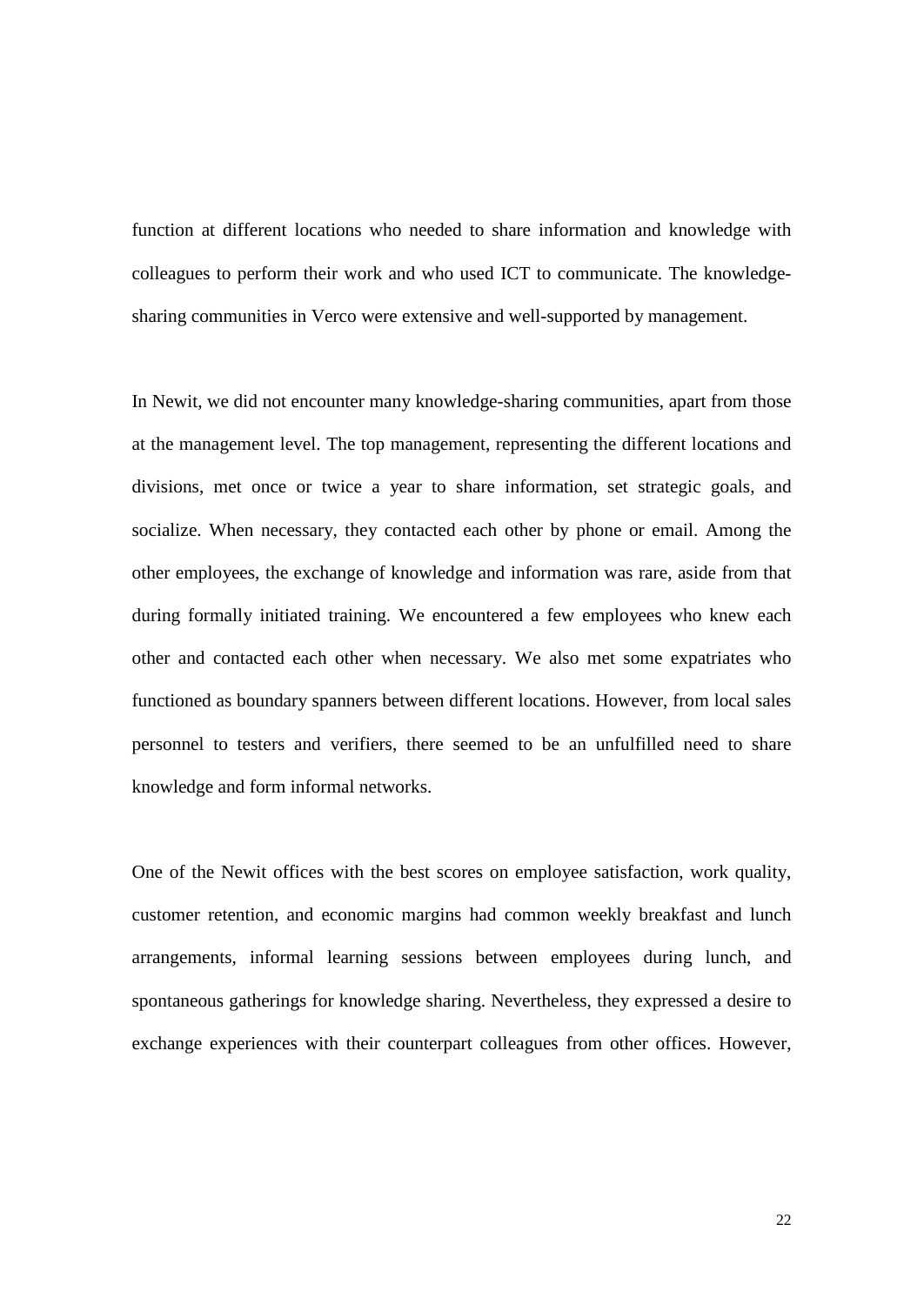given that they did not know and had not met each other face-to-face, communities were not formed. Newit, when compared with Verco, had the formal processes in place, but the necessary informal networks and communities were absent, even though they had been requested.

The consequences of not having informal networks and communities were quite visible in Newit compared with Verco. Because few employees had met their colleagues working at other locations, there was less sharing of knowledge, experiences, solutions, and systems information at Newit than at Verco. Consequently, even though there were integrated global processes, different local practices were found at the various locations of Newit. We found several instances in which problems had to be solved twice, because information was not shared and consistency was not maintained by using the same solution in all locations. This duplication led to inefficiencies in the service delivery. One reason for the duplication of local solutions was that local staff believed that they had a unique challenge regarding a specific service compared to the other locations. Thus, Newit developed multiple solutions, due to a lack of knowledge-sharing practices. Although Newit's strategy of implementing best practices over the entire organisation was clear, the employees could not do so when they did not know what to share or with whom to share it. This situation existed in spite of their explicit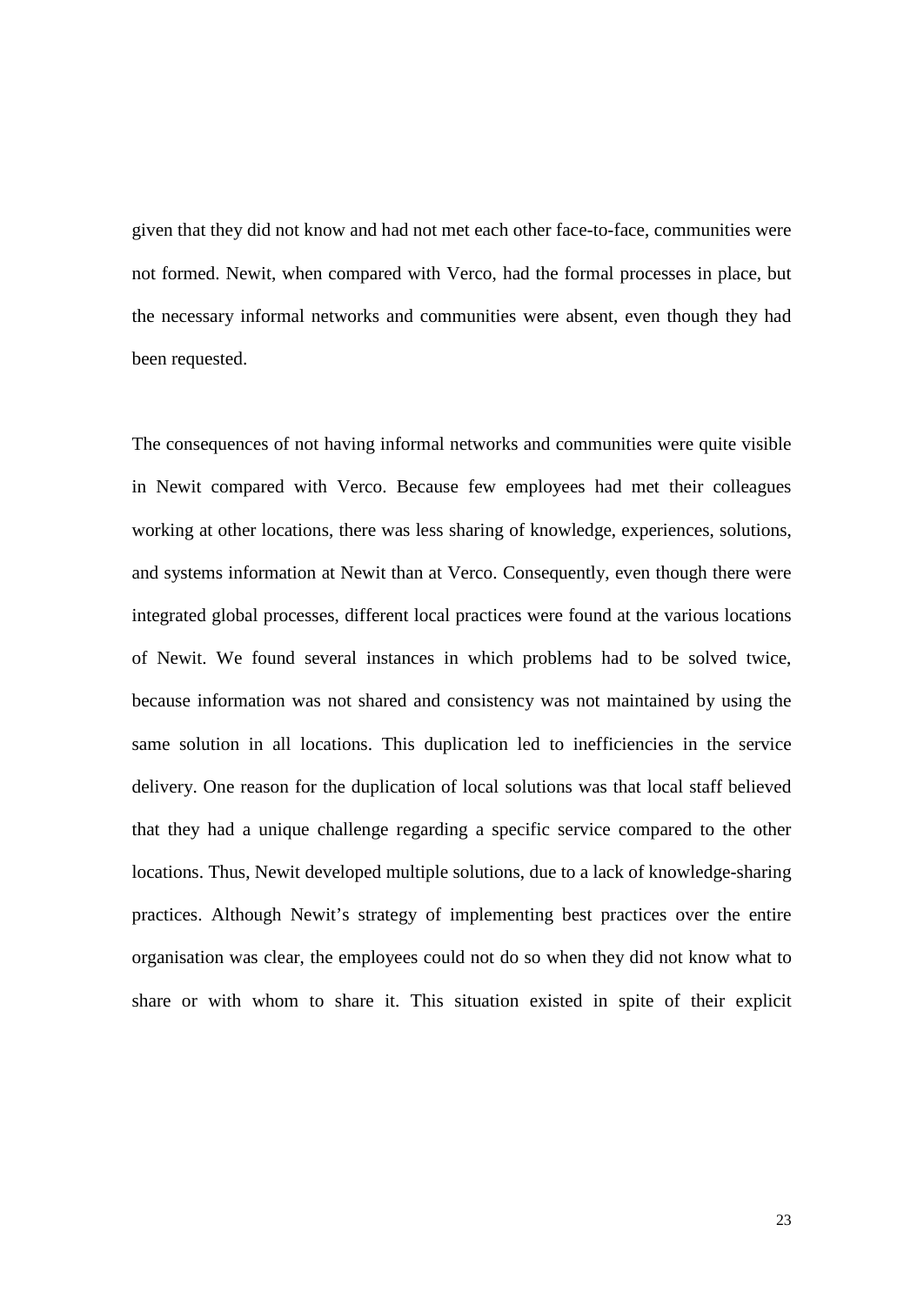transnational strategy, which, if followed, would have ensured that the knowledge was developed jointly and shared worldwide.

#### *Virtual servicing*

In addition to the service relays provided by CoT, knowledge exchange could occur between experts with similar functions in CoL. This knowledge exchange, which we denote as *virtual servicing*, refers to the exchange of knowledge and experiences within the CoL and the employees' mutual engagement, while distributed in time and location and facilitated by ICT.

Whenever experts within Verco needed help, they used their shared repertoire, which included synchronous technology (e.g., instant messaging systems) or asynchronous technology (e.g., email), to ask questions, obtain advice, or discuss a solution to a problem. For these employees, the CoL functioned akin to virtual servicing. In practical terms, experts within a CoL did not necessarily talk to or see each other; they only received pieces of text through documents, emails, chat, etc. The communication was informal, with the pieces of text or messages becoming an internal 'how-to', allowing staff to perform their everyday work better. The incentive that they had to asking for help or advice was that of potentially performing their work more effectively. The incentive for providing advice to others was their knowledge that next time, they might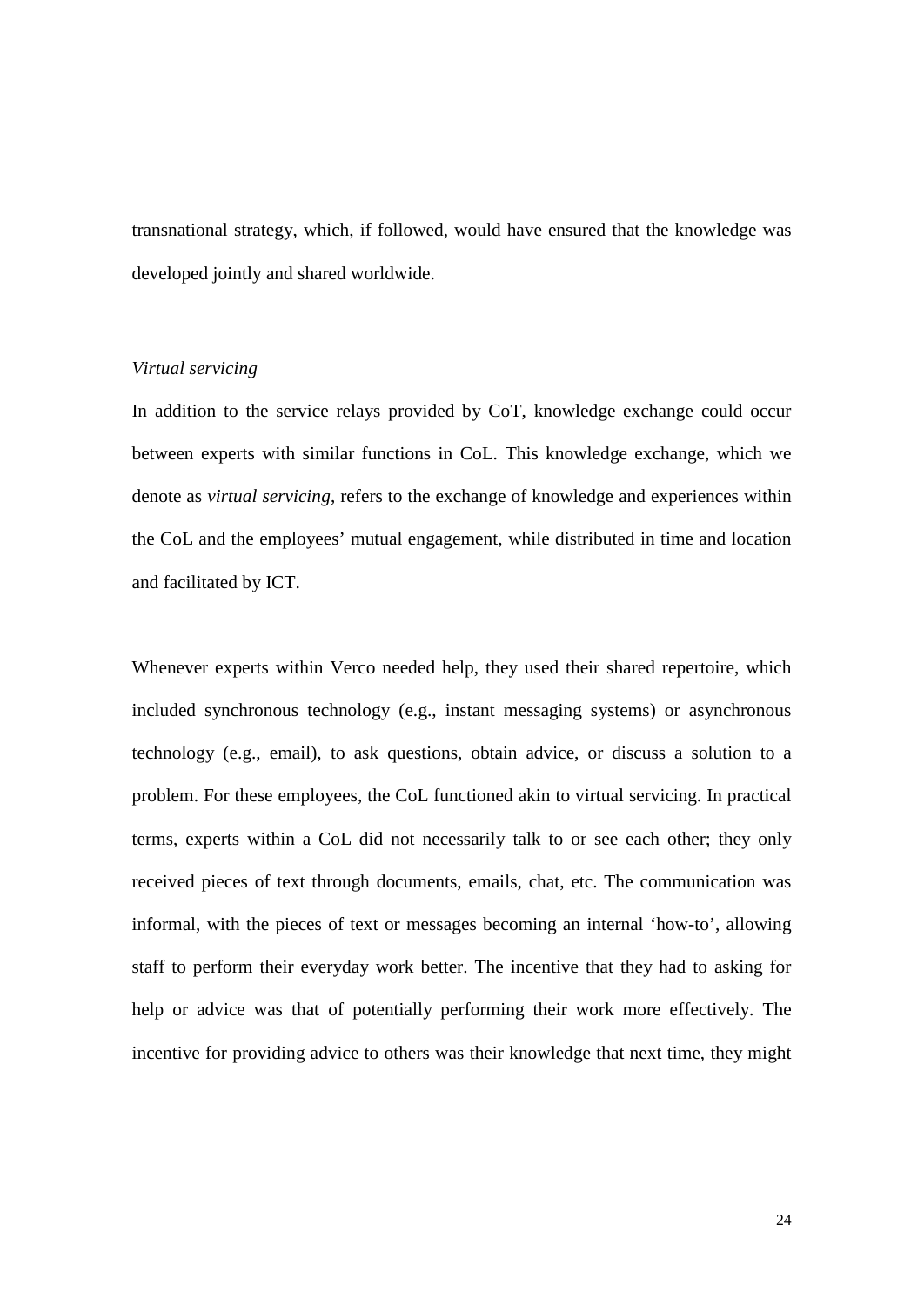need advice. In addition, the people who participated in CoL had become personally acquainted through formally initiated social gatherings. Table 4 summarizes the characteristics of CoL and gives some representative quotes from the data. Virtual service included providing expertise to people within the same function or with the same expertise; sharing knowledge; asking and mentoring people within the same function; using standard ICT to communicate; or engaging in direct person-to-person communication and learning from the community.

----------------- Insert Table 4 approximately here

----------------

#### *Interdependent communities*

-----------------

In transnational service provision, we found two types of situated practices of CoT and CoL. CoT occurred when experts shared work, whereas CoL were involved in knowledge sharing. Participation within the communities was seen through service relays and virtual servicing. Table 5 summarizes the characteristics of CoT and CoL.

Insert Table 5 approximately here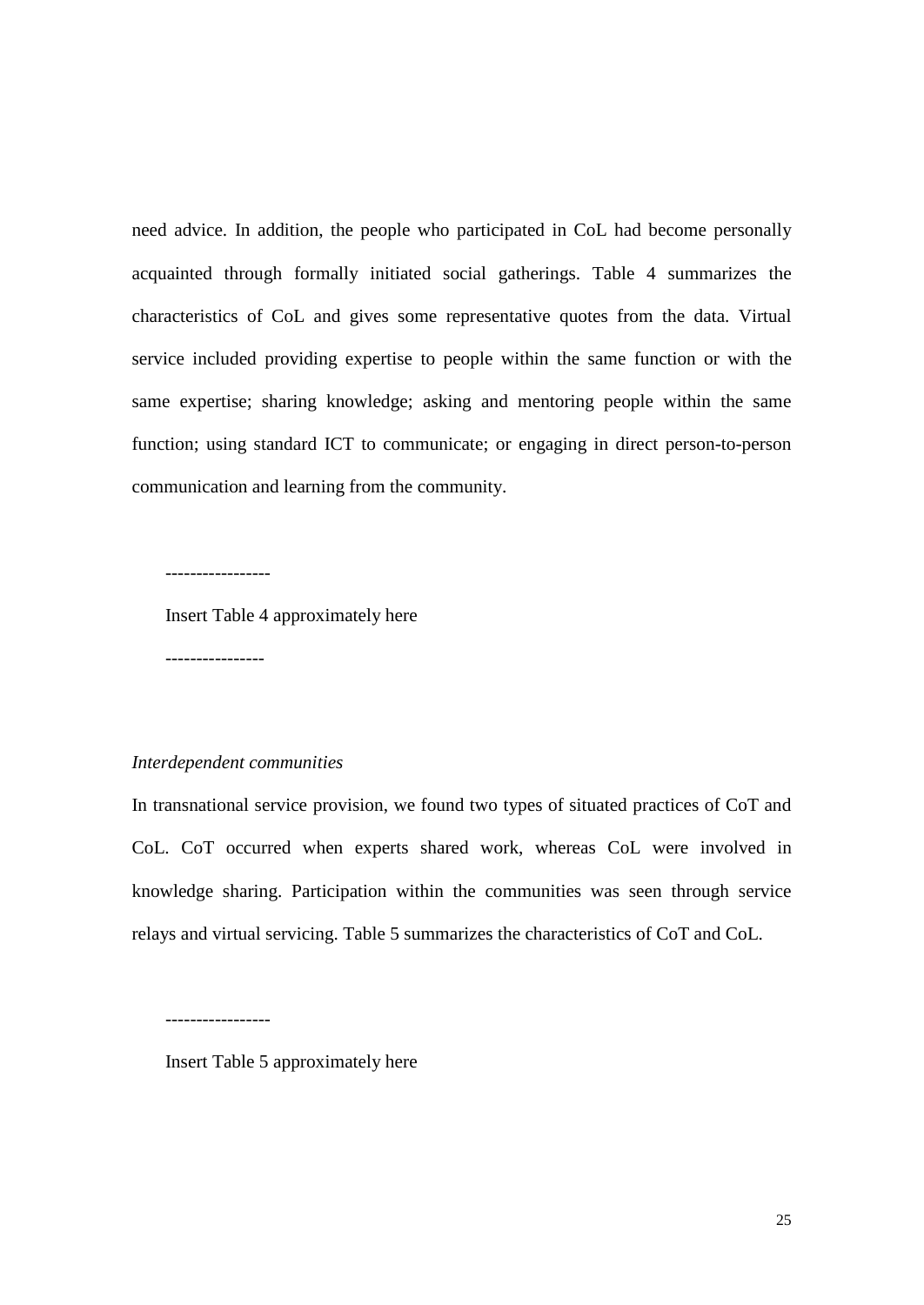The two types of communities had several interdependencies. At the individual level, experts participated in several communities, depending on their functions, roles, and expertise. An individual expert received tasks and sent off work to one group of colleagues, while asking questions and providing answers to another group. These different groups of colleagues constituted various communities. The situated practices of service provision and the use and participation of experts were stable within the communities, regardless of the number of service projects. Table 6 summarises the characteristics of the interdependencies between CoT and CoL with the five elements of the CoP.

----------------

Experts displayed their knowing by providing a special function or expertise in CoT or by providing expertise to people within the same function or expertise in CoL. CoT provided expertise globally to perform service work as effectively as possible across time zones, countries, and internal organisational units. Bang, a Verco engineer in Shanghai explained: "Due to our organisational structure, we do not share information and knowledge. Without knowing, it is hard to answer and be proactive regarding the needs for future development."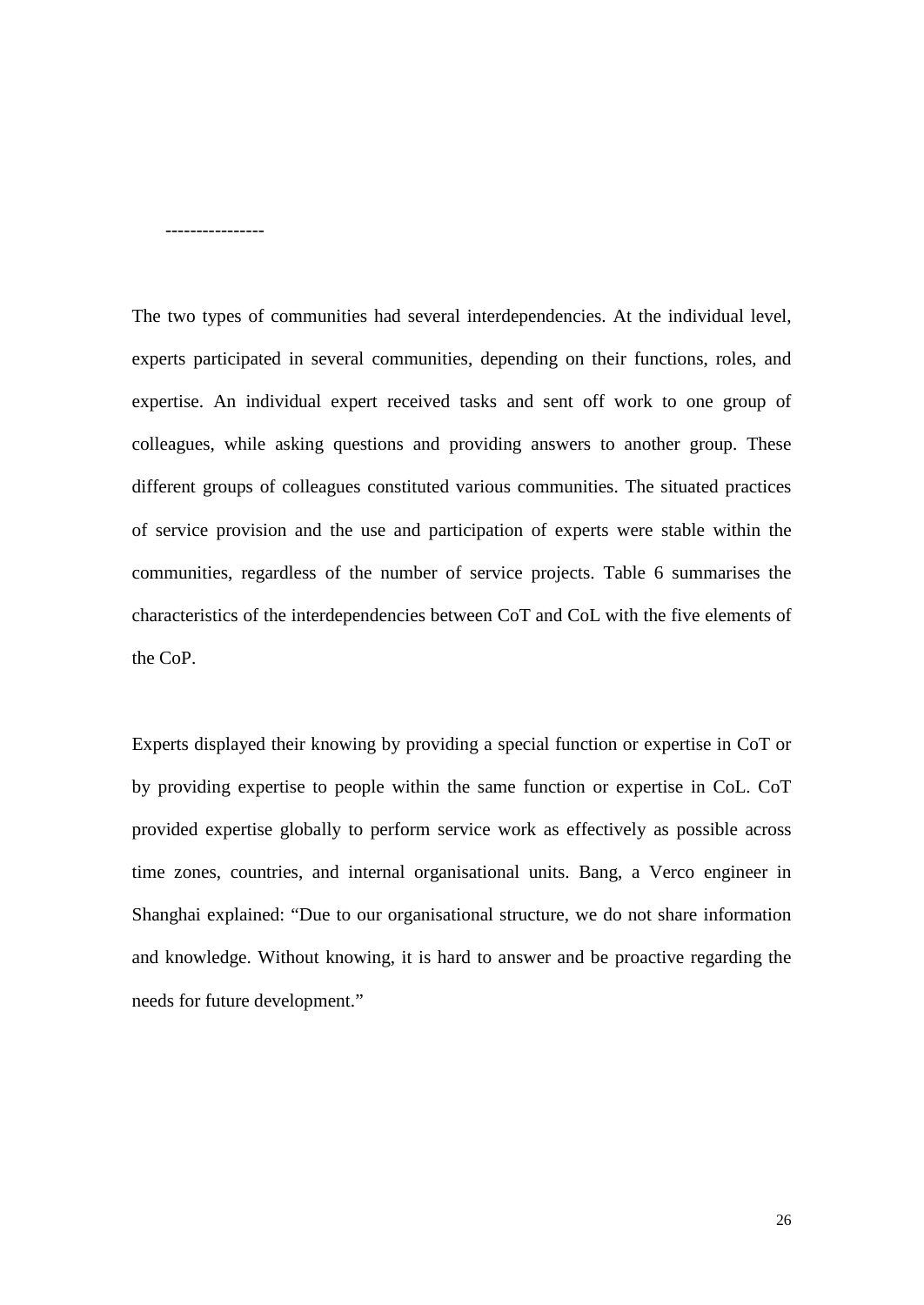CoL enabled experts to develop their expertise and specialisations further. CoL had an important function, but without CoT, the service offerings and deliveries could not be provided across borders. By sharing only experiences and knowledge and not tasks, service firms may be unable to attain their ambition of achieving the transnational model of being locally responsive while sharing worldwide. Companies with CoL and poorly functioning CoT were unable to take full advantage of economies of scale, failed to exchange services and tasks in an optimal way, and arguably had lower sales volumes because they did not sell services as a single company.

By sharing work in CoT and sharing knowledge in CoL, experts demonstrated mutual engagement. At Newit, we found that all locations had local practices for certain tasks within the service relay in their CoT and had developed local systems and Excel sheets to solve certain coordination needs. Barry, a senior engineer at Newit Ottawa described: "...when the thing comes up we search...[the] local search archive....I check my emails, my colleagues are looking...independently...using the time of three instead of one...Though we should make a common archive..."; "I now have an email box full of interpretations that I share with my colleagues (locally)...." Because they did not have different types of CoL that functioned well, they could not share the service experiences and knowledge globally.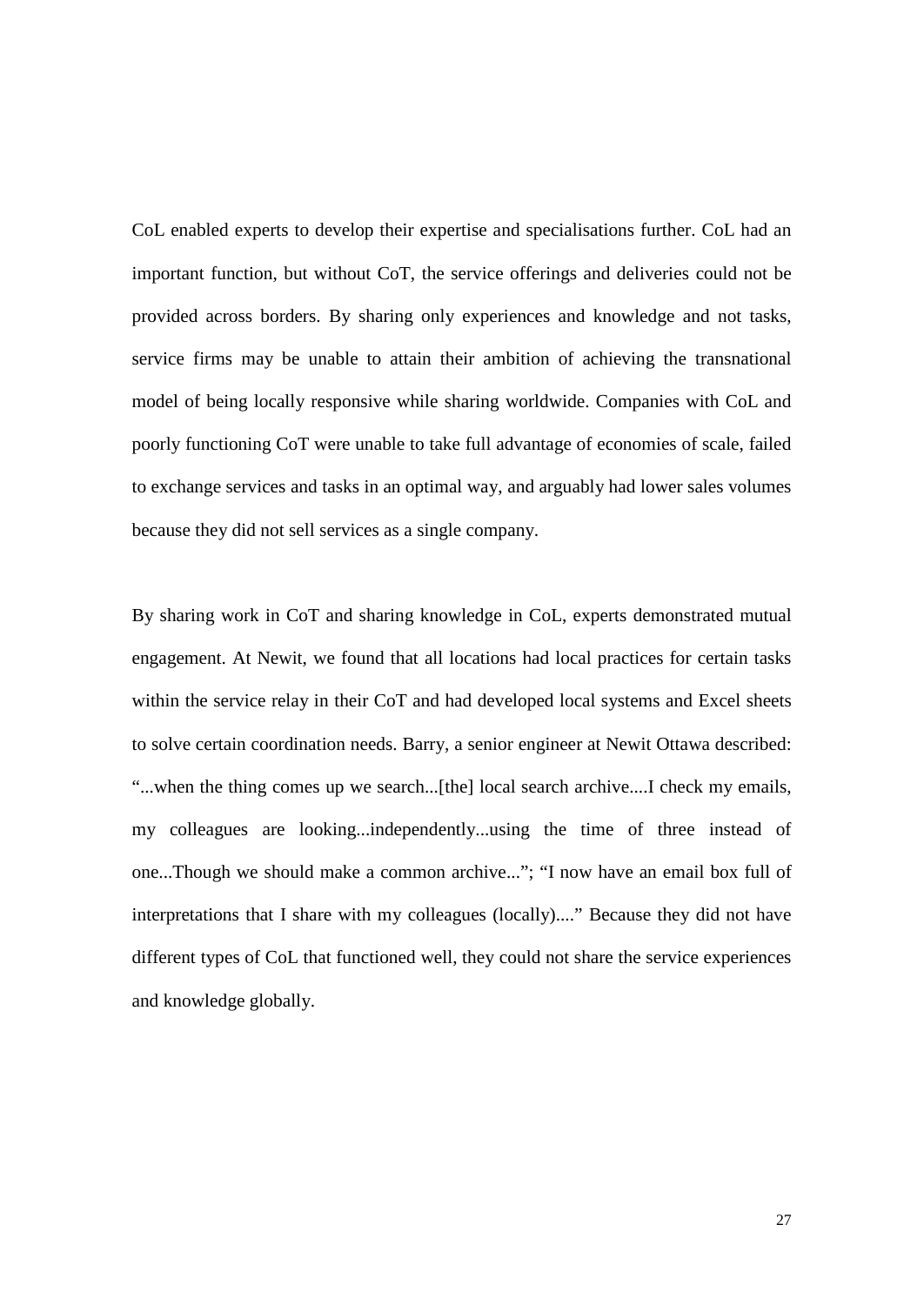Without CoL, individual CoT began to outdistance each other by performing better on similar functions than other communities, by using new, unshared practices, local solutions, or different alternatives. Gerry a Newit manager in the USA explained: "Newit Korea is using our competitor in California." CoT without CoL lost economies of scale because they did not share service experience or knowledge globally. They showed increasing local variations of practices and systems, because they did not share experiences within CoL or align their efforts.

Experts displayed joint enterprise when they communicated while sending a service to the next function in CoT and while asking and mentoring people within the same function in CoL. Brit, a manager from Verco explained: "We have a matrix of responsibility: Every person is both responsible per office and per theme. There are 9 people in 9 places who are the main contacts to ensure physical and local demands." Eddie, a Verco engineer further explained: "We have good relations with the team in Norway. We not only have a name, but a face. Ole. The only thing we need is that the team maintains the knowledge." Therefore, CoT and CoL were mutually dependent. For TPSFs to deliver globally integrated services, they had to be able to use and deliver expertise through tasks and knowledge, regardless of time and location.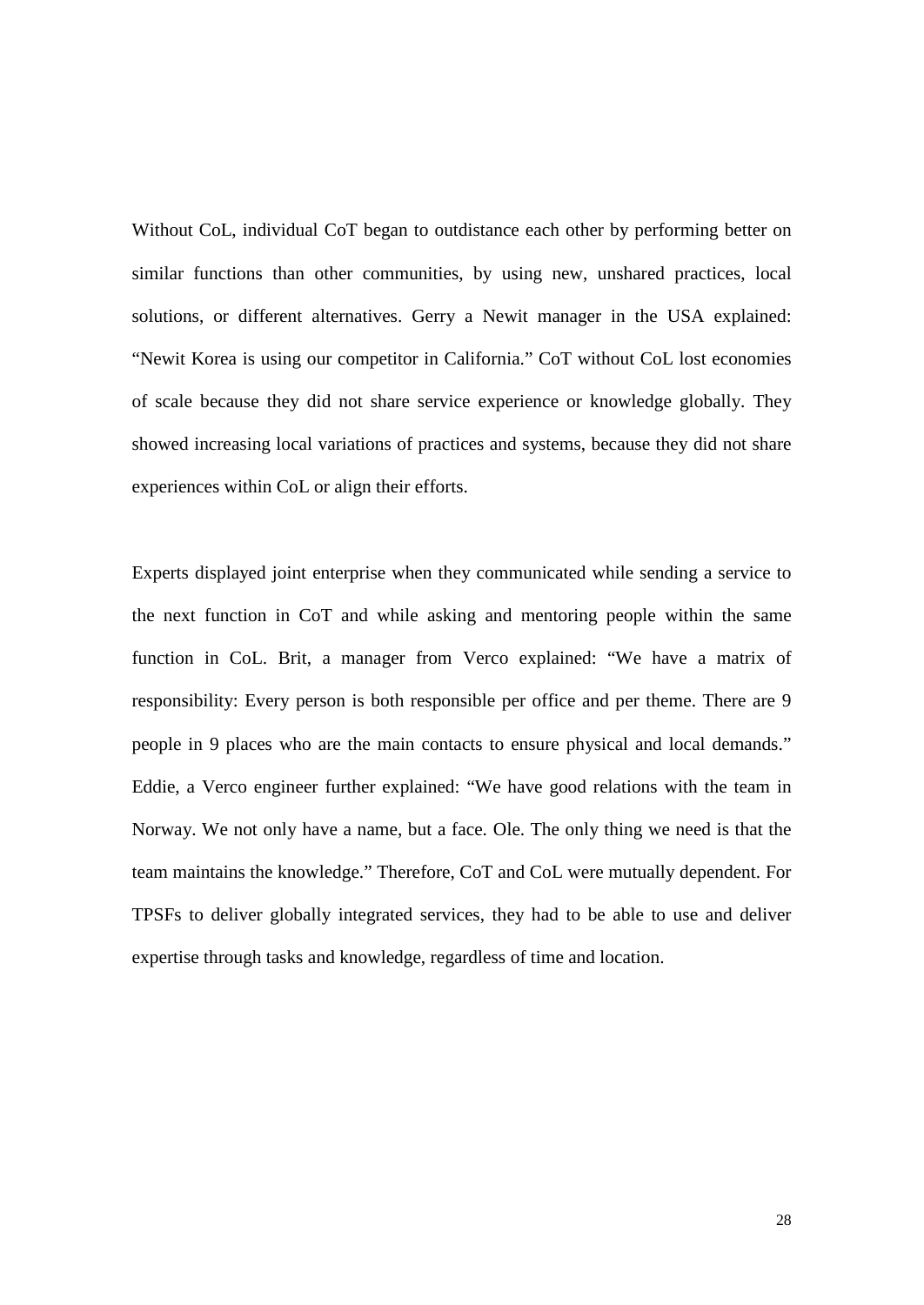The shared repertoire of the experts was reflected in their use of a tailor-made ICT system for service deliveries and common practices for service relays in CoT. Jens, a Newit manager from Oslo explained: "There are benefits with the processes becoming independent of where an expert is located and operational. The challenge is to know who has the competence and who does what. Express will help. Express will always be adapted in order to use it as a system and not make parallel systems locally." They used a standard ICT or direct person-to-person contact for communication, with different practices used for virtual servicing in CoL. Ann, a senior engineer from Verco explained, "It is problematic if we make processes that demand face-to-face interactions because we are located worldwide; if our processes demand physical closeness, we have a problem."

The experts learned through task provision in CoT and through colleagues in CoL. Because experts were geographically separated, an explicit plan was needed to ensure the existence of both types of communities, in order to perform the work (CoT) and provide learning opportunities (CoL). CoL did not spontaneously emerge across locations, but had to be formally initiated through meetings, because the experts did not otherwise know of each other. Through the management's initiation of formal meetings, gatherings, and training, the firms created the potential for CoL to be formed and nurtured, which was important for executing and performing the services. Marco, a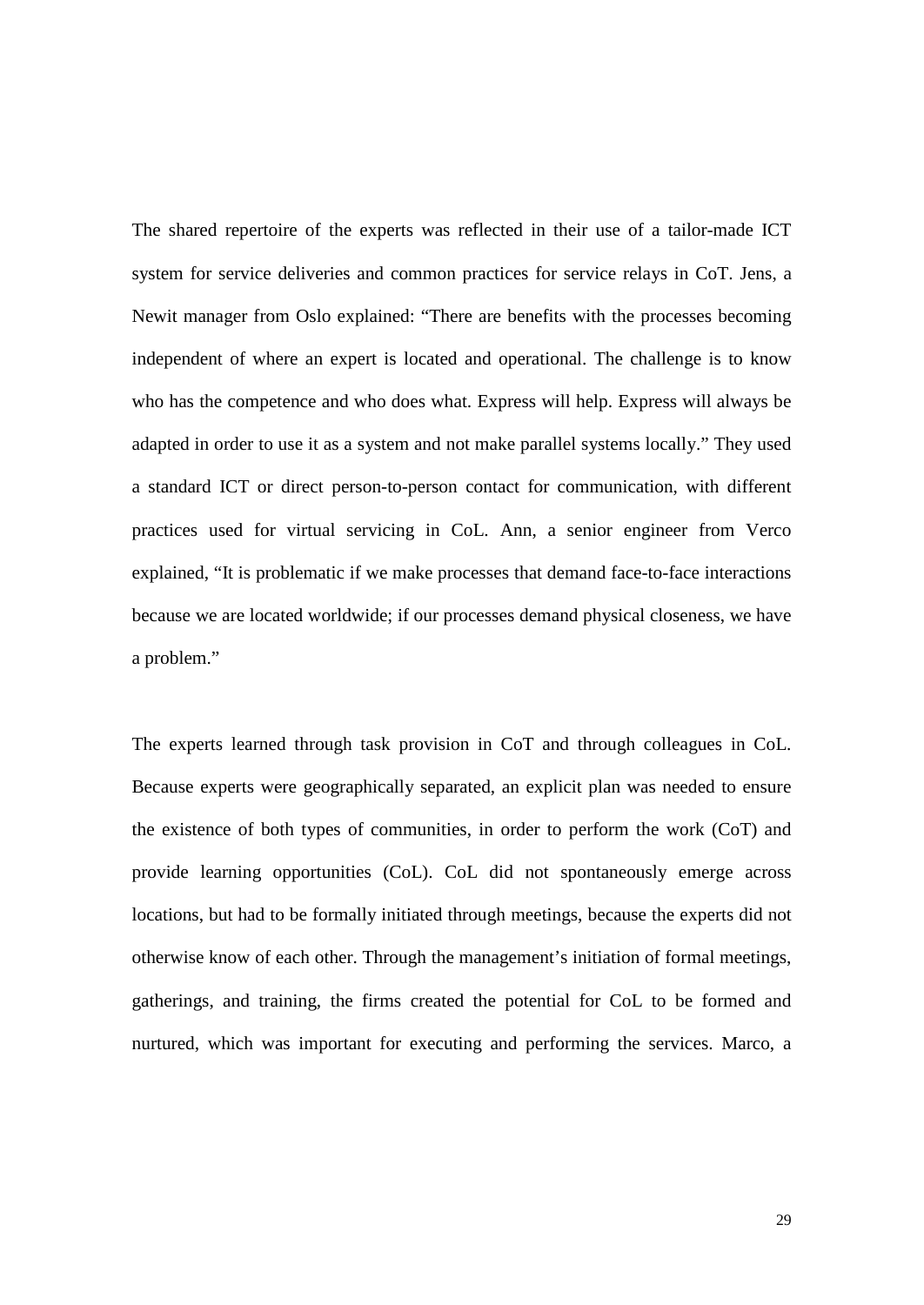LHD engineer at Verco Milan explained: "We had one gathering, then we understood the system, we learned a lot. It is a level of meeting up—we should at least do it in Europe! This is important in helping to learn about new projects, share experiences, find out how we are working; build relations with IT managers to harmonize how we work. The costs of such meetings would easily be offset by better working methods and easier communication." CoL improved the practices and the knowing that are were applied in CoT. Without common understanding and knowing developed through CoL, the company became less integrated, used increasing numbers of local solutions, and performed services according to local practices, which, in turn, affected their ability to pursue consistent transnational strategies.

-----------------

Insert Table 6 approximately here

----------------

## **Discussion and implications**

This article has addressed two research questions: How is the provision of transnational services enabled through practices, and what are the characteristics of situated practices in communities that provide transnational services? Starting with situated practices, we identified and compared two main patterns: CoT and CoL. We showed that CoT enhance service deliveries by enacting knowing (service relays), whereas CoL enhance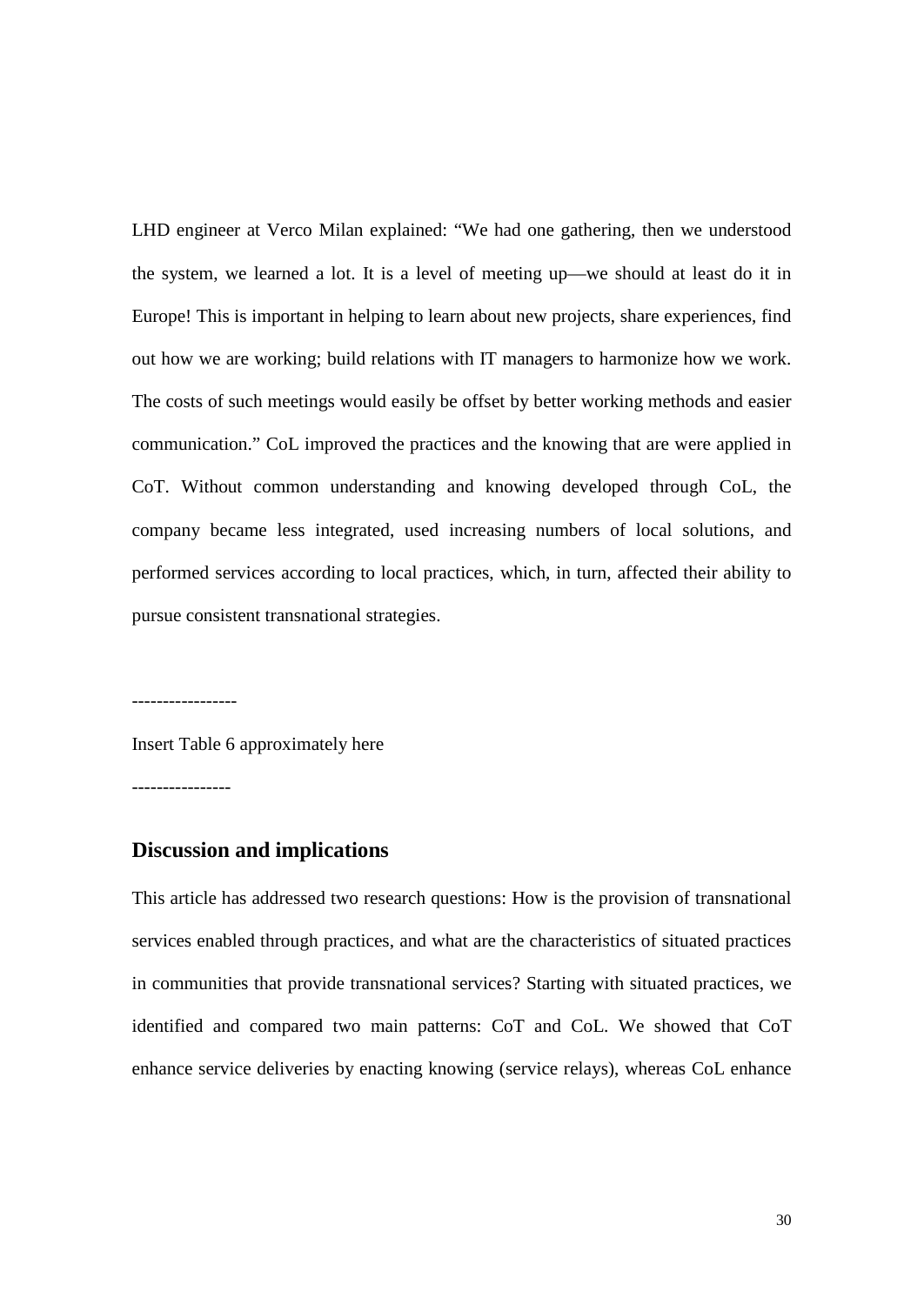service development by sharing know-how (virtual servicing). Our empirical findings show that there are two complementary and interdependent types of communities with different situated practices.

The nature of these practices extends our understanding of CoP in three ways. First, according to Wenger, membership in a community is defined through participation. Although members are participants in both CoT and CoL, these communities differ in their formality. Within CoT, members are formally assigned throughout the community, and the practices are task-to-task oriented. Within CoL, members are informally requested within the communities, and the practices are people-to-people oriented. CoL are typically formed in an organic way [\(Lave and Wenger, 1991;](#page-40-0) [Wenger, 1998\)](#page-42-0). However, this organisation may not occur in companies where people with similar interests do not know each other, and need to meet and know of each other before they can share their experiences [\(Kauppila, Rajala and Jyrämä, 2011;](#page-39-7) [Roberts, 2006\)](#page-41-1). Thus, participation in CoT follows formal work processes, whereas participation in CoL implies that the participants know of each other beforehand, such as through formally initiated meetings.

Second, the main characteristics of CoP, knowing, learning, mutual engagement, joint enterprise, and shared repertoire, are all present in CoT and CoL, although differently.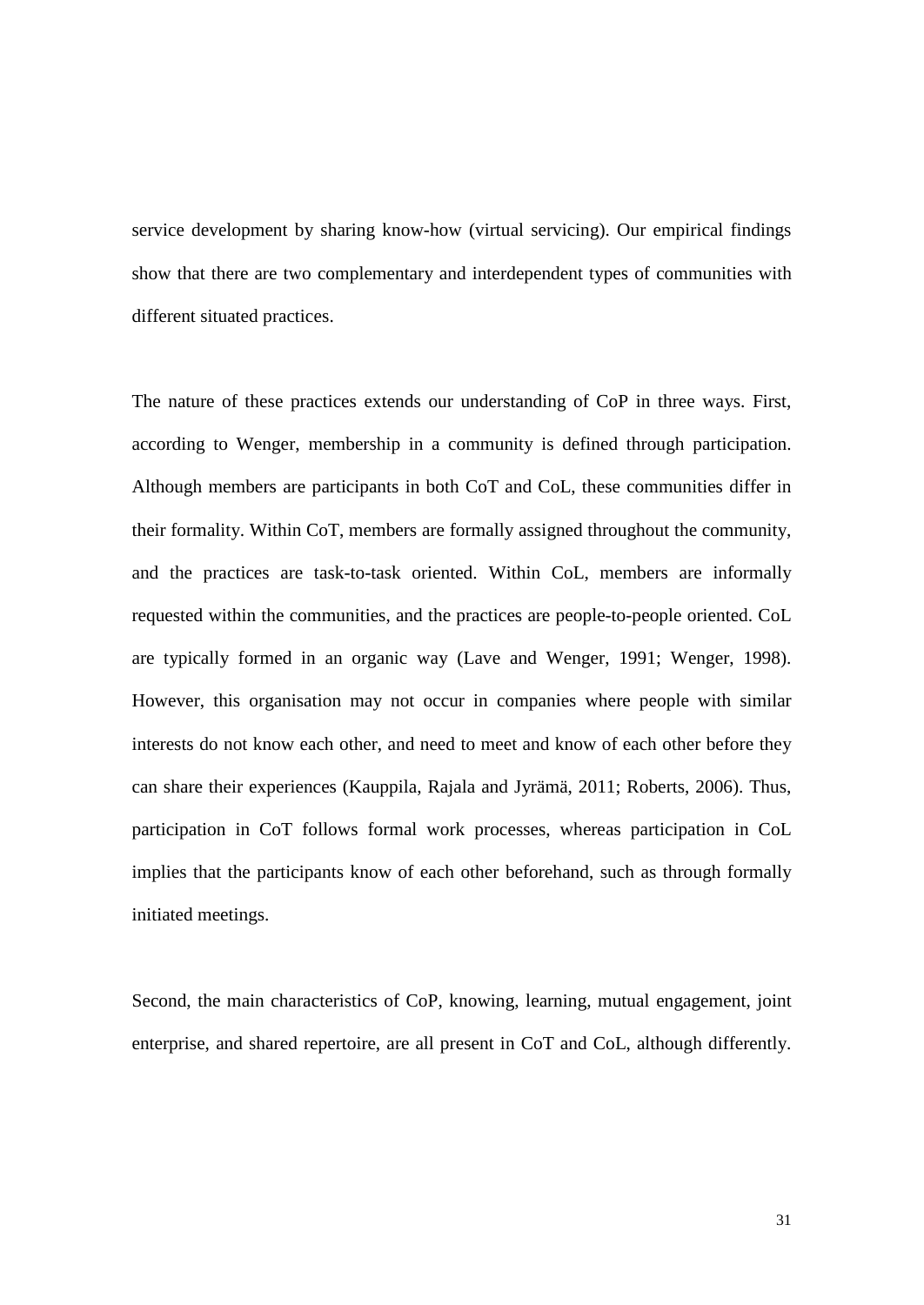According to Wenger, knowing is the act of "displaying competences defined in social communities" [\(2000: 226\)](#page-42-1), whereas learning refers to the interplay between socially defined competences and experience. We found that knowing includes displaying different competences in CoT and similar competences in CoL, and learning includes learning from tasks in CoT and learning from people in CoL. CoT involve different areas of expertise, planned cooperation during mutual engagement, formal communication when engaging in joint enterprise, customised use of ICT when using shared repertoire, and learning by doing. CoL involve mainly one area of expertise, unplanned cooperation during mutual engagement, informal communication when engaging in joint enterprise, standard use of ICT when using shared repertoire, and learning from the community. There are also differences regarding formality and informality; in CoT, the cooperation is planned and the communication is more formal than in CoL.

We extend the understanding of CoP by identifying two types of transnationally situated practice communities, distinguishing between formal and informal communities. The identified situated practices are very similar to CoP; however, they are also quite different from the traditional view of CoP. The CoT are mainly formal, whereas CoL are mainly informal, although both are embedded within organisational structures that are virtual and transnational. This finding extends the existing CoP theory, in which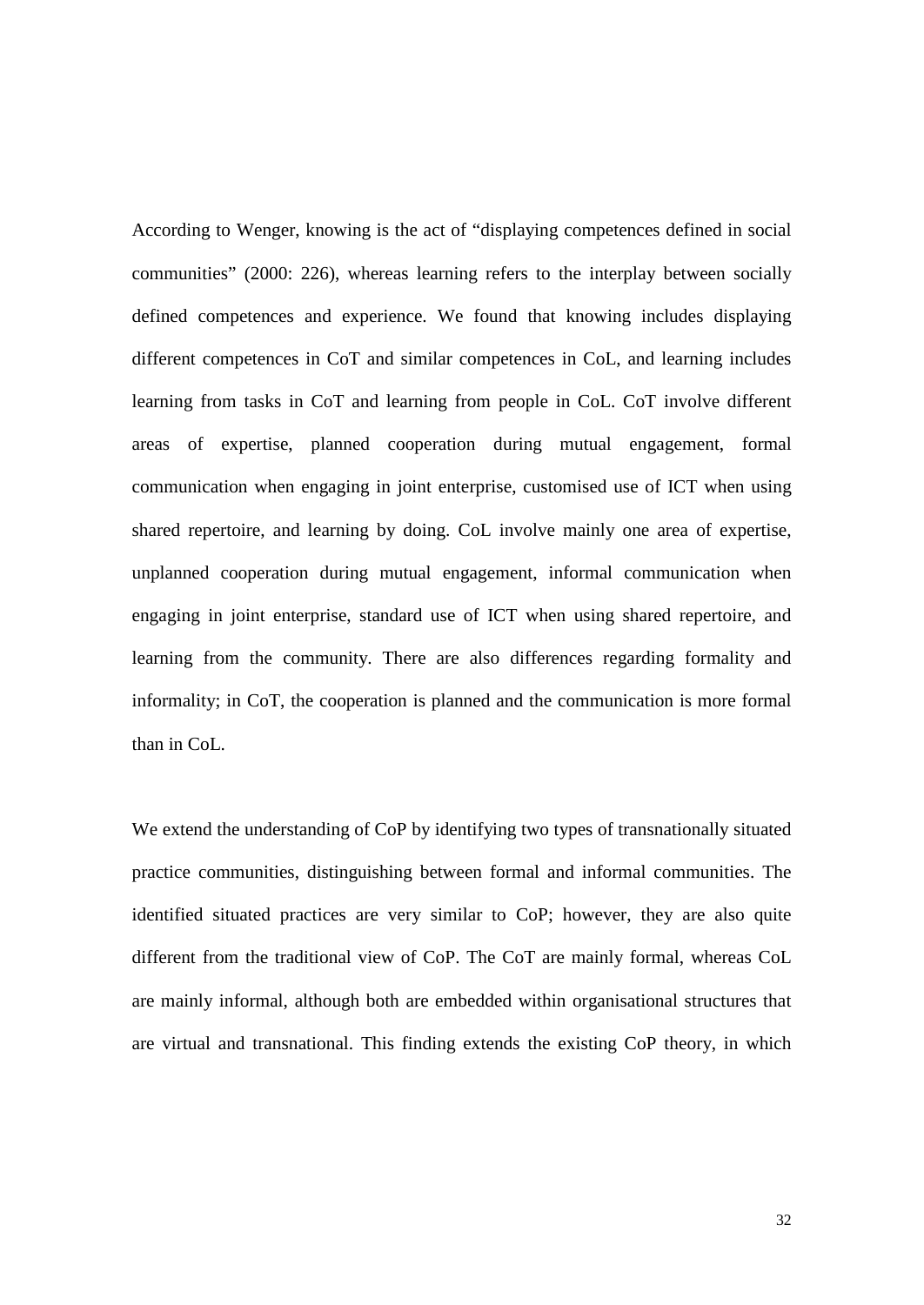learning systems and organisational structures and processes should be at the service of the informal [\(Wenger, 2000\)](#page-42-1). We find that learning systems and organisational structures should be at the service of the formal for CoT and the informal for CoL.

Because the communities are transnational and virtual, CoL resembles the traditional understanding of CoP; CoT incorporates all of the necessary components of CoP, while being more formal. The CoT are enabled by the tailor-made ICT system and by formal processes and routines that allocate the tasks to formal functions and expertise. For CoT to exist over time, formal organisational intervention is needed to create these ICT systems and allocation processes. In CoL, where the involvement of other professionals is informal and at the initiative of other members, there are managerial interventions to organize arenas for networking. Formal and informal community involvement, cooperation, and communication coexist within the organisation and enable flexibility. Transnational practices and their inherent communities, therefore, are successfully built top-down by management through enabling structures and bottom-up though enacted activity. Due to global outreach, they do not simply 'exist' as many other practices of doing, but are dependent on formal arrangements, enablers, learning, and support by the organisations. We claim that organisations should not only give primacy to informal systems, as Wenger suggests, but should also give equal attention to formal systems to enable learning and knowing. Learning from others and sharing knowledge with others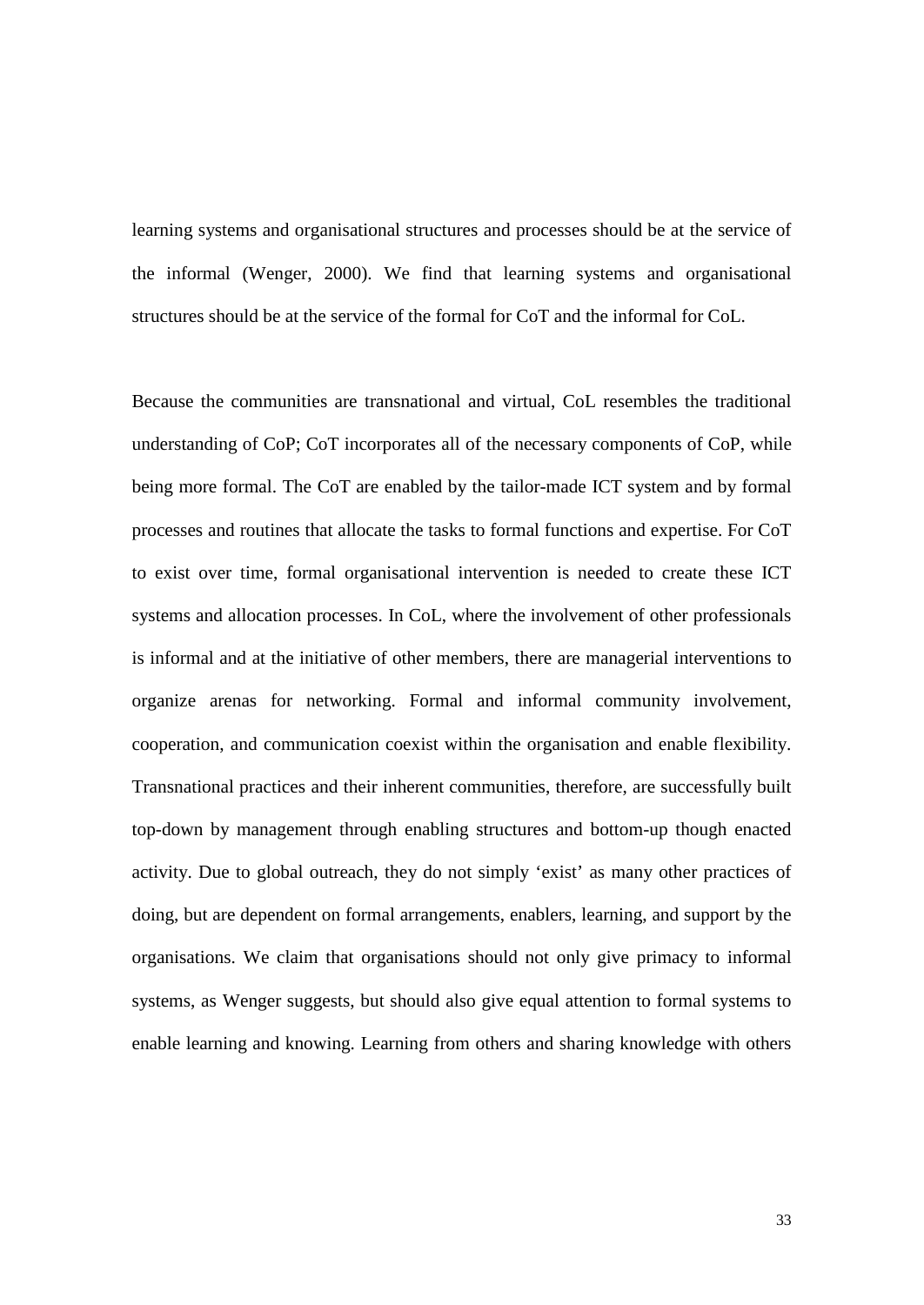occur informally in CoL, whereas learning from tasks and knowing by doing happen in CoT that are formally initiated.

The third implication of this research is the way in which the different situated practices are interdependent. CoP are comprised of CoT and CoL. The distinction between CoT and CoL became apparent as we investigated the use of stable practices in and across multiple locations. The term CoP is an umbrella concept that is constituted by varying degrees of CoT and CoL. This idea is consistent with findings related to the temporary organisation of work in projects, in which knowledge is highly distributed and there is limited time and space for knowledge sharing [\(Lindkvist, 2005\)](#page-40-6).

Lindkvist (2005) argues that two types of distributed and concerted actions are identified in project-based organisations: knowledge collectivities and knowledge communities. According to Lindkvist, knowledge exists through activities and learning through socialisation in knowledge communities and through concerted action and learning through problem solving in knowledge collectivities (2005). Our study shows that the practices of work sharing and knowledge sharing are not the same. It is important to distinguish between communities for sharing work and not necessarily sharing experiences, namely the CoT (service relays), and communities for sharing knowledge and not necessarily sharing work, namely the CoL (virtual servicing).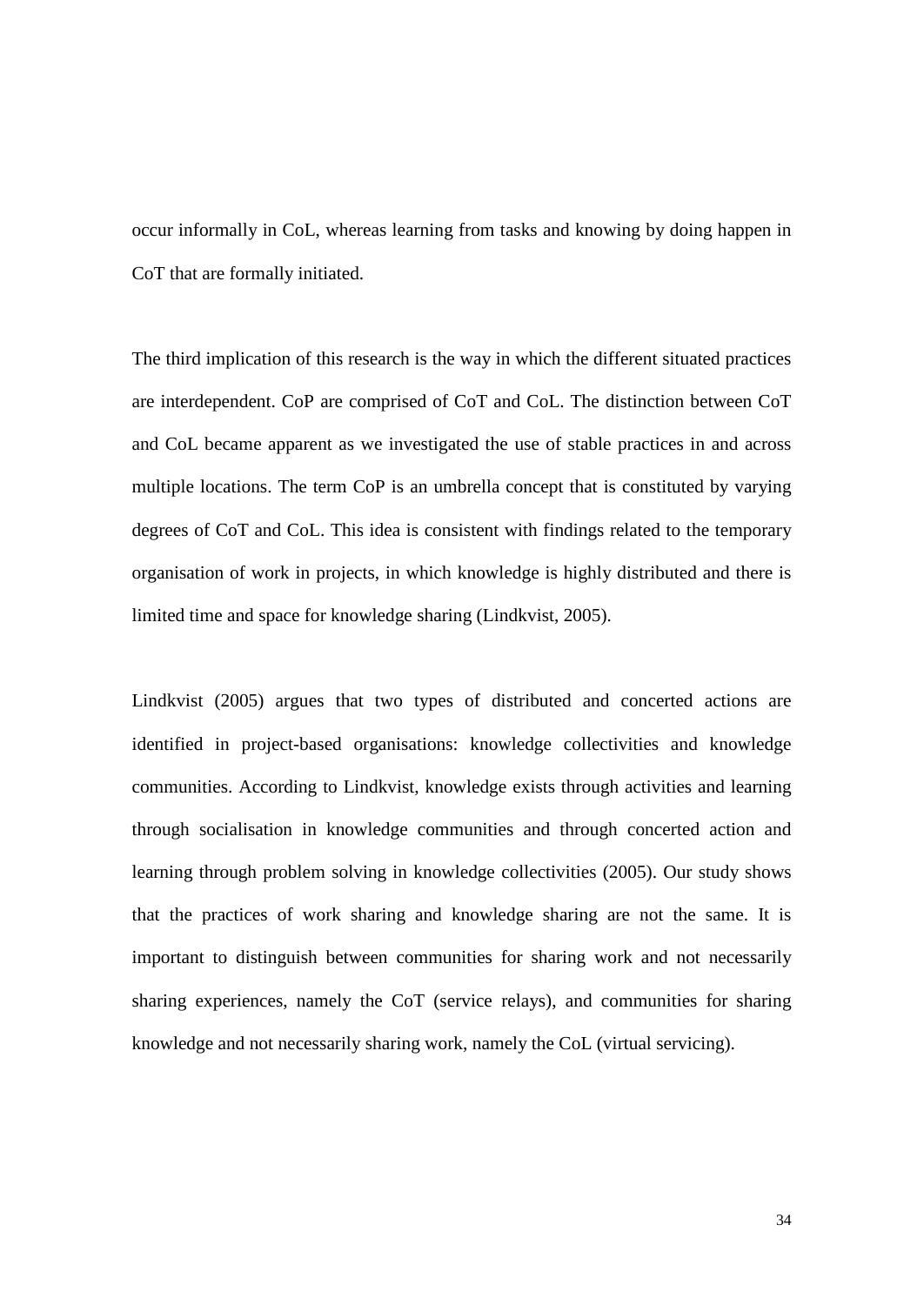Further, our study extends Lindkvist's (2005) conceptualisation by showing how the two communities are mutually dependent to enable long-term value creation in TPSFs. We find that both types of communities may be initiated and sustained by the top management, although through different approaches. Both case firms had wellestablished CoT, but only Verco had well-functioning CoL. CoT had an immediate effect on performance, whereas CoL had a long-term, positive effect on performance. Newit, after 2006, realised that there were fewer performance gains to be made by streamlining processes, systems, routines, and practices. Thus, Newit started several projects to reorganize and enable CoL across borders, for instance, by developing an internal Wiki for virtual knowledge sharing.

There are several limitations to this study. In particular, only two case firms were studied as TPSFs. The service deliveries were in-house customers or users in Verco, whereas Newit had external customers. However, we were surprised by the similarities between the service deliveries in the two firms and the stable practices in use.

The practical implications of this study are connected to managerial attention and organizing service provision through service relays and virtual servicing. First, sharing work and using a firm's global resource base can be achieved through service relays as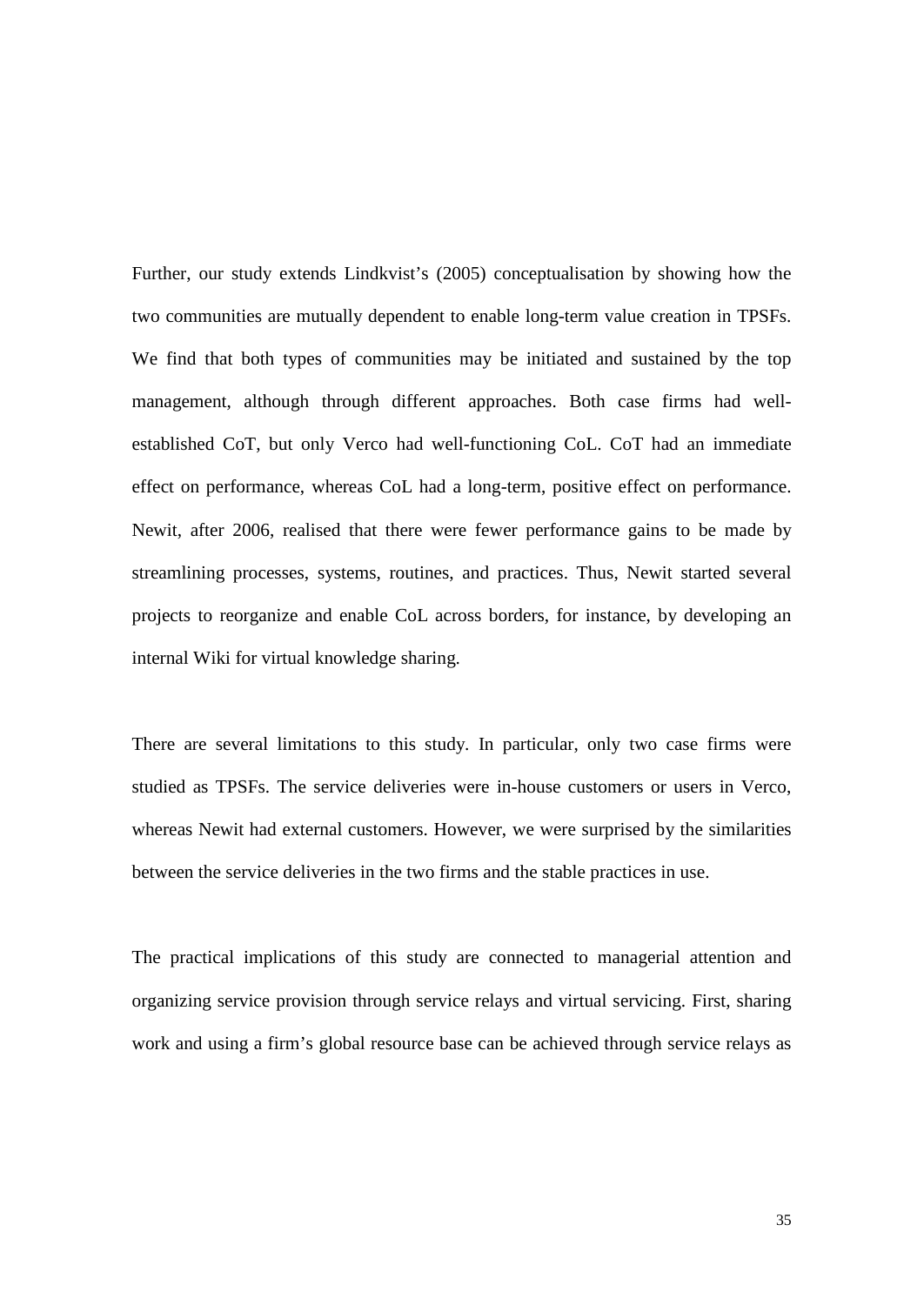embodied in CoT. Second, sharing and producing knowledge in virtual CoL is important to ensure the sharing of best practices, know-how, and creating new knowledge, thus supporting the functioning of CoT. Third, the initiation of CoL in a transnational setting is not necessarily emergent, because participants may not know or meet each other, other than through formally initiated meetings. Introductions may be necessary before CoL can function as self-organised networks for knowledge creation and exchange. Management plays an important role in building and sustaining both types of communities. It is important that CoL be initiated and supported, to ensure the quality of CoT activities and long-term value creation.

For further research, we suggest focusing on other international work communities, such as accounting and legal service deliveries, to investigate their situated practices. Power relations in these practice communities require investigation that builds on existing work [\(Heizmann, 2011;](#page-39-5) [Hong and O, 2009;](#page-39-8) [Mørk et al., 2010\)](#page-40-5) related to embedded power differentials across and within CoT and CoL and how power and power asymmetries affect the dynamics of participation in CoT and CoL. Another avenue for future research is to investigate the role of technology in enabling and developing CoT and CoL, especially the role of social media. The future of virtual collaboration may lead to the development of several other types of practice communities.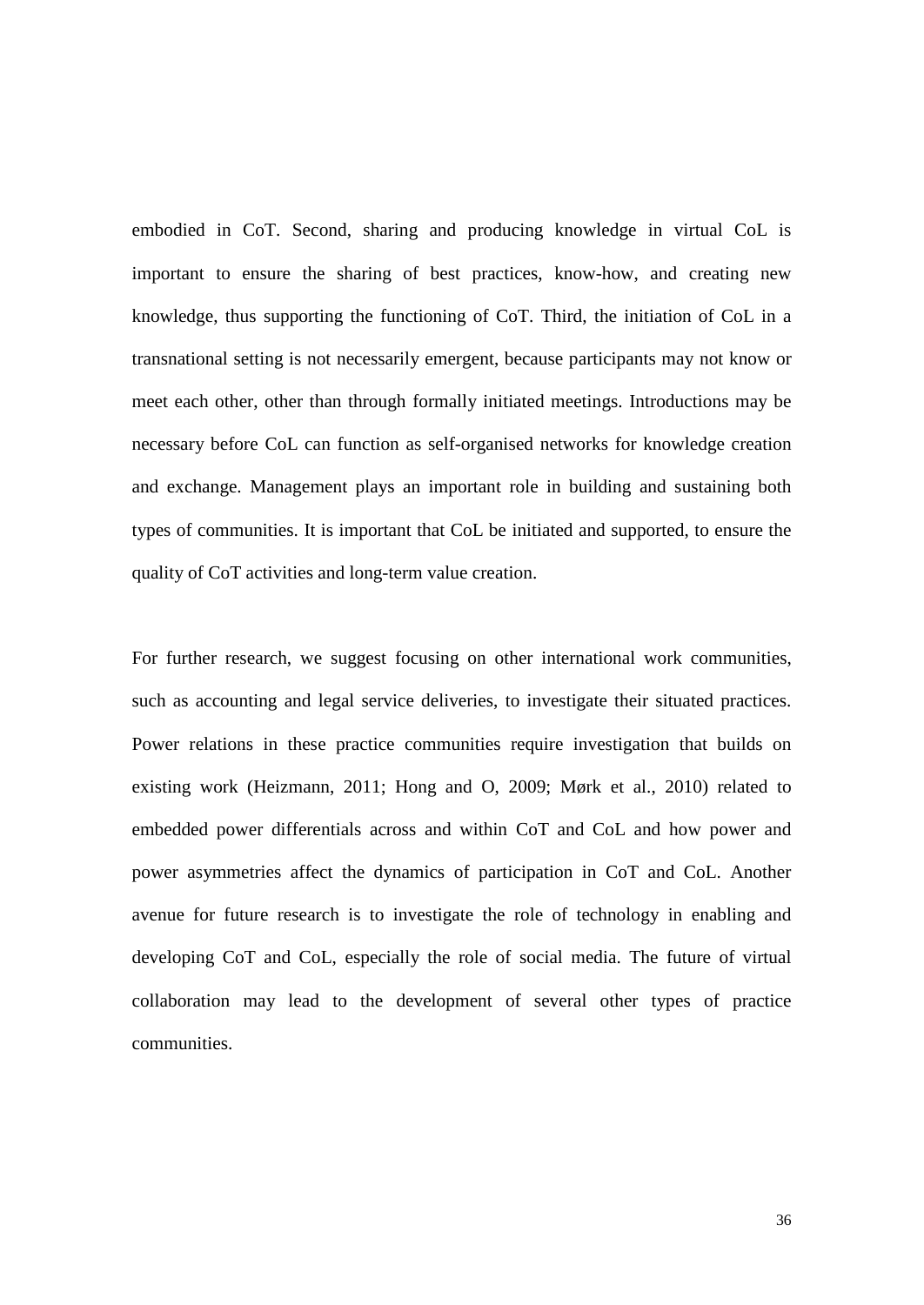## **References**

<span id="page-37-2"></span>Allan B. 2007. Time to learn? *Management Learning*, volume(5): 557-572.

- <span id="page-37-0"></span>Amin A. and Roberts J. 2008. Knowing in action: Beyond communities of practice. *Research Policy*, volume(2): 353-369.
- <span id="page-37-1"></span>Argote L. 2011. Organizational learning research: Past, present and future. *Management Learning*, volume(4): 439-446.
- <span id="page-37-6"></span>Bartlett C. A. and Ghoshal S. 1998. *Managing across borders. The transnational solution*. Boston: Harvard Business School Press.
- <span id="page-37-3"></span>Boisot M. 2011. Generating knowledge in a connected world: The case of the ATLAS experiment at CERN. *Management Learning*, volume(4): 447-457.
- <span id="page-37-4"></span>Boussebaa M. 2009. Struggling to organize across national borders: The case of global resource management in professional service firms. *Human Relations*, volume(6): 829-850.
- <span id="page-37-5"></span>Boussebaa M., Morgan G. and Sturdy A. 2012. Constructing global firms? National, transnational and neocolonial effects in international management consultancies. *Organization Studies*, volume(4): 465-486.
- <span id="page-37-7"></span>Brown J. S. and Duguid P. 1991. Organizational learning and communities-of -practice: Toward a unified view of working, learning and innovation. *Organization Science*, volume(1): 40-57.
- <span id="page-37-8"></span>Eisenhardt K. 1989. Building Theories from Case Study Research. *Academy of Management Review*, volume(4): 532-550.

<span id="page-37-9"></span>Eisenhardt K. M. and Graebner M. E. 2007. Theory building from cases: Opportunities and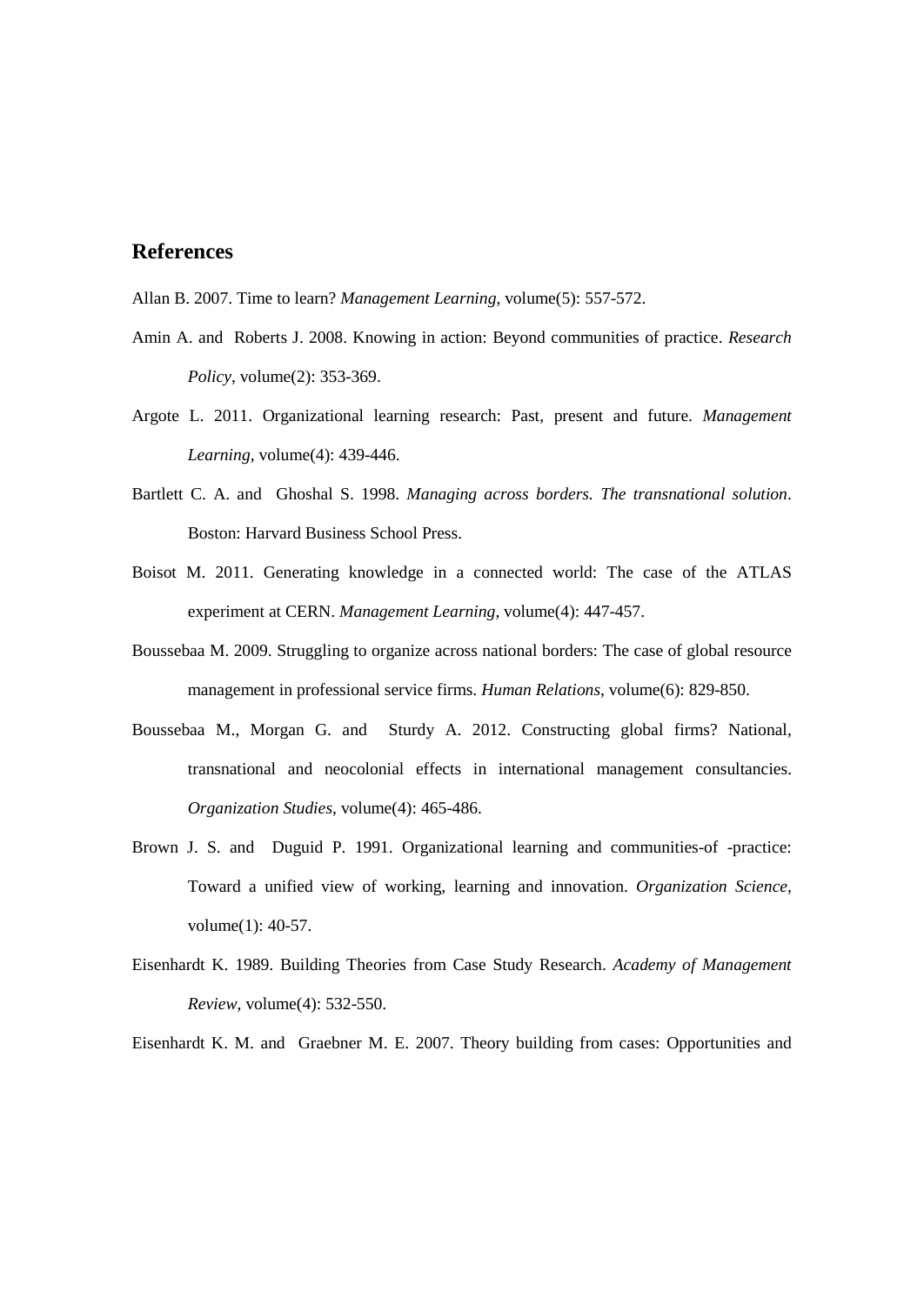challenges. *Academy of Management Journal*, volume(1): 25-32.

- <span id="page-38-0"></span>Faulconbridge J. R. 2007. Relational networks of knowledge production in transnational law firms. *Geoforum*, volume(5): 925-940.
- <span id="page-38-1"></span>Faulconbridge J. R. 2008. Managing the transnational law firm: A relational analysis of professional systems, embedded actors, and time-space-sensitive governance. *Economic Geography*, volume(2): 185-210.
- <span id="page-38-2"></span>Fong P. S. W. and Kwok C. W. C. 2009. Organizational culture and knowledge management success at project and organizational levels in contracting firms. *Journal of Construction Engineering & Management*, volume(12): 1348-1356.
- <span id="page-38-9"></span>Geertz C. 1973. *The interpretation of cultures*. New York: Basic Books
- <span id="page-38-3"></span>Gherardi S. 2000. Practice-based theorizing on learning and knowing in organizations. *Organization*, volume(2): 211.
- <span id="page-38-4"></span>Gherardi S. 2001. From organizational learning to practice-based knowing. *Human Relations*, volume(1): 131-139.
- <span id="page-38-7"></span>Gherardi S. 2009a. Community of practice or practices of a community? In Armstrong S. andFukami C. (Eds.), *Handbook of Management Learning, Education and Development*. London: Sage. 514-530.
- <span id="page-38-5"></span>Gherardi S. 2009b. Introduction: The critical power of the 'practice lens'. *Management Learning*, volume(2): 115-128.
- <span id="page-38-6"></span>Gherardi S., Nicolini D. and Strati A. 2007. The passion for knowing. *Organization*, volume(3): 315-329.
- <span id="page-38-8"></span>Graebner M. E., Martin J. A. and Roundy P. T. 2012. Qualitative data: Cooking without a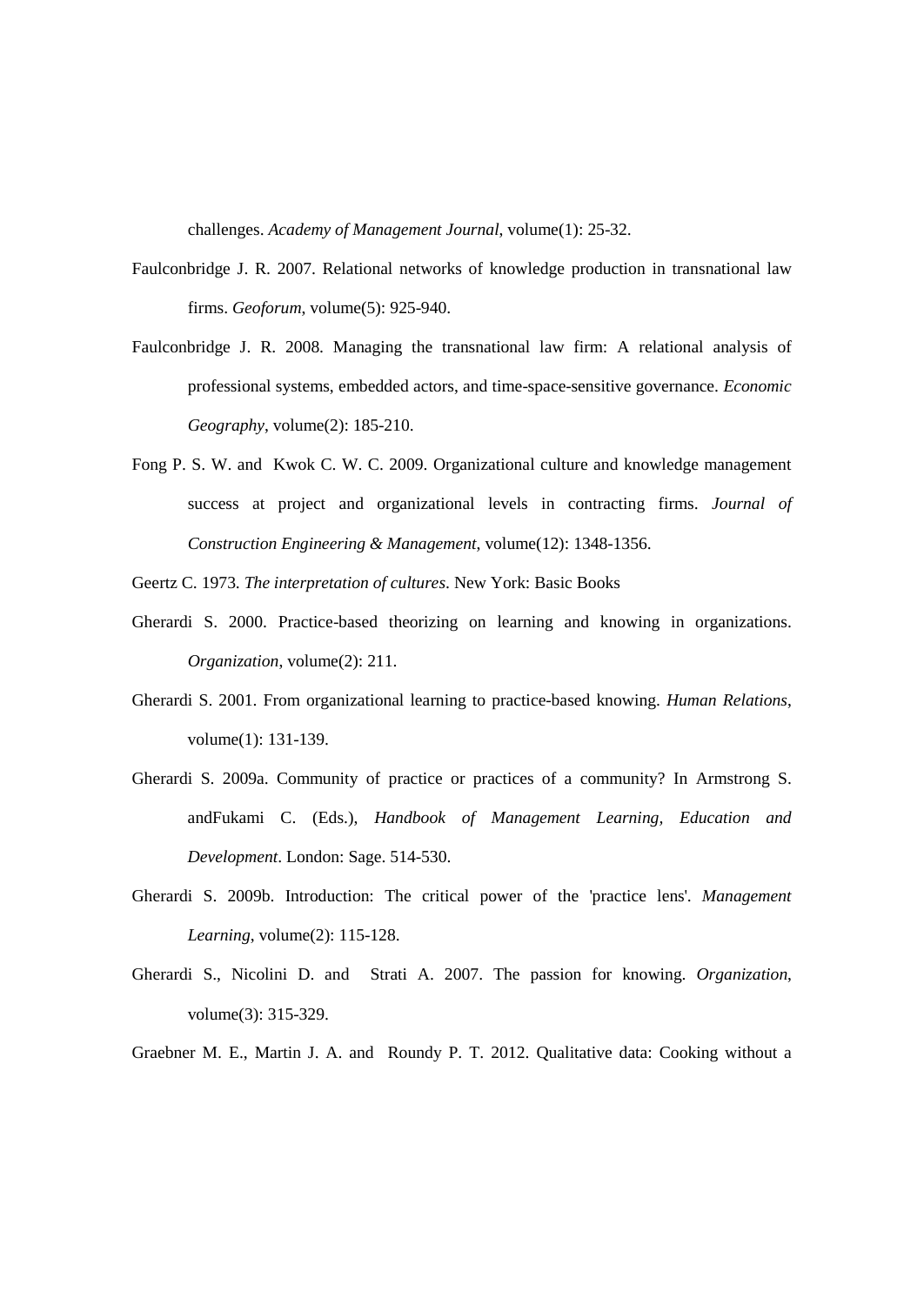recipe. *Strategic Organization*, volume(3): 276-284.

- <span id="page-39-6"></span>Greenwood R., Li S. X. and Prakash R. 2005. Reputation, diversification, and organizational explanations of performance in professional service firms. *Organization Science*, volume(6): 661-673.
- <span id="page-39-3"></span>Greenwood R., Li S. X., Prakash R. and Deephouse D. L. 2005. Reputation, diversification, and organizational explanations of performance in professional service firms. *Organization Science*, volume(6): 661-673.
- <span id="page-39-0"></span>Greenwood R., Morris T., Fairclough S. and Boussebaa M. 2010. The organizational design of transnational professional service firms. *Organizational Dynamics*, volume(2): 173-183.
- <span id="page-39-2"></span>Handley K., Sturdy A., Fincham R. and Clark T. 2006. Within and beyond communities of practice: Making sense of learning through partcipation, identity and practice. *Journal of Management Studies*, volume(641-653).
- <span id="page-39-5"></span>Heizmann H. 2011. Knowledge sharing in a dispersed network of HR practice: Zooming in on power/knowledge struggles. *Management Learning*, volume(4): 379-393.
- <span id="page-39-8"></span>Hong J. F. L. and O F. K. H. 2009. Conflicting identities and power between communities of practice: The case of IT outsourcing. *Management Learning*, volume(3): 311-326.
- <span id="page-39-1"></span>Jones A. 2005. Truly global corporations? Theorizing `organizational globalization' in advanced business-services. *Journal of Economic Geography*, volume(2): 177-200.
- <span id="page-39-4"></span>Jones A. 2007. More than `managing across borders? The complex role of face-to-face interaction in globalizing law firms. *Journal of Economic Geography*, volume(3): 223- 246.
- <span id="page-39-7"></span>Kauppila O.-P., Rajala R. and Jyrämä A. 2011. Knowledge sharing through virtual teams across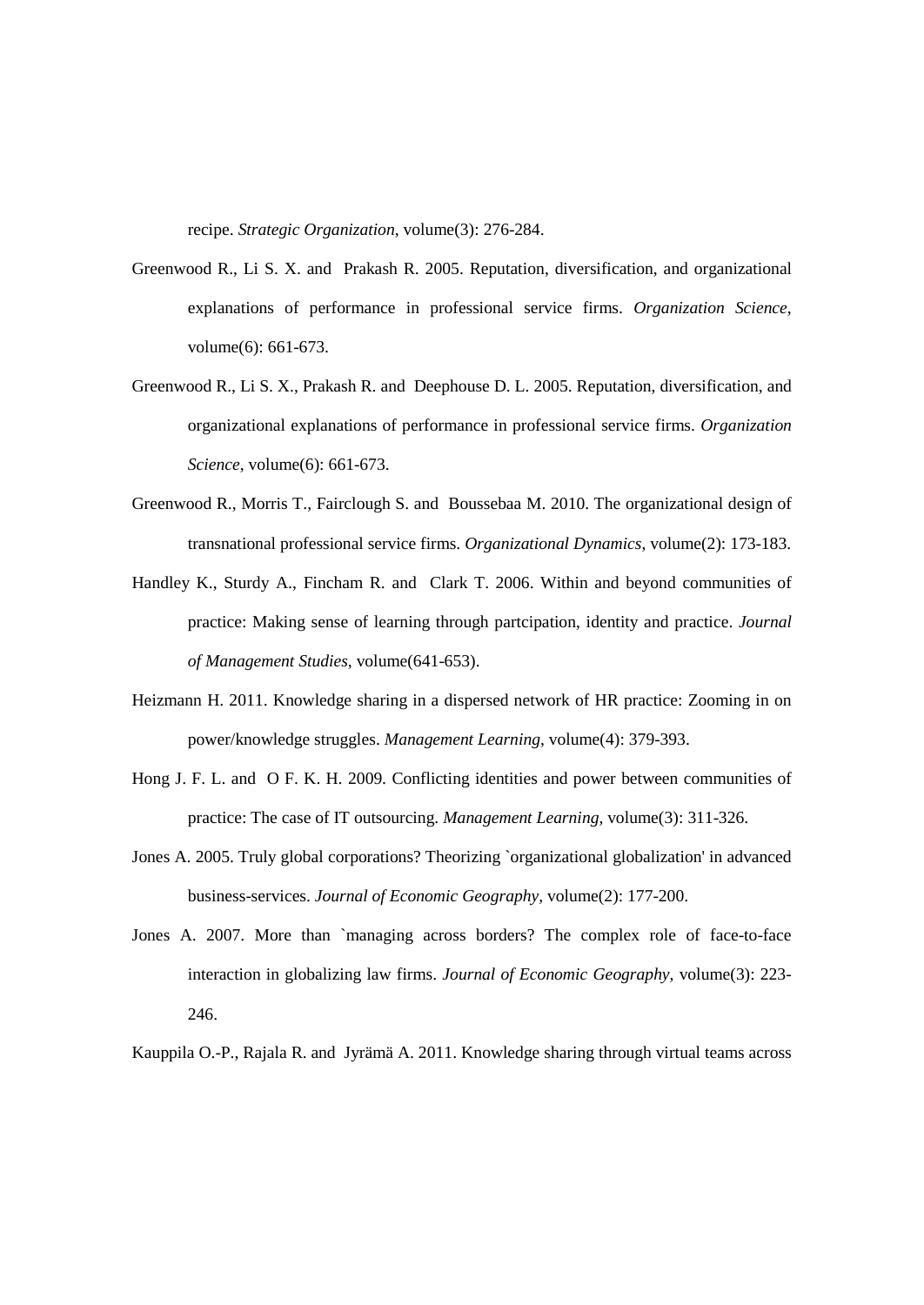borders and boundaries. *Management Learning*, volume(4): 395-418.

- <span id="page-40-0"></span>Lave J. and Wenger E. 1991. *Situated learning: Legitimate peripheral participation*. Cambridge, UK: University of Cambridge Press.
- <span id="page-40-9"></span>Lincoln Y. S. and Guba E. G. 1985. *Naturalistic inquiry*. Beverly Hills, CA: Sage.
- <span id="page-40-6"></span>Lindkvist L. 2005. Knowledge communities and knowledge collectivities: A typology of knowledge work in groups. *Journal of Management Studies*, volume(6): 1189-1210.
- <span id="page-40-4"></span>Løwendahl B. 2000. The globalization of professional business service firms - fad or genuine source of competitive advantage? In Aharoni Y. andNachum L. (Eds.), *Globalization of services - some implications for theory and practice*. London: Routledge
- <span id="page-40-1"></span>Løwendahl B. R. 2005. *Strategic management of professional service firms* (3rd ed.). Copenhagen: Copenhagen Business School Press.
- <span id="page-40-2"></span>Løwendahl B. R., Revang Ø. and Fosstenløkken S. M. 2001. Knowledge and value creation in professional service firms: A framework for analysis. *Human Relations*, volume(7): 911-931.
- <span id="page-40-5"></span>Mørk B. E., Hoholm T., Ellingsen G., Edwin B. and Aanestad M. 2010. Challenging expertise: On power relations within and across communities of practice in medical innovation. *Management Learning*, volume(5): 575-592.
- <span id="page-40-8"></span>Nicolini D. 2009. Zooming in and out: Studying practices by switching theoretical lenses and trailing connections. *Organization Studies*, volume(12): 1391-1418.
- <span id="page-40-3"></span>Orlikowski W. J. 2002. Knowing in practice: Enacting a collective capability in distributed organizing. *Organization Science*, volume(3): 249–273.

<span id="page-40-7"></span>Orlikowski W. J. 2010. Practice in research: phenomenon, perspective and philosophy In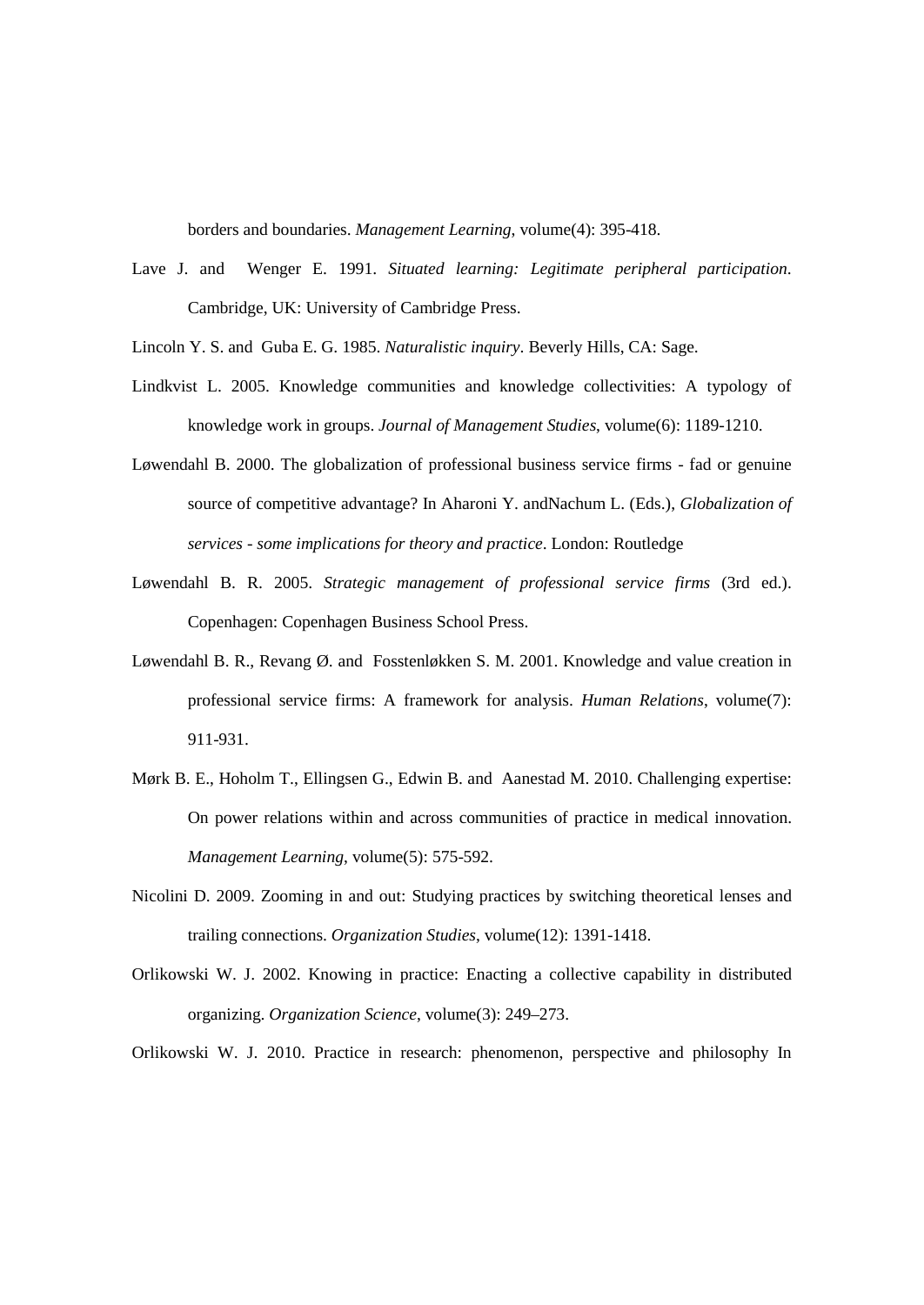Golsorkhi D., Rouleau L., Seidl D. andVaara E. (Eds.), *Cambridge handbook of strategy as practice*. Cambridge: Cambridge University Press. 23-33.

- <span id="page-41-1"></span>Roberts J. 2006. Limits to communities of practice. *Journal of Management Studies*, volume(3): 623-639.
- <span id="page-41-4"></span>Sandberg J. and Tsoukas H. 2011. Grasping the logic of practice: Theorizing through practical rationality. *Academy of Management Review*, volume(2): 338-360.
- <span id="page-41-3"></span>Schatzki T., Knorr Cetina K. D. and von Savigny E. (Eds.). 2001. *The practice turn in contemporary theory*. London: Routledge.
- <span id="page-41-6"></span>Schatzki T. R. 2012. A primer on practices: Theory and research. In Higgs J., Barnett R., Billett S., Hutchings M. andTrede F. (Eds.), *Practice-Based Education: Perspectives and Strategies*. Rotterdam: Sense Publishers
- <span id="page-41-8"></span>Starbuck W. 1992. Learning by knowledge intensive firms. *Journal of Management Studies*, volume(6): 713-740.
- <span id="page-41-0"></span>Storberg-Walker J. 2008. Wenger's communities of practice revisited: A (failed?) exercise in applied communities of practice theory-building research. *Advances in Developing Human Resources*, volume: 555-577.
- <span id="page-41-7"></span>Swan J., Scarbrough H. and Robertson M. 2002. The construction of communities of practice in the management of innovation. *Management Learning*, volume(4): 477-496.
- <span id="page-41-2"></span>Swart J., van den Hooff B. and van Baalen P. 2011. Connecting worlds. *Management Learning*, volume(4): 371-377.
- <span id="page-41-5"></span>Tsoukas H. 2000. Knowledge as action, organization as theory: Reflections on organizational knowledge. *Emergence*, volume(4): 104-112.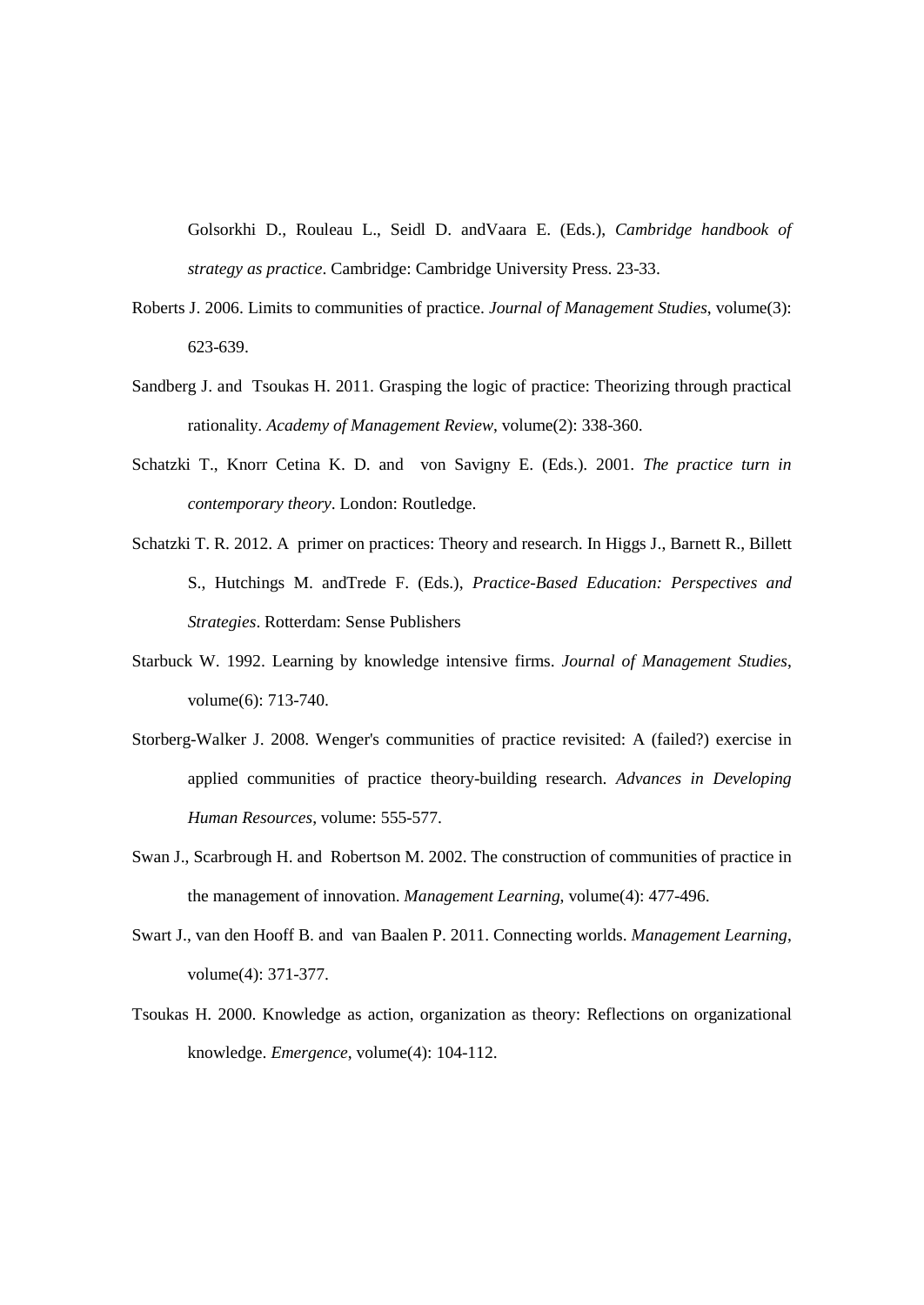- <span id="page-42-2"></span>Tsoukas H. 2009. A dialogical approach to the creation of new knowledge in organizations. *Organization Science*, volume(6): 941-957.
- <span id="page-42-6"></span>von Nordenflycht A. 2010. What is a Professional Service Firm? Toward a Theory and Taxonomy of Knowledge-Intensive Firms. *Academy of Management Review*, volume(1): 155–174.
- <span id="page-42-1"></span>Wenger E. 2000. Communities of practice and social learning systems. *Organization*, volume(2): 225-246.
- <span id="page-42-3"></span>Wenger E., McDermott R. and Snyder W. M. 2002. Cultivating Communities of Practice: A Guide to Managing Knowledge (Hardcover). *Harvard Business School Press Books*, volume: 1.
- <span id="page-42-0"></span>Wenger E. C. 1998. *Communities of practice: Learning, meaning and identity*. Cambridge: Cambridge University Press.
- <span id="page-42-4"></span>Wenger E. C. and Snyder W. M. 2000. Communities of practice: The organizational frontier. *Harvard Business Review*, volume(1): 139-145.
- <span id="page-42-5"></span>Yin R. K. 1994. *Case study research: Design and methods* (Second ed.). Thousand Oaks: Sage Publications.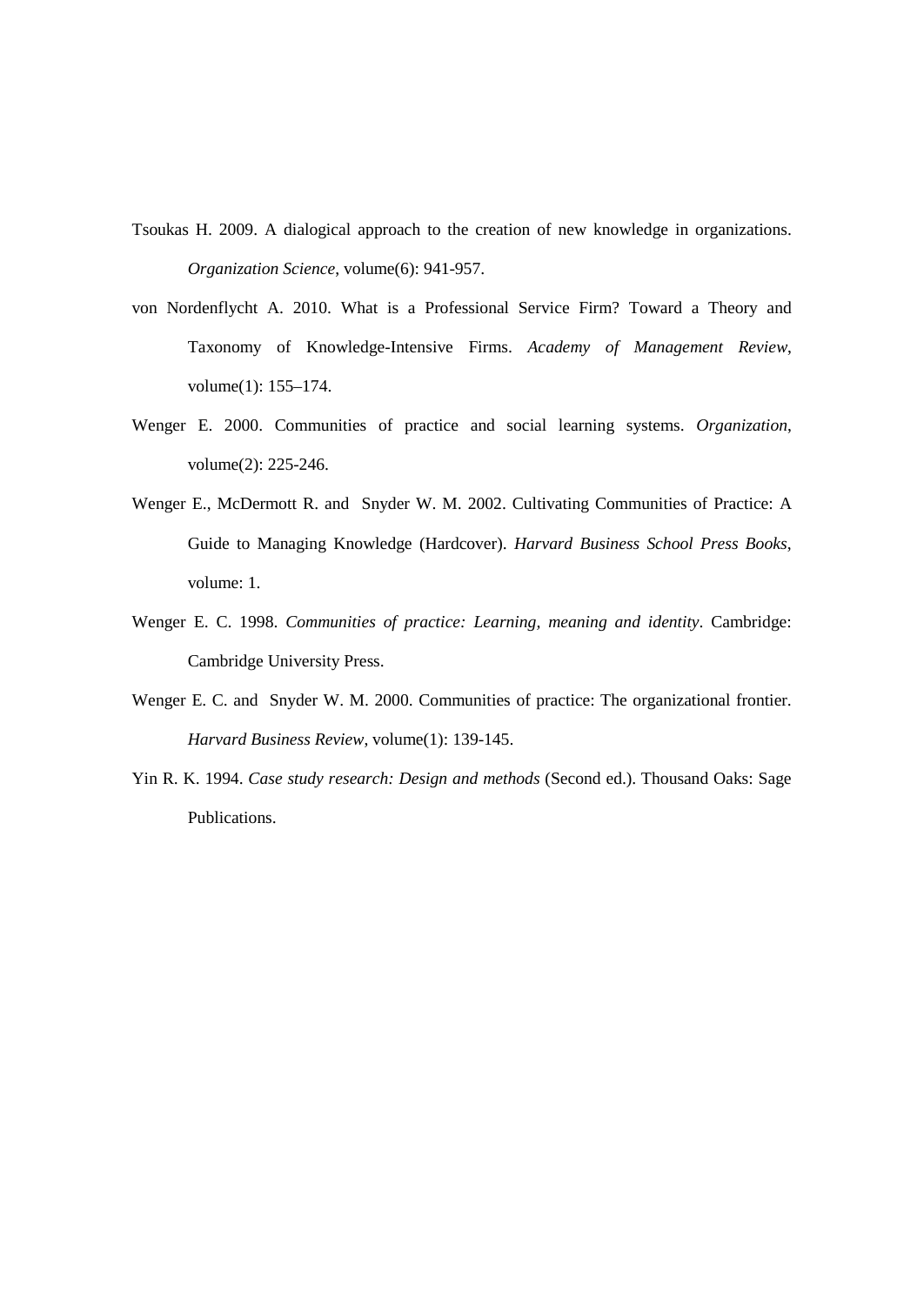|  |  | Table 1. Empirical material from Verco and Newit |  |
|--|--|--------------------------------------------------|--|
|  |  |                                                  |  |

| <b>Places</b>      | Year    | <b>Interviews</b>                                                                                                                               | <b>Other methods</b>                                                                                                                                                                                                                                              |  |
|--------------------|---------|-------------------------------------------------------------------------------------------------------------------------------------------------|-------------------------------------------------------------------------------------------------------------------------------------------------------------------------------------------------------------------------------------------------------------------|--|
| <b>Verco</b>       |         |                                                                                                                                                 |                                                                                                                                                                                                                                                                   |  |
| Oslo, Norway       | 2003    | 6 (4 senior engineers from<br>4 different expert groups,<br>1 GHD manager, and 1<br>LHD person)                                                 | Participant observation at the GHDs and<br>LHDs; discussions with management of<br>the IT department, globally, and project<br>managers in expert groups; and document<br>reviews                                                                                 |  |
| Houston, USA       | 2003    | 1 (GHD person, by<br>phone)                                                                                                                     | Observation of video conference and<br>training between Oslo and Houston GHDs                                                                                                                                                                                     |  |
| Milan, Italy       | 2004    | 6 (3 LHD engineers, 1<br>middle manager, 2 end<br>users, and administrative<br>support)                                                         | Participant observation at 2-day internal<br>workshops with Milan LHD                                                                                                                                                                                             |  |
| Glasgow, Scotland  | 2004    | 4 (1 super user, 2 senior<br>engineers and end users, 1<br>end user, and<br>administrative support)                                             |                                                                                                                                                                                                                                                                   |  |
| London, UK         | 2004    | 5 (1 super user, 2 LHD<br>persons, 1 middle<br>manager, 1 end user, and<br>administrative support)                                              | Participant observation at 2-day internal<br>workshops with London LHD                                                                                                                                                                                            |  |
| Shanghai, China    | 2004    | 11 (2 GHD engineers, 1<br>middle manager, 1 top<br>manager, 2 super users, 3<br>senior engineers and end<br>users, 1 engineer, and end<br>user) | Participant observation at a 2-day<br>gathering for 18 Asian GHD and LHD<br>employees (from Dubai, Mumbai, Kuala<br>Lumpur, Melbourne, Shanghai,<br>Singapore, Yokohama); participant<br>observation at 2-day internal workshops<br>with Shanghai local help desk |  |
| Oslo, Norway       | 2004    | 2 group interviews (5 end<br>users and administrative<br>support, 6 end users, and<br>senior engineers)                                         | 11 participants in 2 group interviews (GIs)                                                                                                                                                                                                                       |  |
| <b>Total Verco</b> | 2 years | 33 interviews and 2<br>group interviews                                                                                                         |                                                                                                                                                                                                                                                                   |  |
| <b>Newit</b>       |         |                                                                                                                                                 |                                                                                                                                                                                                                                                                   |  |
| Oslo, Norway       | 2003    | 8 (1 top manager, 2<br>regional managers, 3<br>senior engineers, and 2<br>engineers)                                                            | Guided tour, participant observations                                                                                                                                                                                                                             |  |
| Helsinki, Finland  | 2003    |                                                                                                                                                 | Workshop and observation at top<br>management meeting                                                                                                                                                                                                             |  |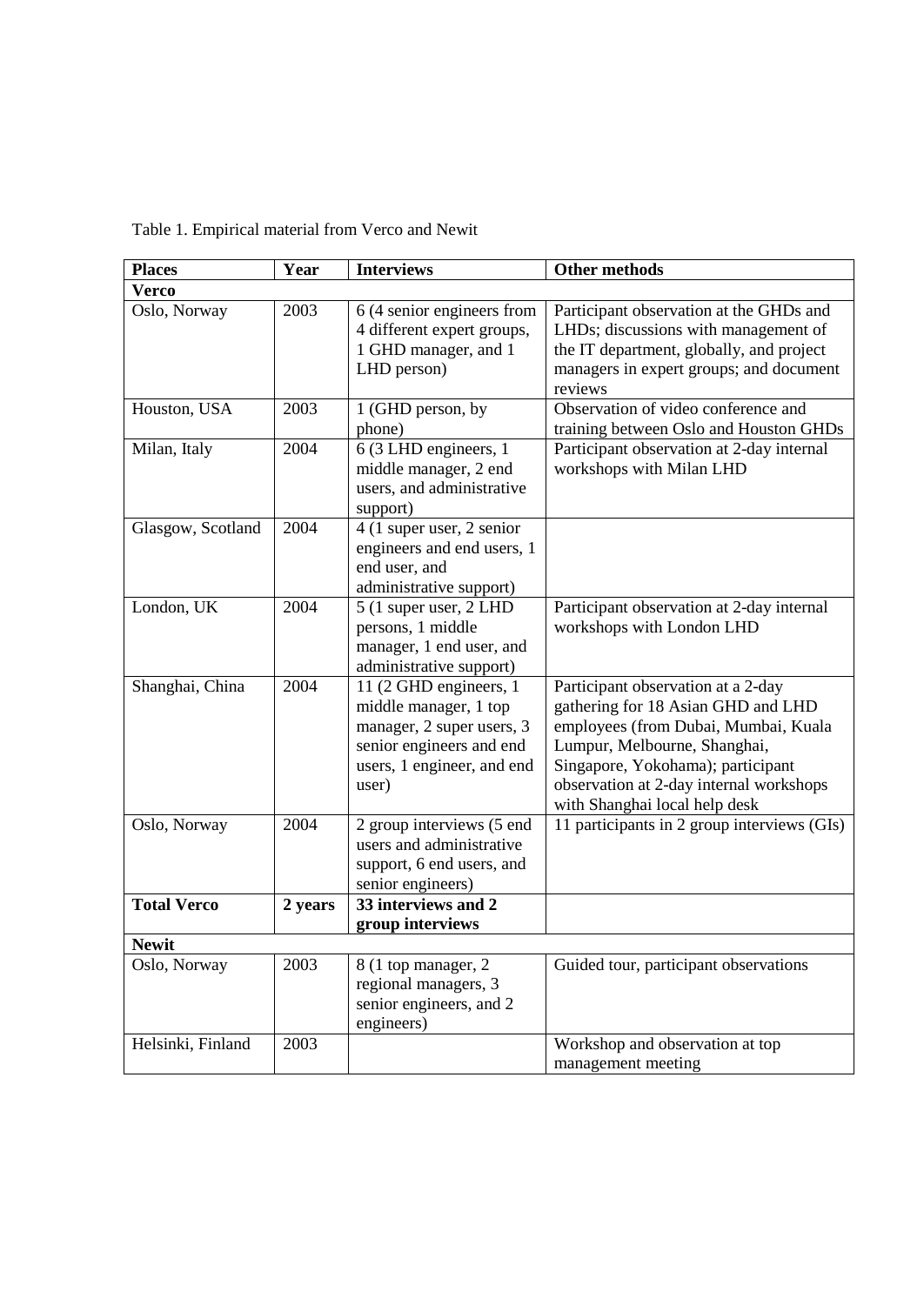| Oslo, Norway       | 2004    | 5 (2 engineers and 3<br>senior engineers)               | Guided tour; observation at top<br>management meeting; regular informal<br>conversations with top management; and |
|--------------------|---------|---------------------------------------------------------|-------------------------------------------------------------------------------------------------------------------|
|                    |         |                                                         | document reviews                                                                                                  |
| Milano, Italy      | 2004    | 10 (1 top manager, 2 sales<br>persons, 3 engineers, and | Guided tour                                                                                                       |
|                    |         | 4 senior engineers)                                     |                                                                                                                   |
| Hong Kong, China   | 2004    | 6 (1 sale person, 3 senior                              | Guided tour                                                                                                       |
|                    |         | engineers, and 2                                        |                                                                                                                   |
|                    |         | engineers)                                              |                                                                                                                   |
| Shanghai, China    | 2004    | 4 (3 sales persons and 1                                |                                                                                                                   |
|                    |         | senior engineer)                                        |                                                                                                                   |
| Shenzhen, China    | 2004    | 5 (2 sales persons, 1                                   | Guided tour                                                                                                       |
|                    |         | senior engineer, and 2                                  |                                                                                                                   |
|                    |         | engineers)                                              |                                                                                                                   |
| Oslo, Norway       | 2005    |                                                         | Regular informal conversations with top                                                                           |
|                    |         |                                                         | management; participant observation at 2-                                                                         |
|                    |         |                                                         | day top management meeting; and                                                                                   |
|                    |         |                                                         | document reviews                                                                                                  |
| Hong Kong, China   | 2006    |                                                         | Observation at top management meeting                                                                             |
| Oslo, Norway       | 2006    | 14 (1 CEO, 5 middle                                     | Guided tour and participant observations                                                                          |
|                    |         | managers, 5 senior                                      |                                                                                                                   |
|                    |         | engineers, 2 engineers,                                 |                                                                                                                   |
|                    |         | and 1 sales person)                                     |                                                                                                                   |
| Ottawa, Canada     | 2006    | 10 (1 manager, 1 sales                                  | Guided tour                                                                                                       |
|                    |         | person, 1 administrative                                |                                                                                                                   |
|                    |         | person, and 7 senior                                    |                                                                                                                   |
|                    |         | engineers)                                              |                                                                                                                   |
| Dallas, USA        | 2006    | 9 (1 manager, 1 sales                                   | Guided tour                                                                                                       |
|                    |         | person, 1 controller, 1                                 |                                                                                                                   |
|                    |         | administrative person, and                              |                                                                                                                   |
|                    |         | 5 senior engineers)                                     |                                                                                                                   |
| <b>Total Newit</b> | 4 years | 71                                                      |                                                                                                                   |

Abbreviations: GHD, global help desk; LHD, local help desk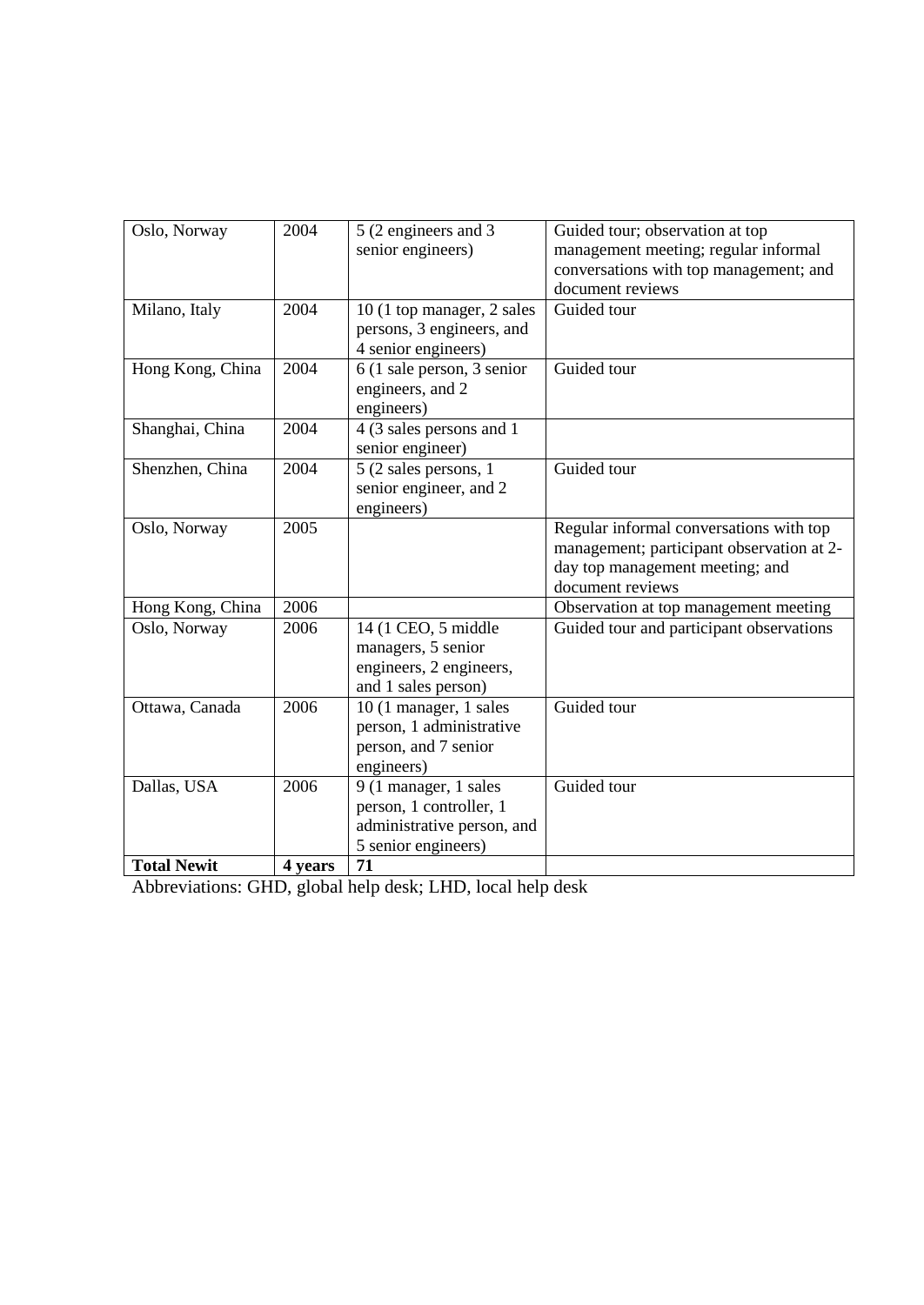| Table 2. Two sets of situated practices. Work-sharing and knowledge-sharing practices<br>Work-sharing practice data | CoP elements and          | <b>Knowledge-sharing</b><br>practice |
|---------------------------------------------------------------------------------------------------------------------|---------------------------|--------------------------------------|
|                                                                                                                     | opposing                  | data                                 |
|                                                                                                                     | characteristics           |                                      |
|                                                                                                                     |                           |                                      |
| Verco:                                                                                                              | <b>Knowing:</b>           | Verco:                               |
| "Have to use each other due to                                                                                      | Other specialities        | "With three other super users,       |
| the specialisations all are                                                                                         | vs. expertise within      | we solve problems together." (A      |
| specialised within different                                                                                        | the same speciality       | super user in London about           |
| modules." (An IT engineer                                                                                           |                           | super users in Oslo and Milan)       |
| within an expert group about                                                                                        |                           |                                      |
| the other experts)                                                                                                  |                           |                                      |
| Verco:                                                                                                              | Learning:                 | Verco:                               |
| "I learn through the tasks that                                                                                     | Learning by doing         | "Share experiences with              |
| come in." (Senior engineer,                                                                                         | vs. learning from         | colleagues—these chats are           |
| Oslo)                                                                                                               | colleagues                | important—touch on topics            |
|                                                                                                                     |                           | always work related." (Senior        |
|                                                                                                                     |                           | engineer, Oslo)                      |
| Verco:                                                                                                              | <b>Mutual</b>             | Verco:                               |
| "A conscious choice. Special                                                                                        | engagement:               | "I cooperate with Dubai and          |
| tasks are transferred to 'John'                                                                                     | Planned vs.               | Mumbai whenever in need."            |
| in Korea." (Senior engineer,                                                                                        | emergent                  | (LHD person in Australia about       |
| Oslo)                                                                                                               |                           | LHD persons in Dubai and             |
|                                                                                                                     |                           | Mumbai)                              |
| Newit:                                                                                                              | Joint enterprise:         | Newit:                               |
| "Use Express daily to register                                                                                      | Formal vs. informal       | "Communicating with 'Peter',         |
| projects, and retrieving                                                                                            |                           | and bringing in recognition as       |
| information customer                                                                                                |                           | an expert is nice. Upside,           |
| information and project                                                                                             |                           | mutual help and team work."          |
| information." (Senior engineer,                                                                                     |                           | (Senior engineer in Ottawa           |
| Shanghai)                                                                                                           |                           | about sharing knowledge with         |
|                                                                                                                     |                           | another senior engineer in San       |
|                                                                                                                     |                           | Diego)                               |
| Newit:                                                                                                              | <b>Shared repertoire:</b> | Newit                                |
| "I use Express to see all the                                                                                       | Customized vs.            | "Knowledge sharing happens           |
| information and to compare                                                                                          | standard use of ICT       | manually through phone, e-mail       |
| my work and the work of my                                                                                          |                           | and personal interaction and not     |
| colleague." (Senior engineer,                                                                                       |                           | through Express." (Senior            |
| Milan)                                                                                                              |                           | engineer, Dallas)                    |

Table 2. Two sets of situated practices: work-sharing and knowledge-sharing practices

Abbreviations: LHD, local help desk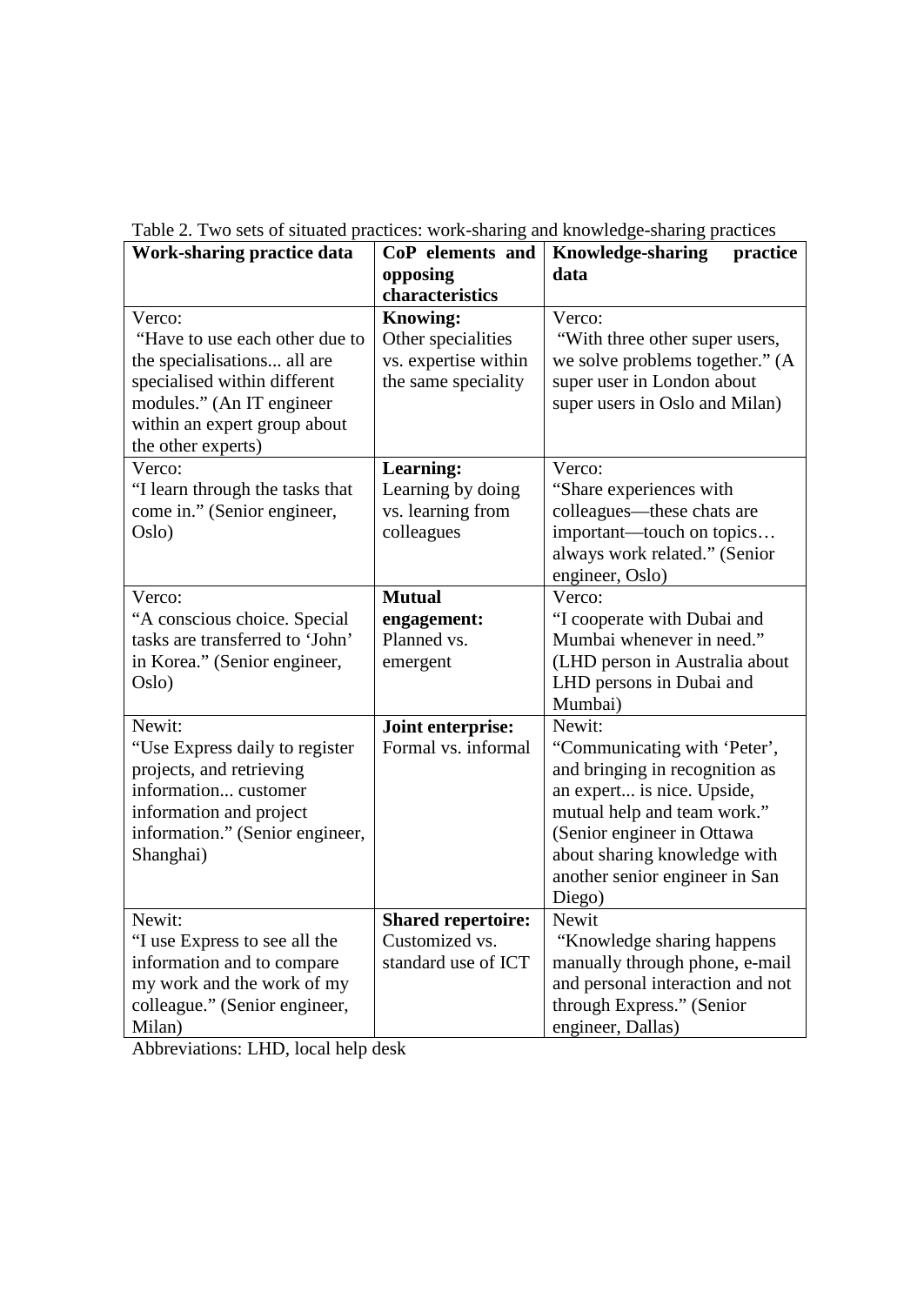| <b>Service</b> | <b>Activities</b>    | <b>Data from Verco</b>  | <b>Data from Newit</b>         |
|----------------|----------------------|-------------------------|--------------------------------|
| practices      | comprising the       |                         |                                |
|                | practice             |                         |                                |
| Service        | Knowing:             | "The expert groups"     | "Someone in the USA            |
| relay          | providing a special  | are very important -    | verifies this in the client    |
|                | function and         | all have expertise in   | company, he documents it       |
|                | expertise            | different areas."       | and makes a project in         |
|                |                      | (Senior engineer,       | Express, and it is sent to us  |
|                |                      | Oslo)                   | for control. We have made a    |
|                |                      |                         | checklist of what is needed to |
|                |                      |                         | be included for                |
|                |                      |                         | documentation."                |
|                |                      |                         | (Certification engineer, Oslo) |
|                | Learning through     | "We gain knowledge      | "Obtain knowledge through      |
|                | providing tasks      | through the projects."  | experience doing projects,     |
|                |                      | (Senior engineer,       | managing projects, daily       |
|                |                      | expert group, Oslo)     | learning." (Senior engineer,   |
|                |                      | "Have no capacity to    | Milan)                         |
|                |                      | learn from others."     |                                |
|                |                      | (Global help desk       |                                |
|                |                      | engineer, Oslo)         |                                |
|                | Mutual               | "Pedro' in Milan gets   | "Each task in order is         |
|                | engagement:          | a problem, solves part  | assigned to a person, the      |
|                | sharing work         | of it, then sends it to | invoice goes to the customer,  |
|                |                      | Norway. Oslo solves it  | but the system divides it to   |
|                |                      | and an email is sent to | the appropriate person."       |
|                |                      | the end user." (LHD     | (Middle manager, Oslo)         |
|                |                      | engineer, Milan)        |                                |
|                | Joint enterprise:    | "Communication and      | "Sales talks to the project"   |
|                | sending the service  | information are         | handler to do the quote.       |
|                | to the next function | important. Regular      | When the project planner       |
|                |                      | hours with phone and    | allocates the project, all of  |
|                |                      | video conferences       | the required documents are     |
|                |                      | meetings in English     | there." (Senior engineer,      |
|                |                      | with a summary.         | Dallas)                        |
|                |                      | Everything is written   | "The communications across     |
|                |                      | in Notes in Outlook."   | countries are related to       |
|                |                      | (GHD manager,           | projects." (Senior engineer,   |
|                |                      | Shanghai)               | Ottawa)                        |

Table 3. Communities of task: work-sharing practices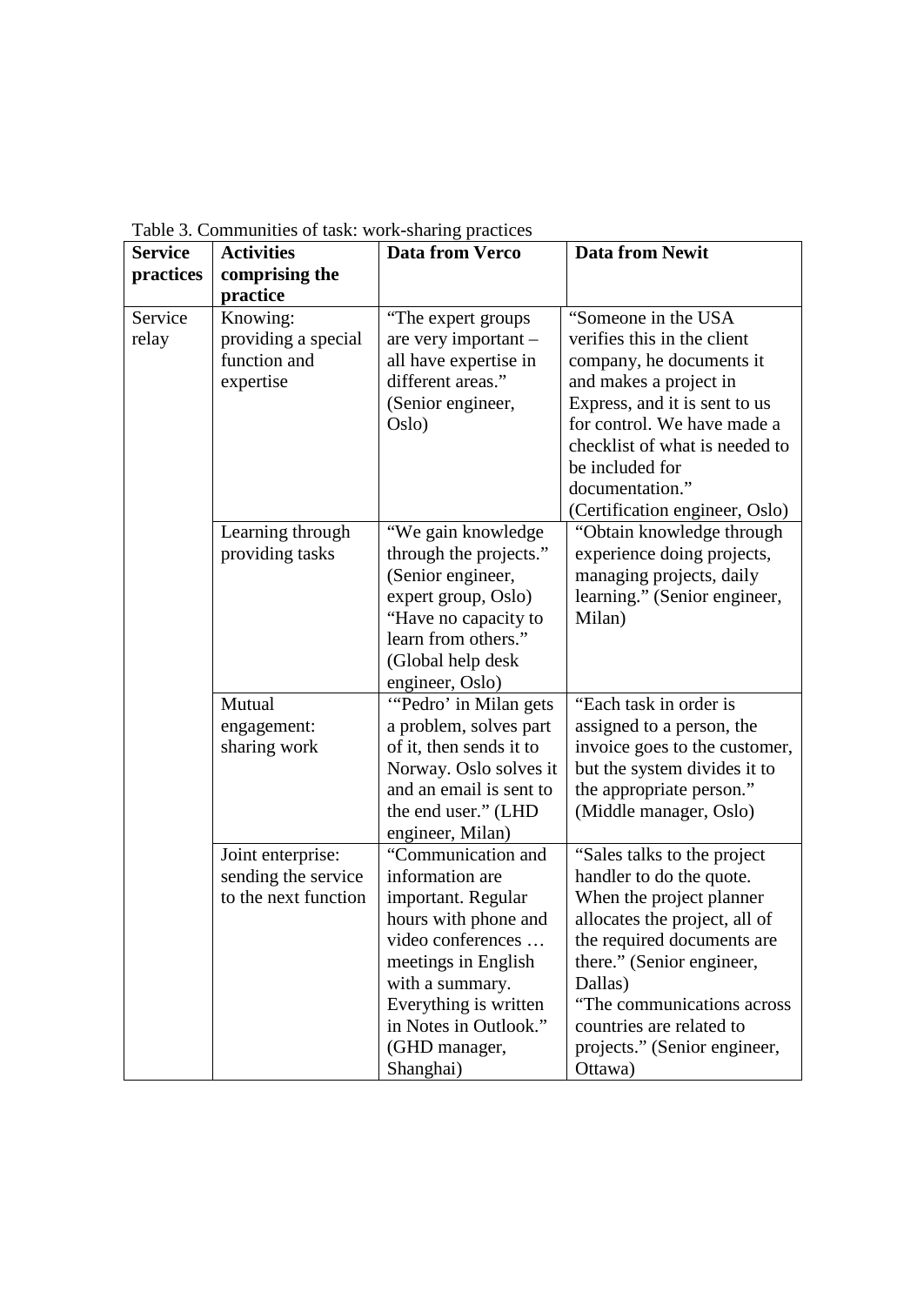| Shared repertoire:  | "Surprisingly large"    | "Using Express works pretty"  |
|---------------------|-------------------------|-------------------------------|
| using a tailor-made | enthusiasm for a        | good. It is time consuming at |
| ICT system for      | common ICT tool in      | times, but keeps track of     |
| service deliveries  | all functions "         | everything very well. It is   |
|                     | (Global help desk)      | easier when doing other jobs  |
|                     | manager in Oslo about   | for Newit; now I can search   |
|                     | Solvol);                | and find it, and sharing info |
|                     | "Italy waited until 5   | about jobs, and do the        |
|                     | o'clock to get to       | scheduling in Express."       |
|                     | Houston to get          | (Engineer, Dallas)            |
|                     | competent answers -     |                               |
|                     | that was before Solvol. |                               |
|                     | Now, with Solvol, the   |                               |
|                     | question goes directly  |                               |
|                     | to the right person."   |                               |
|                     | (LHD engineer,          |                               |
|                     | Milan)                  |                               |

Abbreviations: GHD, global help desk; LHD, local help desk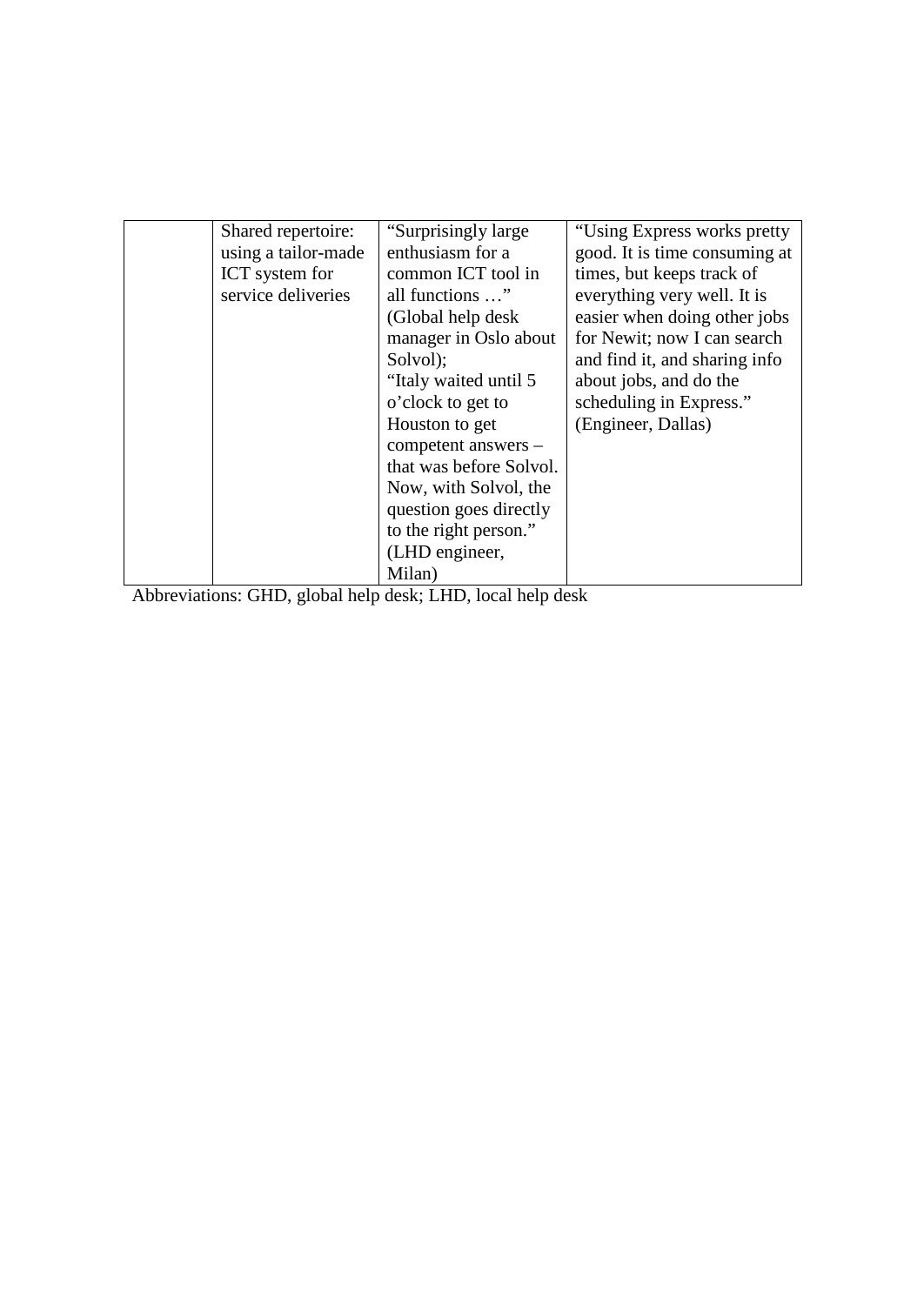| <b>Service</b> | <b>Activities</b> | raone il communico oi nummigi uno medge onumig praetices<br><b>Data from Verco</b> | <b>Data from Newit</b>                 |
|----------------|-------------------|------------------------------------------------------------------------------------|----------------------------------------|
| practices      | comprising the    |                                                                                    |                                        |
|                | practice          |                                                                                    |                                        |
| Virtual        | Knowing:          | "Often, we find                                                                    | "You ask around. People share and      |
| service        | providing         | solutions during                                                                   | they have good ideas. But is there a   |
|                | expertise to      | our discussions."                                                                  | swimming pool to find these ideas?     |
|                | people within     | (Super user in                                                                     | No. A round table to talk and put      |
|                | the same          | Glasgow about                                                                      | ideas forward? No." (Senior            |
|                | function or with  | contacts with other                                                                | engineer, Ottawa)                      |
|                | the same          | super users in Oslo                                                                | "Difficult to find someone to ask to   |
|                | expertise         | and London)                                                                        | find a solution." (Engineer,           |
|                |                   |                                                                                    | Shenzhen)                              |
|                | Learning          | "How we learn?                                                                     | "Discussing things with our            |
|                | through the       | Verbal descriptions                                                                | colleagues, with the technical         |
|                | community         | and anecdotes $-$ we                                                               | colleagues, because two minds are      |
|                |                   | talk together all the                                                              | better than one."                      |
|                |                   | time." (LHD                                                                        | (Engineer, Hong Kong)                  |
|                |                   | engineer from                                                                      |                                        |
|                |                   | Kuala Lumpur                                                                       |                                        |
|                |                   | about other LHDs                                                                   |                                        |
|                |                   | in Asia)                                                                           |                                        |
|                | Mutual            | "We do not work                                                                    | "We sit separately on our own          |
|                | engagement:       | together, but we                                                                   | island with little contact with others |
|                | sharing           | solve problems                                                                     | doing the same things." (Senior        |
|                | knowledge         | together." (LHD                                                                    | engineer, Dallas)                      |
|                |                   | person in London                                                                   | "With the online system—would be       |
|                |                   | about contact with                                                                 | nice to have a message group—I         |
|                |                   | Oslo)                                                                              | have this product, this problem,       |
|                |                   |                                                                                    | etc as a group another expert          |
|                |                   |                                                                                    | could see this and comment—a           |
|                |                   |                                                                                    | common resource. Could not even        |
|                |                   |                                                                                    | tell you the names of the people       |
|                |                   |                                                                                    | within this speciality. We do not      |
|                |                   |                                                                                    | operate as a global group."            |
|                |                   |                                                                                    | (Engineer, Ottawa)                     |
|                | Joint             | "Communicate                                                                       | "I mail John in the US, Hugh in        |
|                | enterprise:       | with London,<br>several times a                                                    | Canada, Ole in Norway.                 |
|                | asking and        |                                                                                    | Information exchange, I will ask       |
|                | mentoring         | day " (Senior                                                                      | Hugh if  a standard                    |

Table 4. Communities of learning: knowledge-sharing practices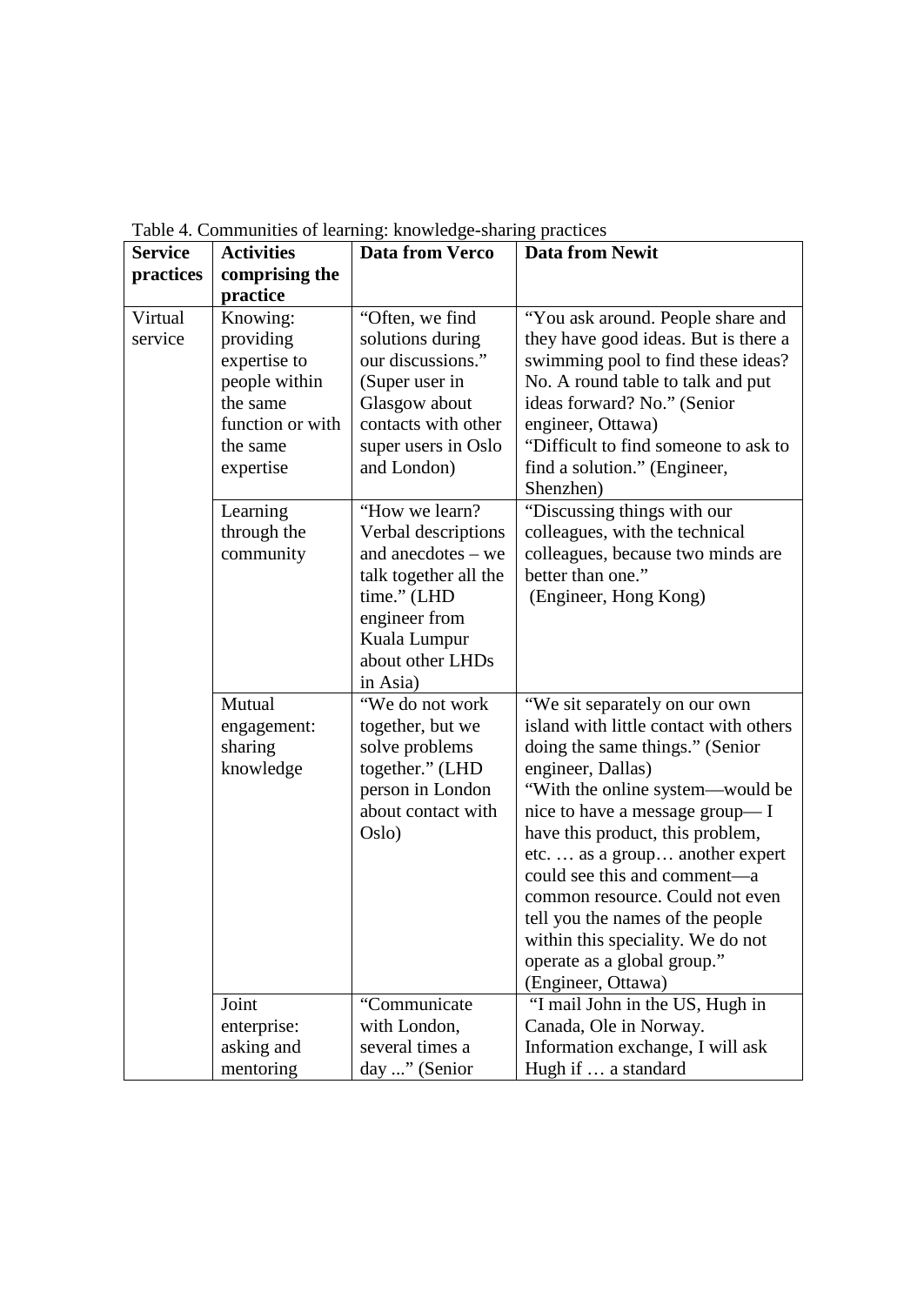| people within  | engineer, Glasgow) | interpretation. People come to me    |
|----------------|--------------------|--------------------------------------|
| the same       | "We use instant    | for my expertise." (Senior engineer, |
| function       | messaging." (LHD   | Dallas)                              |
|                | engineer in Dubai  | "Now, we are 4 to 5 people"          |
|                | about sharing      | communicating by email. Norway,      |
|                | experiences with   | Italy, and USA and Certification.    |
|                | other LHDs in      | We are sharing a space. This is      |
|                | Asia)              | useful. Other people should be       |
|                |                    | involved as well—knowledge           |
|                |                    | sharing. Would like to be part. We   |
|                |                    | need this. Creating a team           |
|                |                    | [T] echnical matters [are            |
|                |                    | interpreted] the same [way], even    |
|                |                    | when using different equipment."     |
|                |                    | (Senior engineer, Dallas)            |
| <b>Shared</b>  | "Using MMS,        | "Phones and email are important"     |
| repertoire:    | email, and phone,  | tools, a lot more efficient. Human   |
| using standard | depending on the   | side is important." (Engineer,       |
| ICT to         | subject." (GHD     | Milan)                               |
| communicate,   | engineer,          |                                      |
| or direct      | Shanghai)          |                                      |
| person-to-     |                    |                                      |
| person         |                    |                                      |
| communication  |                    |                                      |

Abbreviations: GHD, global help desk; LHD, local help desk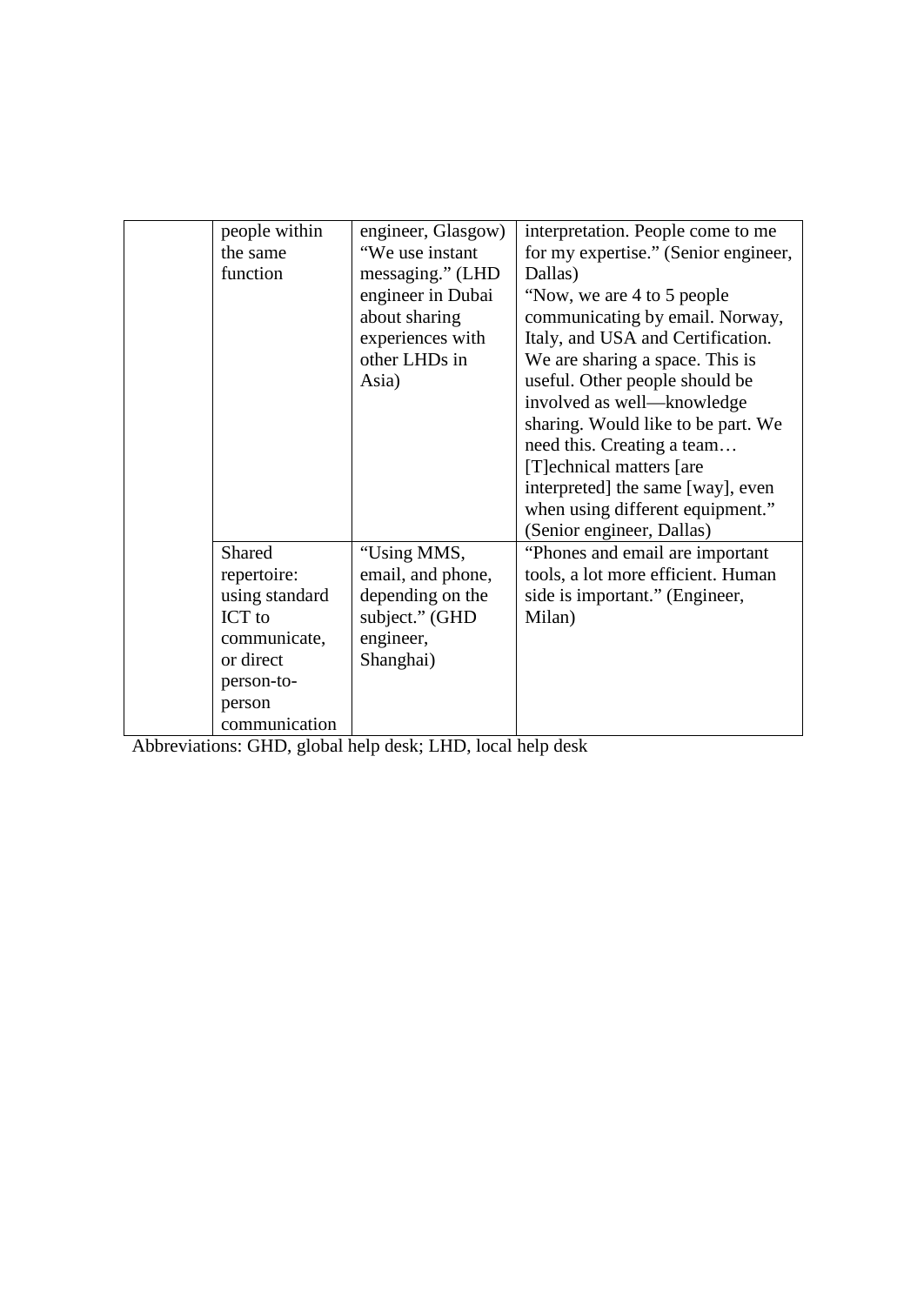| <b>Communities</b><br>of practice | Organizational<br>practices        | <b>Service</b><br>practices | Activities comprising the service<br>practices                                                                                                                                                                                                                                                                                               |
|-----------------------------------|------------------------------------|-----------------------------|----------------------------------------------------------------------------------------------------------------------------------------------------------------------------------------------------------------------------------------------------------------------------------------------------------------------------------------------|
| Communities<br>of task            | Work-sharing<br>practices          | Service<br>relays           | Providing a special function and<br>$\bullet$<br>expertise<br>Learning through task provision<br>٠<br>Sharing work<br>Sending the service to the next<br>function<br>Using the tailor-made ICT system for<br>$\bullet$<br>service deliveries                                                                                                 |
| Communities<br>of learning        | Knowledge-<br>sharing<br>practices | Virtual<br>service          | Providing expertise to people within<br>$\bullet$<br>the same function or with the same<br>expertise<br>Learning from the community<br>٠<br>Sharing knowledge<br>٠<br>Asking and mentoring people within<br>$\bullet$<br>the same function<br>Using standard ICT to communicate,<br>$\bullet$<br>or direct person-to-person<br>communication |

Table 5. Communities of practice and their service activities